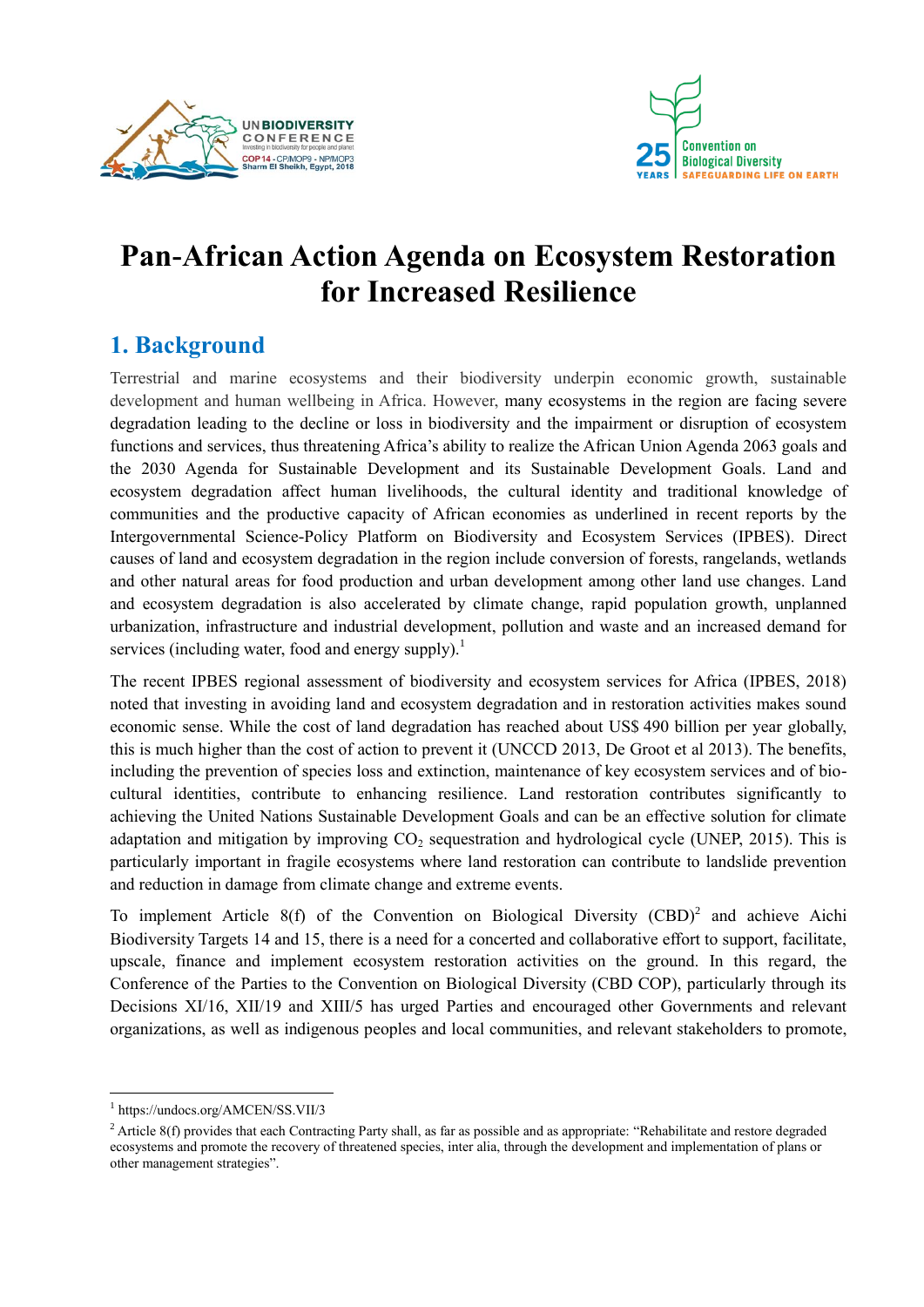support and take actions on ecosystem restoration inter alia by making use, as appropriate, of the short-term action plan on ecosystem restoration as a flexible framework according to national circumstances.

In 2016, the CBD COP in its decision XIII/5 adopted a short-term action plan on ecosystem restoration, as a flexible framework and adaptable to national circumstances and legislation for immediate action towards achieving Aichi Biodiversity Targets 5, 12, 14 and 15, and Targets 4 and 8 of the Global Strategy for Plant Conservation, and other internationally agreed goals and targets, and in particular targets identified in national biodiversity strategies and action plans or other relevant strategies and plans. Four main activities of the plan include: a) Assessment of opportunities for ecosystem restoration; (b) Improving the institutional enabling environment for ecosystem restoration; (c) Planning and implementation of ecosystem restoration activities; (d) Monitoring, evaluation, feedback and disseminating results. The decision also appreciated and welcomed the ongoing work of the Intergovernmental Science-Policy Platform on Biodiversity and Ecosystem (IPBES) to conduct a thematic assessment on land degradation and restoration as one of the efforts to achieve targets related to restoration by 2020.

Africa's biodiversity is one of the key assets for the achievement of the Sustainable Development Goals and can be sustainably and equitably used to reduce inequality and poverty on the continent. The alignment of African Union Agenda 2063 goals, the Sustainable Development Goals and Aichi Biodiversity Targets, linked to the conservation of biodiversity and the contribution of nature to human well-being in Africa, facilitates the development of interventions that can achieve multiple positive outcomes. Africa seeks to ensure that its environment and ecosystems are healthy and protected to support climate-resilient economies and communities' livelihoods.

This Pan-African Action Agenda on Ecosystem Restoration for Increased Resilience proposes policy measures, strategic actions, cooperation mechanisms and on-the-ground actions to advance land and ecosystem restoration in Africa. The production of this document was facilitated by the Secretariat of the Convention on Biological Diversity (CBD) in cooperation with UN Environment and various other partners and stakeholders, particularly the CBD Focal Points, other stakeholders including technical government institutions, civil society and academia. Draft elements of the Action Agenda were discussed during the second preparatory meeting for African Ministerial Summit on Biodiversity and the meeting of the expert group for the Seventh Special Session of the African Ministerial Conference on the Environment (AMCEN) that took place on 16-17 September 2018 in Nairobi. The draft elements were supported by the ministerial segment of the seventh special session of AMCEN, held on 19 September 2018.

The Government of Egypt, in collaboration with the African Union Commission and with support from the Secretariat of the Convention on Biological Diversity, the Secretariat of the African Ministerial Conference on the Environment and the United Nations Environment Programme further developed the draft action agenda and made it available for consideration at the African Ministerial Summit on Biodiversity, held on 13 November 2018 in Sharm El Sheikh, Egypt. The Summit endorsed the action agenda and submitted it for adoption by the African Union Assembly of Heads of State and Government.

This Pan-African Action Agenda will be implemented by all African member States under the direction of the African Union. The New Partnership for Africa's Development Planning and Coordinating Agency (NEPAD Agency) will serve as the lead institution in facilitating, coordinating, monitoring and evaluating its implementation, in collaboration with Regional Economic Communities (RECs) and other institutions.

## **2. Land and Ecosystem Degradation in Africa: Status, Challenges and Opportunities**

#### **A. Status and Trends**

Africa has rich and diverse ecosystems, including deserts and drylands with unique flora and fauna; savannah grasslands with the world's greatest diversity of ungulates; moist tropical forests; mangrove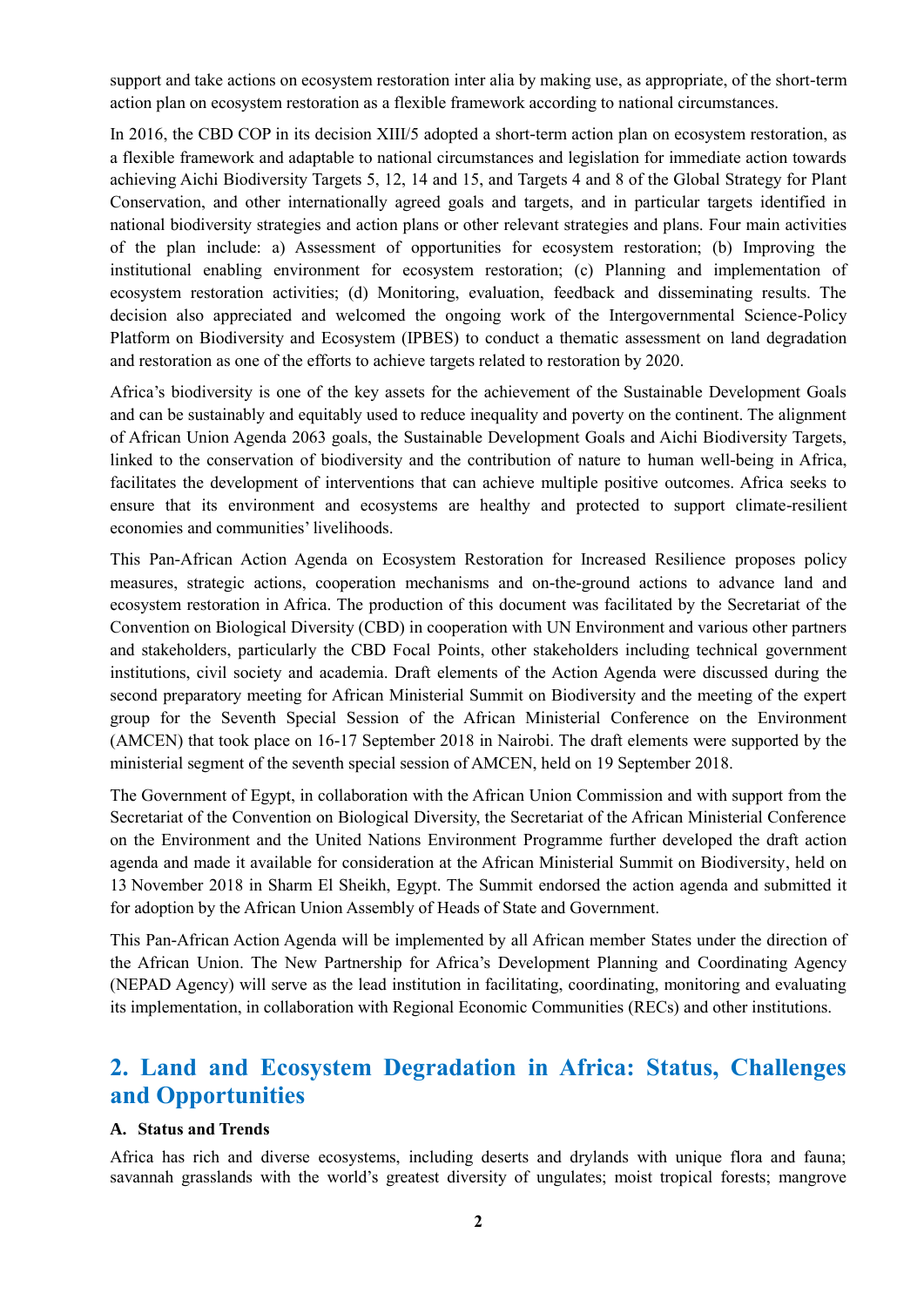forests; tropical dry and humid forests; islands and coastal ecosystems; wetlands around freshwater bodies like rivers, lakes and estuaries; urban and semi-urban systems and agroecosystems; and marine ecosystems.

However, according to the second edition of *The State of Biodiversity in Africa*, prepared by UNEP-WCMC in 2016 as part of the mid-term review of progress towards the achievement of the Aichi Biodiversity Target<sup>3</sup> and the recent IPBES regional assessment report on biodiversity and ecosystem services for Africa noted that ecosystem degradation and biodiversity loss are increasing at an alarming rate. Under business-as-usual scenarios, it is predicted that a further 11 per cent of biodiversity would be lost.

Land and ecosystem degradation has already had a pronounced impact on ecosystem functions on the African continent and the rates of ecosystem degradation and biodiversity loss are increasing (UNEP-WCMC 2016, IPBES 2018). Data from the World Atlas of Desertification<sup>4</sup> Joint Research Centre of the European Commission's show that, in 21.5% of vegetated land in Africa, productivity (between 1999 and 2013) has declined or been stressed, just above the world average (20.3 %). Some of the most degraded areas include the southern margin of the Sahara Desert and a patchwork of areas throughout West Africa, much of Madagascar, scattered pockets of land in the East African nations, and a distinct band along the west coast of southern Africa, including coastal areas of Namibia.<sup>5</sup>

According to WRI's Forest and Landscape Restoration (FLR) Tool on Forest Landscape Restoration Opportunities Assessment, Africa has the greatest area of FLR opportunity. More than 720 million hectares in Africa have the potential to be restored, an area that is roughly equivalent to the entire opportunity area for North and South America combined. The magnitude of land and ecosystem degradation in Africa is significant and deserves urgent and ambitious response. The continental target for the Pan-African Ecosystem Restoration Action Agenda is to restore over 200 million ha by 2030, complementing existing initiatives such as AFR100.

In Africa, ecosystems most affected by degradation include the following:

*Wetlands and rivers: Freshwater ecosystems are experiencing an immense threat from various human-induced factors such as climate change, unsustainable infrastructural development, urbanization, tourism, mining and many other inappropriate or improperly planned development activities, leading to loss of biodiversity and extensive damage to key ecosystems. A number of African rivers are under threat from large dams for hydropower and irrigation, pollution, erosion, human encroachment and invasive species. There is a need for all stakeholders to take proactive actions, even sacrifices, to manage, protect, conserve and restore African rivers so that their resources can be sustained for future use. Several lakes in Africa face unprecedented pressure from land-based pollution including eutrophication by fertilizers, and unsustainable use impeding their natural replenishment processes. The introduction of invasive species, such as the Nile Perch in Lake Victoria and the water hyacinth invasion in several lakes constitutes a major threat to endemic species. River ecosystems are also threatened by various activities including flow alteration (e.g. damming, irrigation) and poor catchment management. Examples of the most degraded wetlands and rivers in Africa include the Mid-Boteti area in north-central Botswana around Boteti River and the Niger River which is polluted with more than 2,200 m3 of industrial waste from tanneries, soap and oil factories, wastewater containing dyes, chemical pollutants, and heavy metals. Wetland sites, including some Ramsar sites such as the Muni-Pomadze Ramsar site in Ghana, are also seriously threatened by mining and poor agricultural practices. In South Africa, of the nearly 800 wetland ecosystem types, a massive 65 per cent are threatened with 48 per cent critically endangered, 12 per cent endangered and 5 per cent vulnerable.*

*Forest ecosystems: According to FAO (2016), Africa experienced the biggest forest area loss from 1990 to 2015 compared to the rest of the world, although the rate of forest loss in the region decreased substantially from 2010 to 2015, while average per capita forest area declined from 0.8 hectares to 0.6 hectares per person. Forest degradation is largely caused human activities, such as overgrazing, agricultural expansion, overexploitation,* 

<sup>3</sup> https://www.eldis.org/document/A100651

<sup>4</sup> World Atlas of Desertification https://wad.jrc.ec.europa.eu/

<sup>&</sup>lt;sup>5</sup> http://documents.worldbank.org/curated/en/561091468008110938/pdf/691900ESW0P1250LIC00000Invest0Trees.pdf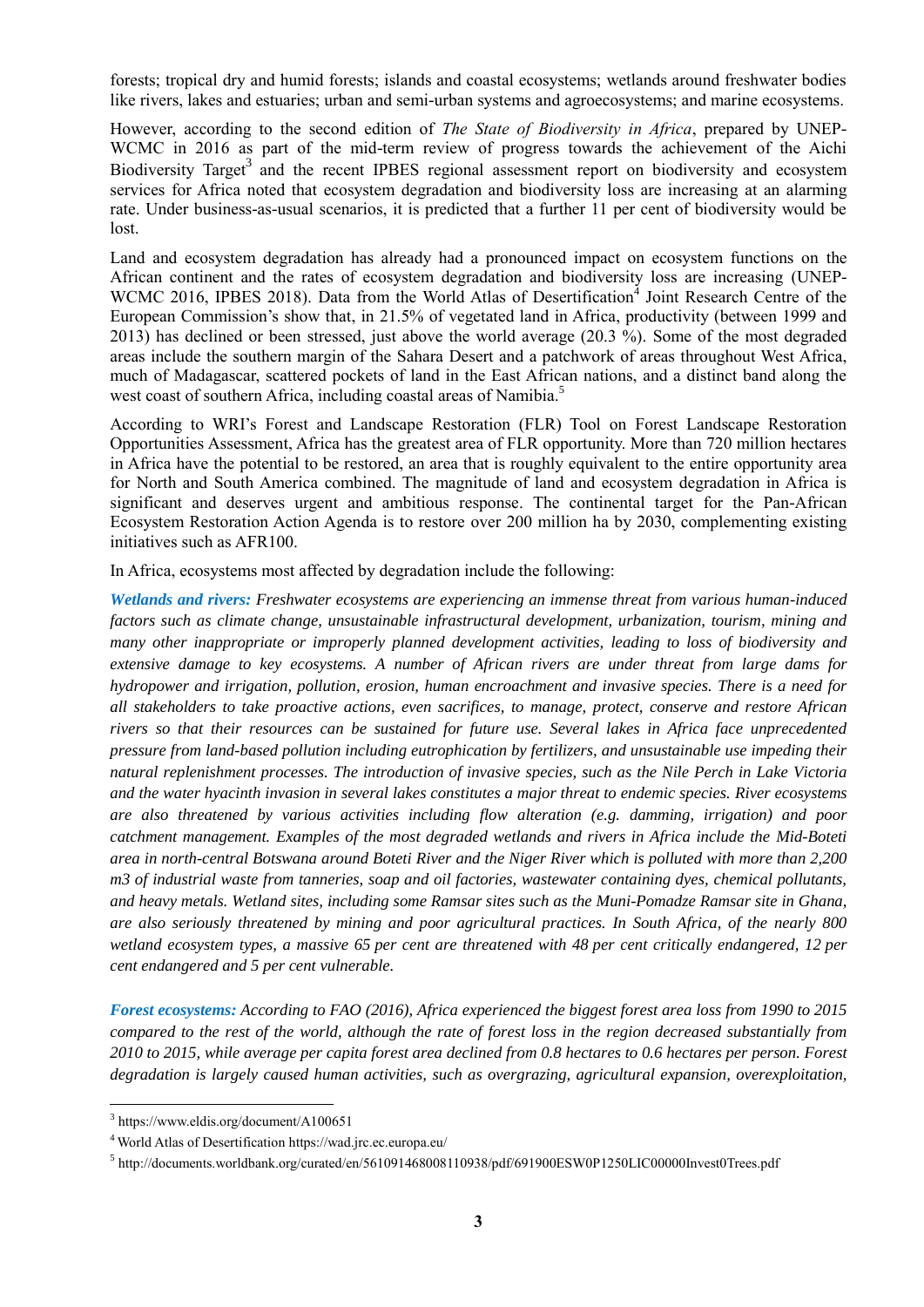*and deforestation. In particular, small-scale farming activities in the dry areas have caused the greatest impact on vegetation degradation. Change in forest cover has been observed in many African countries. For example, in Equatorial Guinea, nearly 60 per cent of the original lowland forests on Bioko island have been cleared for cocoa and other tropical crops; Madagascar has witnessed the destruction of an estimated 80 per cent of its indigenous forests; Uganda's forest cover has been reduced from 50 per cent (12.1 million ha) of the total land surface in 1900 to an estimated 2.97 million ha in 2012; and Rwanda's natural forests areas have declined by 65 per cent between 1960 and 2007. In Zambia, the annual deforestation rate is in the range of 79,000 to 270,000 ha of the total forest cover largely due to an increase in the urbanization rate and the need to develop infrastructure in the housing, energy, transport and irrigation sectors, while in Sierra Leone, a country that was once dominated by forest (70 per cent of land area), now has less than 5 per cent of mature forest remaining as a result of civil unrest and habitat loss from mining.*

*Marine and coastal areas: Marine and coastal ecosystems are facing significant threat from overexploitation, habitat degradation and loss, acidification, pollution from land-based sources, alien invasive species and sealevel rise. Damage to coral reef systems is growing, mostly as the result of pollution and climate change, and this is having far-reaching implications for fisheries, food security, tourism and overall marine biodiversity. Mangroves in Africa are also particularly overexploited and becoming heavily degraded or destroyed by multiple pressures on resources and pollution. Habitats in marine ecosystems are facing serious threats due to mangrove destruction, coral destruction, dynamite fishing and illegal fishnets is one of the escalating problems. Multiple pollutants, including used water and oil, industrial and household waste, are dumped causing the degradation of biological diversity within these habitats. This degradation is not only a threat to natural resources but also local communities. The problem is aggravated by city expansion. In Angola for example, the disappearance of mangroves in the Lobito bay due to city expansion (drainage and waste discharge) has led to the disappearance of flamingos and the endangerment of fish species in the bay. In many countries, the coastline is increasingly at risk from oil spills and sewage that goes into the sea without being treated. Some of the highly threatened coastal regions include the Eritrean Coast Desert eco region, where four species of marine turtles breed, the Korle Lagoon in Accra, Ghana, and the Korle Lagoon in Accra.*

**African mountains**: *Mountains, which provide vital goods and services and serve as invaluable importance as water towers, biodiversity hotspots, indicators of climate change and hubs of traditional indigenous knowledge, are facing multiple challenges. These are mainly driven by fast growing population, unsustainable natural resources use which are exacerbated by climate change. Deforestation and intensive agriculture in mountain areas without proper erosion control have disturbed soil integrity and compromised the water retention function of the soil upstream. Landslides and floods are also more frequent, causing substantial damage to the infrastructure and human lives downstream. In Burundi and Rwanda, for example, about 76 and 71 per cent of the respective country's total area encounters very severe degradation problems (UNEP, 2006). In Madagascar, deforestation of central highlands coupled with weathering from natural geologic and soil conditions, has resulted in widespread soil erosion, which in some areas may top 400 tons/ha per year. The Ethiopian highlands<sup>1</sup> (especially the Tigray and Amhara regions) in the northern part of the country are one of the most degraded areas in Africa and in the world (Terefe, 2003)<sup>6</sup> . Finally, the Semenawi and Debubawi Bahri Green Belts in the central highlands of Eritrea, which house some of the last remaining tropical coniferous and broadleaved forest along the Horn of Africa, are under severe threat.*

**Savannah grasslands and rangelands:** *With an estimated 13 million km<sup>2</sup> , grasslands cover almost half of the continent and are found widely in the west, the east and the southern subregions. Grassland ecosystems in Africa possess significant wild animal diversity that supports tourism and subsistence livelihoods (food, medicinal plants, and construction material), in addition to cultural, regulating and supporting services. However, savannah and grasslands in many parts of Africa are under pressure from anthropogenic activities, such as expansion of agriculture and plantation forestry, overgrazing, spread of invasive alien species, human* 

 $\overline{a}$ <sup>6</sup> https://www.researchgate.net/publication/233633604 Effects of region-wide soil and water conservation in semiarid areas The case of northern Ethiopia.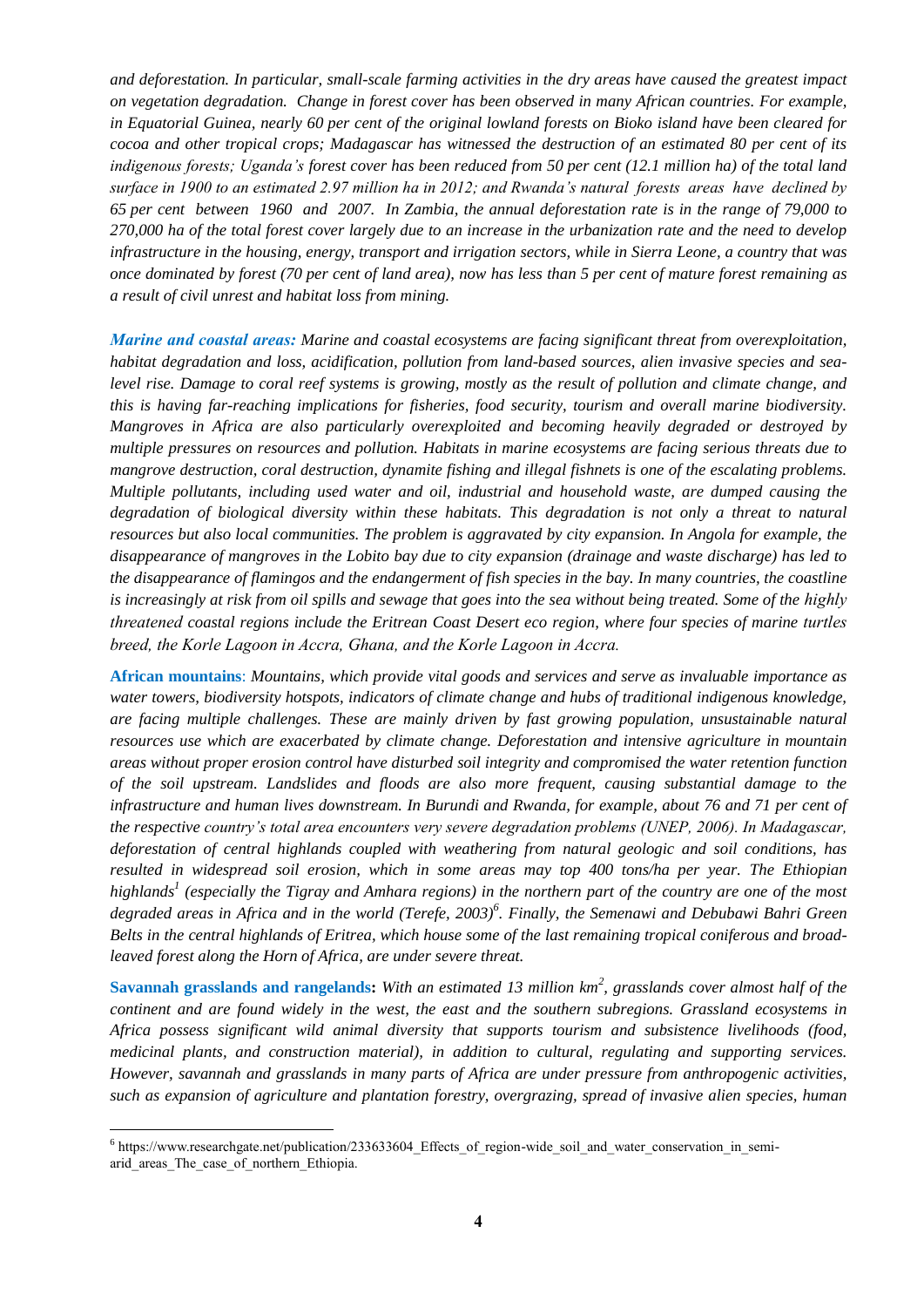*settlements, mining activities, and other commercial or subsistence activities. These changes are accelerated by climate change and bush fires. In Morocco, for example, climate change is expected to reduce cereal yields by 50 per cent in dry years and 10 per cent in normal years and to affect animal production. In Namibia, uncontrolled bushfires are a threat to national parks, such as Etosha, Namib Naukluft and those in the northeast.*

*African drylands and deserts: Drylands and desert ecosystems, including those in Sahara Desert, the Succulent Karoo, Namib Desert, Nama Karoo and the Kalahari Desert and xeric savannah are facing decline due to anthropogenic disturbances such as overgrazing, mining, illegal harvesting of succulents and alien invasive species. It is estimated that desertification affects approximately 33 per cent of the global land surface and Africa is the most exposed, with desertification affecting around 45 per cent of the Africa continent's land area, out of which 55 per cent is at high or very high risk of further degradation It is also projected that by 2030 the number of people living in the drylands of East and West Africa is expected to increase by 65 to 80 per cent and over the same period climate change could result in an expansion of the area classified as drylands, by as much as 20 per cent under some scenarios (ADF, 2016).*

#### **B. Opportunities and challenges**

Degradation of terrestrial and marine ecosystems in Africa has reduced real wealth and assets, and incomeearning potential for local land farmers, the public sector, and private businesses. However, there are many opportunities that are arising or could potentially arise from restoration. These include among others increased employment, increased business spending, improved gender equity, increased local investment in education and improved livelihoods of all people who depend on land and other ecosystems. Land and ecosystem restoration that increases carbon storage or avoids greenhouse gas emissions in global forests, wetlands, seas, grasslands and croplands could also provide one of the most cost-effective approaches greenhouse gas mitigation required by 2030 to keep global warming to below 2°C. Thus, investing in avoiding land degradation and in the restoration of degraded ecosystems makes sound economic sense; the benefits generally by far exceed the cost. Land and ecosystem restoration is about restoring ecological functionality of fragile ecosystems, as well as securing livelihoods, water, energy and food security.

However, there are several challenges hindering effective land and ecosystem restoration in Africa. First, perceptions of human-environment relationships have a strong influence on the design and implementation of land and ecosystem management policies and actions. Unfortunately, however, land and ecosystem degradation are still viewed by some as an unintended consequence of economic development. Also, there is a lack of credible and easily accessible information to allow decision makers, practitioners and other stakeholders to improve their approaches to land and ecosystem management and use.

Rising unsustainable consumption levels and lifestyles in many of African countries combined with unsustainable practices and the continued population growth are also driving land and ecosystem degradation. Increases in consumption have opened-up new economic opportunities that lower the costs of land-based resources for consumers, leading to a rise in demand. The failure of policies and institutions to incentivize sustainable practices and internalize the long-term economic costs of unsustainable production has also meant that the exploitation of natural resources typically leads to greater levels of land and ecosystem degradation. Tackling land and ecosystem degradation in Africa thus requires systemic change on a macroeconomic level, including a concerted effort to improve the sustainability of both production systems and consumer lifestyles.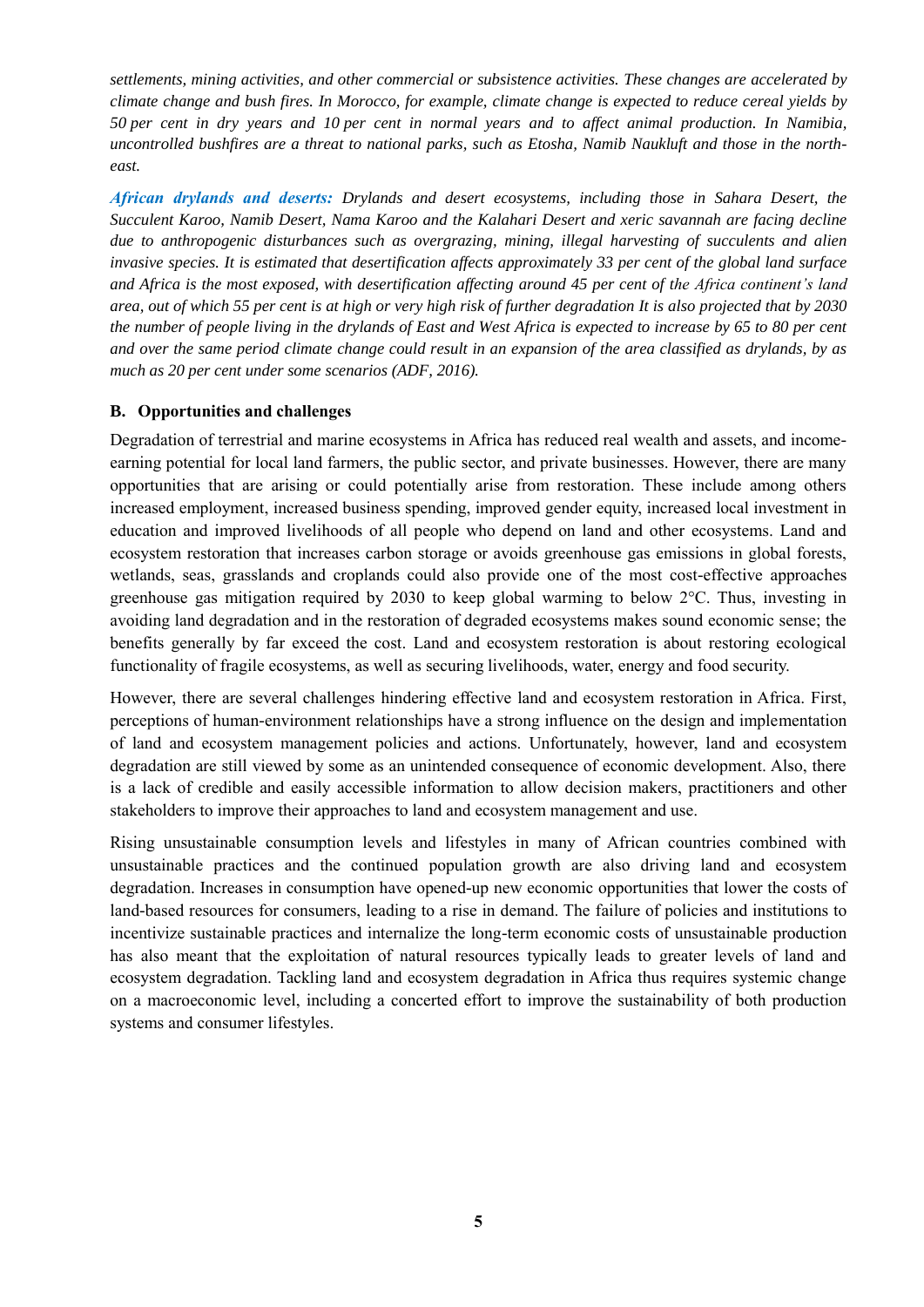Rapid expansion of croplands and grazing lands is another biggest challenge to land and ecosystem restoration in Africa, and globally. Croplands and grazing lands now cover more than one third of African land surface, with recent clearance of native habitats, including forests, being concentrated in some of the most species-rich ecosystems on the planet are big challenges to the sustainable land management and restoration of ecosystems. Intensified land-management systems have greatly increased crop and livestock yields in many areas in Africa but, when inappropriately managed, can result in high levels of land degradation, including soil erosion, fertility loss, excessive ground and surface water extraction, salinization, and eutrophication of aquatic systems. Proven management practices currently exist to avoid and reduce degradation of existing croplands and grazing lands, including sustainable intensification, conservation agriculture, agroecological practices, agroforestry, grazing pressure management and silvopastoral management. However, these are not widely applied in Africa and thus challenges landscape restoration.

As noted in the recent IPBES regional assessment report on biodiversity and ecosystem services for Africa, ecosystems and landscapes will play an

*UNCCD: In October 2015, UNCCD country Parties reached a breakthrough agreement on the land degradation neutrality (LDN) concept, developed to encourage implementation of an optimal mix of measures designed to avoid, reduce and/or reverse land degradation to achieve a state of no net loss of healthy and productive land. LDN aims to balance anticipated losses in land-based natural capital and associated ecosystem functions and services with measures that produce alternative gains through approaches such as land restoration and sustainable land management.*

*Four building blocks form the basis of the LDN target-setting:* 

- *1) Leveraging LDN: LDN target setting is not a stand-alone process but provides opportunities for coordination across ministries and sectors involved in land management.*
- *2) Assessing LDN: Assessing the current state of land degradation and its drivers for informed decisions on what action to take, and tracking progress;*
- *3) Setting LDN targets and associated measures: LDN targets define a country's ambitions in terms of combatting land degradation.*
- *4) Achieving LDN: An enabling environment that makes integrating the LDN concept into national policies easier and identifying transformative*

*LDN programmes and projects possible.*

increasingly important role in the countries' attempts to reconcile their conservation and restoration interests with the growing demand for demand for food, consumer goods and multiple ecosystem benefits in the region. Overall, interventions should be devoted to the maintaining or restoration of an optimum health status of the all ecosystem as well as an optimum use. This will guarantee the resilience of African ecosystem against global changes.

## **3. Purpose and Scope of the Pan-African Action Agenda**

The Pan-African Action Agenda on Ecosystem Restoration provides a framework for harmonized and coordinated action on ecosystem restoration across Africa by the African Union its member states and partners. It aims to conserve and manage sustainably African land and ecosystems and at the same time reduce, mitigate or reverse the impacts of land and ecosystem degradation. This includes efforts to reduce and halt biodiversity loss; combat land degradation and desertification; mitigate climate change; reduce disaster-related risks, and restore ecosystem conditions and processes for increased resilience, enhanced ecosystem functions and sustainable benefits.

The Action Agenda provides a strategic direction for ecosystem restoration in the region, promote continent-wide awareness raising and political support for restoration efforts, help to accelerate and upscale ecosystem restoration commitments and targets; foster synergetic and integrated action and facilitate effective monitoring of implementation and tracking of progress towards the achievement of ecosystem restoration commitments and targets at the continental and regional level. Furthermore, it seeks to facilitate resource mobilization and to leverage private sector investments in ecosystem restoration.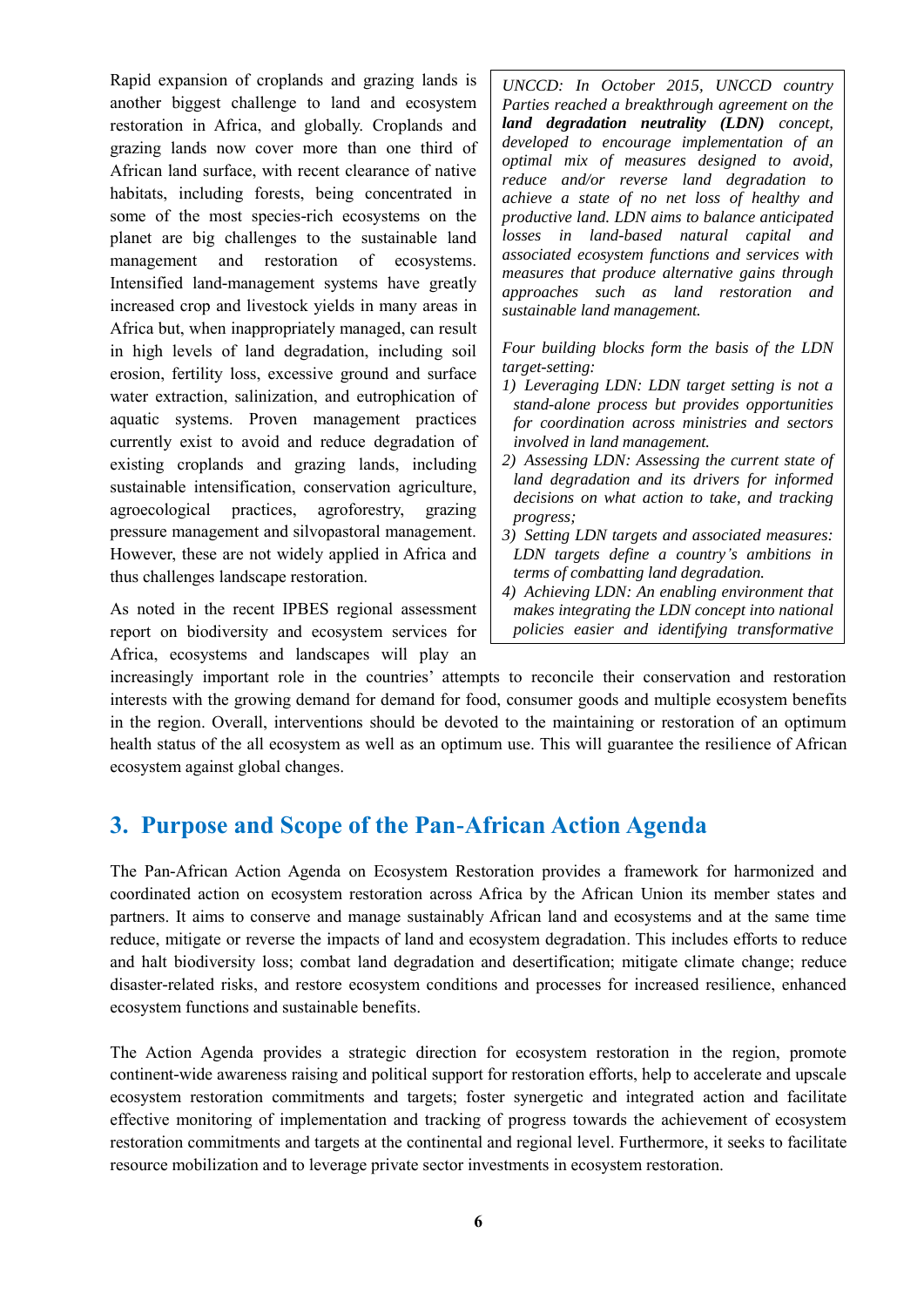The Action Agenda will guide and support African countries to meet, in synergetic and integrated manner, their ecosystem restoration objectives and commitments under various international agreements and processes, including the three Rio Conventions – the Convention on Biological Diversity (CBD), the United Nations Convention to Combat Desertification (UNCCD), the United Nations Framework Convention on Climate Change (UNFCCC) and the Paris Agreement, – as well as the Ramsar Convention on Wetlands, the Convention on the Conservation of Migratory Species of Wild Animals, the New York Declaration on Forests, the Bonn Challenge on Forest and Landscape Restoration and the 2030 Agenda for Sustainable Development.

This Action Agenda builds on and aims to upscale exiting land and ecosystem restoration initiatives in Africa, including those underway or planned in line with the national biodiversity strategies and action plans to achieve Aichi Biodiversity Targets 5, 14 and 15 as outlined in annex 1. It also aims to reinforce action towards achieving the commitments made under various regional and global processes and initiatives, among them the African Resilient Landscapes Initiative, the African Forest Landscape Restoration Initiative (AFR100 - see Annex 2),<sup>7</sup> the Great Green Wall for the Sahara and the Sahel Initiative,<sup>8</sup> the Restoration Initiative,<sup>9</sup> the Forest Ecosystem Restoration Initiative (FERI)<sup>10</sup>, the Central African Forest Initiative, $11$  the African Union's flagship programme on climate change, biodiversity and land degradation, the Integrated Lake Basin Management Initiative (LBMI),<sup>12</sup> and the Mangrove Capital Africa programme.<sup>13</sup>

The Action Agenda targets restoration across all types of ecosystems – terrestrial, inland water, marine and coastal, and, as appropriate, urban ecosystems. It will be implemented at various scales — national, regional, subnational, including transboundary ecosystems — and site levels using a land- and seascape perspective. It can be applied to address situations where: (a) ecosystems are already under ongoing restoration (strengthening or upscaling existing initiatives); (b) degraded and destroyed ecosystems have already been identified and considered for restoration (establishing new initiatives); and (c) degraded and destroyed ecosystems have not yet been considered for restoration (assessing new restoration opportunities).

The Action Agenda covers a period of 12 years (2019-2030) and is consistent with the CBD 2050 Vision on Living in harmony with nature where "By 2050, biodiversity is valued and conserved, restored and wisely used, sustaining a healthy planet and delivering benefits essential for all people". It is also aligned with the 2030 Agenda for Sustainable Development and Agenda 2063: The Africa We Want.

#### **Vision**

Degraded and destroyed ecosystems across Africa restored to an ecologically healthy, diverse and resilient condition, able to cope with natural and anthropogenic disturbances and support the region's economic, social, and cultural development objectives and well-being of its people.

#### **Mission**

 $^7$  http://afr100.org

<sup>8</sup> https://www.greatgreenwall.org/about-great-green-wall

<sup>9</sup> https://www.iucn.org/theme/forests/projects/restoration-initiative-tri-scaling-support-forest-landscape-restoration

<sup>10</sup> https://www.feri-biodiversity.org/

<sup>&</sup>lt;sup>11</sup> www.cafi.org

 $12 \text{ https://www.ilec. or.ip/en/lbmi/}$ 

<sup>13</sup> https://www.wetlands.org/casestudy/mangrove-capital-africa/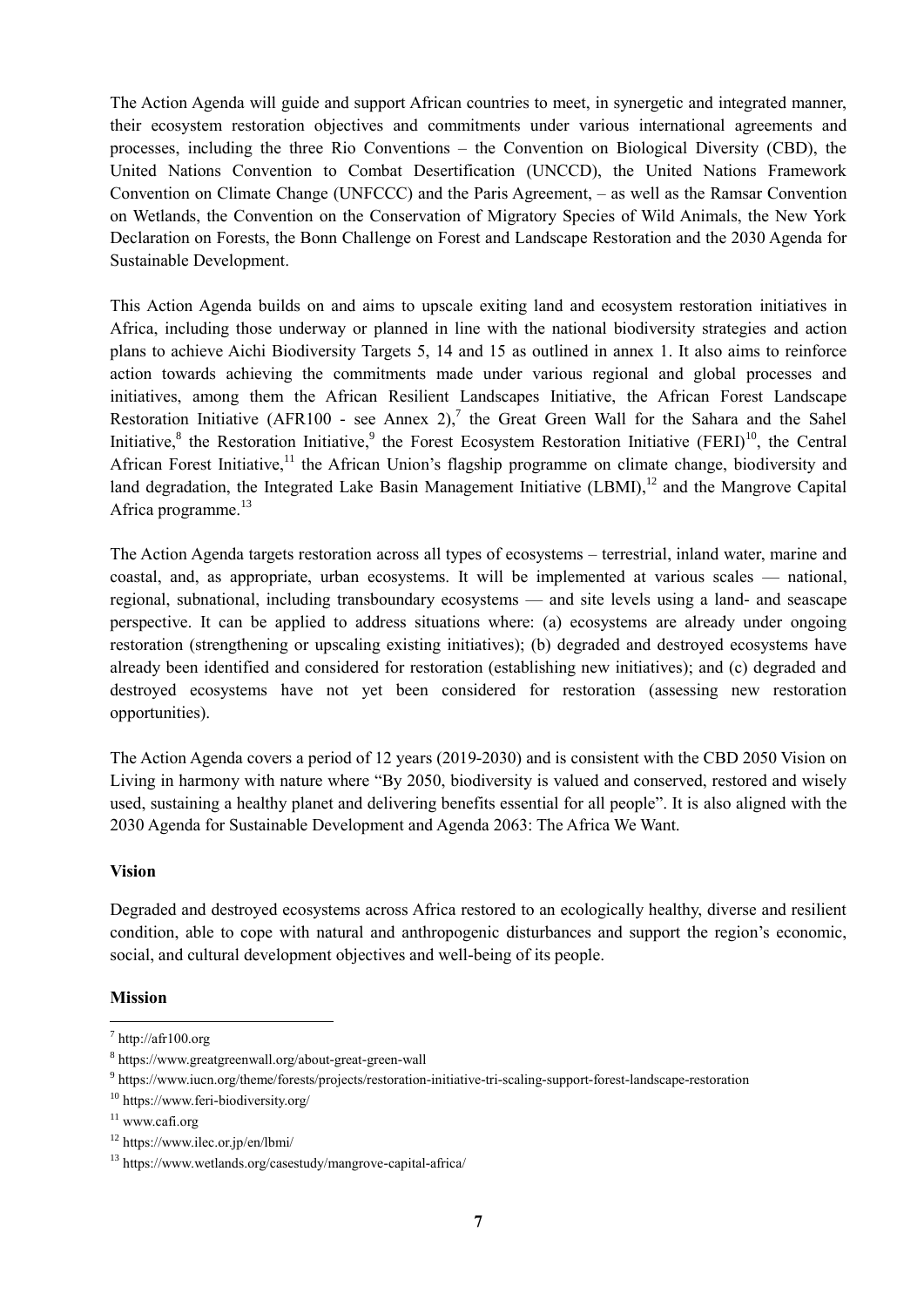To catalyse, promote and implement ambitious integrated ecosystem restoration initiatives across the region, thus positioning Africa as a world leader in ecosystem restoration.

### **Strategic Goals and Objectives**

The overall goal of this Pan-African Action Agenda is to inspire, promote and facilitate regional and national ecosystem restoration initiatives across Africa with a view to reversing the loss of biological diversity and ecological infrastructure, combating land degradation and desertification, mitigating and adapting to the effects of climate change, enhancing resilience and improving peoples' well-being. Its main objectives include helping African Union Member States and relevant organizations and initiatives to, inter alia:

- 1. Promote, support and accelerate action in the planning, implementation and monitoring of ecosystem restoration activities at all levels;
- 2. Undertake actions to reduce, mitigate or reverse direct drivers of land ecosystem degradation
- 3. Mainstream land and ecosystem restoration in relevant sectoral policies, plans and programmes
- 4. Identify and implement specific actions to achieve agreed ecosystem restoration commitment and targets;
- 5. Communicate the ecosystem restoration efforts, results and benefits to increase and promote active public support and involvement.

### **Strategic Actions**

This Pan-African Action Agenda is closely aligned with the short-term action plan on ecosystem restoration adopted by the Conference of Parties to the Convention on Biological Diversity in decision XIII/5.<sup>14</sup> The African Union Member States will implement, as appropriate, the following main groups of activities and the associated action identified in the short-term action plan, in collaboration with relevant organizations and in accordance with national legislation, circumstances and priorities:

- (a) Assessment of opportunities for ecosystem restoration;
- (b) Improving the institutional enabling environment for ecosystem restoration;
- (c) Planning and implementation of ecosystem restoration activities;
- (d) Monitoring, evaluation, feedback and disseminating results.

These activities will be implemented in an iterative manner with feedback among and within the four main groups of activities. Because of the large scope of work involved, the implementation of the Action Agenda will be done in phased manner using an adaptive management approach (see indicative timelines in Annex I).

The first phase (2019-2020) will focus on supporting and consolidating the ongoing activities and initiatives proposed in the national biodiversity strategies and action plans to achieve Aichi Biodiversity Targets 5, 14 and 15. This may include, among other actions, a coordinated Pan-African awareness-raising campaign on ecosystem restoration; identification of stakeholders to be involved at various levels; further consultations about measures for implementation of the Pan-African Action Agenda at the regional, national and sub-national levels; review of existing enabling policy, legal and institutional frameworks for ecosystem restoration and identification of major gaps/ bottlenecks; identification, design and mobilization

 $\overline{a}$ <sup>14</sup> https://www.cbd.int/decisions/cop/?m=cop-13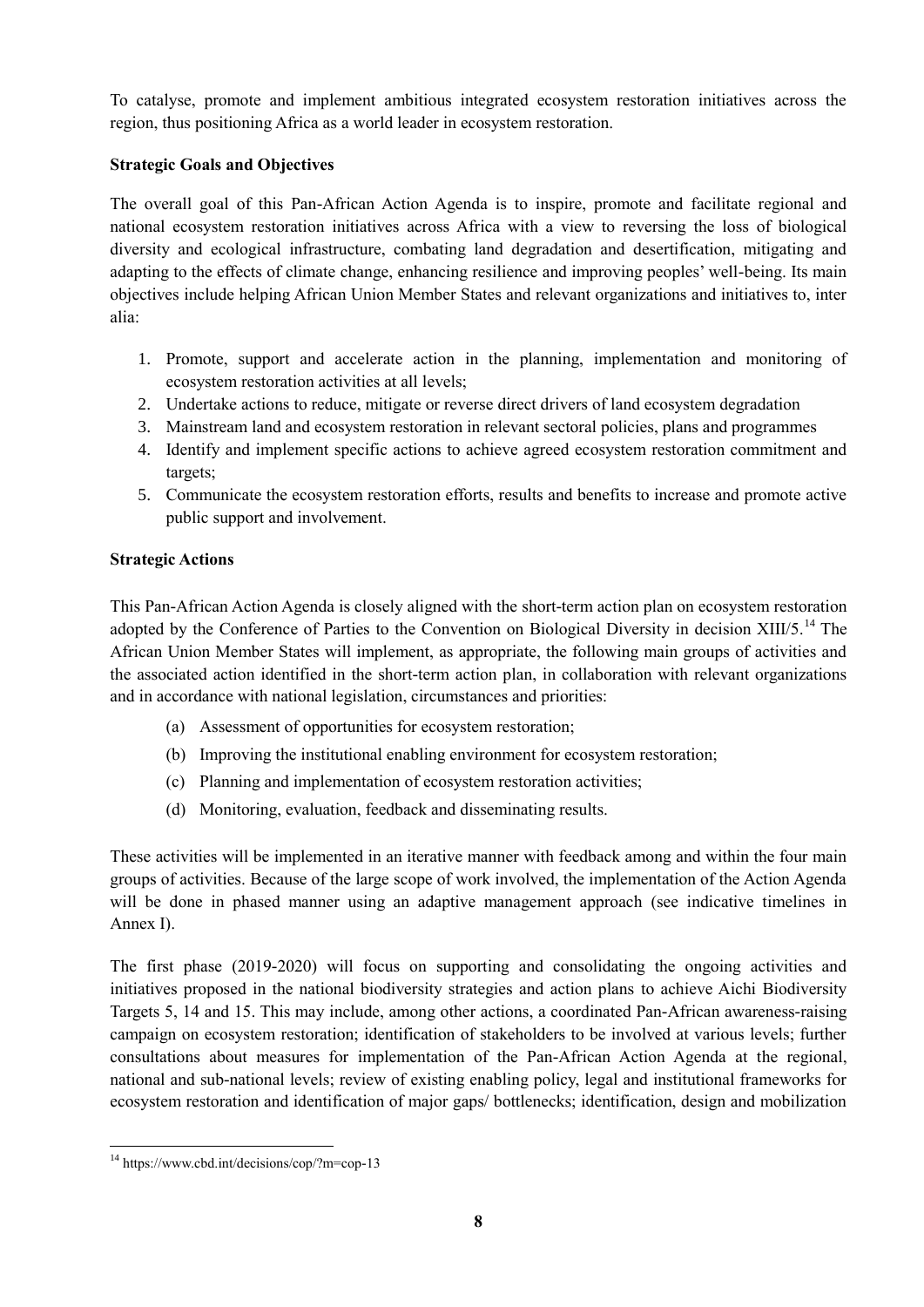of resources for key pilot transboundary ecosystem restoration projects and programmes; support for regional, national and sub-national assessments to identify priority areas and opportunities for ecosystem restoration including their total extend and feasibility, and as appropriate, formulation of national ecosystem restoration strategies and action plans and assessment of the costs and benefits associated with different restoration options and the profitability of various restoration interventions.

During the second phase (2021-2025) the focus will be on launching and implementing a series ambitious ecosystem restoration projects and programmes in all African countries so as make tangible progress towards achieving the commitments and targets made by countries in their NBSAPs and under various initiatives, such as AFR100, the Great Green Wall Initiative and others. This phase will also involve further concerted efforts on awareness-raising, capacity-building support, technical and scientific cooperation and facilitation of access to relevant technologies and innovative solutions to enable stakeholders at various levels to effectively contribute to the achievement of the restoration targets.

The third phase (2026-2030) will focus on actions that result in long-term deliverables such as the establishment of a regional land and ecosystem restoration trust fund, promotion of payment for ecosystem services (PES) schemes to support land and ecosystem restoration; establish public-private sector partnership for ecosystem restoration ventures; integration of ecosystem restoration activities into wider corporate social responsibility initiatives; evaluation of restoration efforts across the region; and documentation, communication and celebration of success stories and achievements.

### **Targets and key milestones**

It is hoped that by 2025:

- All African Union Member States would have in place national ecosystem restoration plans to operationalize the Pan-African Action Agenda
- National and sub-national ecosystem restoration coordination committees (or similar mechanisms) would have established or strengthened across the region.
- All Member States would have developed policy and legal frameworks or reformed existing ones to enable or incentivise national ecosystem restoration or create disincentives for activities and processes causing ecosystem degradation, including tenure related drivers.
- At least one large-scale major ecosystem restoration project and programme would have initiated in each Member State or up scaled with sizeable funding from national budgetary allocation and external financial and technical support from multiple sources and partners.
- IPLCs, women and youth would be proactively engaged in the development and implementation of ecosystem restoration policies, projects and programmes in all Member States.
- Relevant tools, technologies and innovative solutions developed or mobilized and made available to assist Member States and partners to effectively design, implement, monitor and report on ecosystem restoration initiatives.

It is also expected that, by 2030:

 At least 200 million ha of critically degraded ecosystems of various types would have been restored (i.e. moved back into a condition of good ecological health, integrity and resilience) with direct benefits to livelihoods.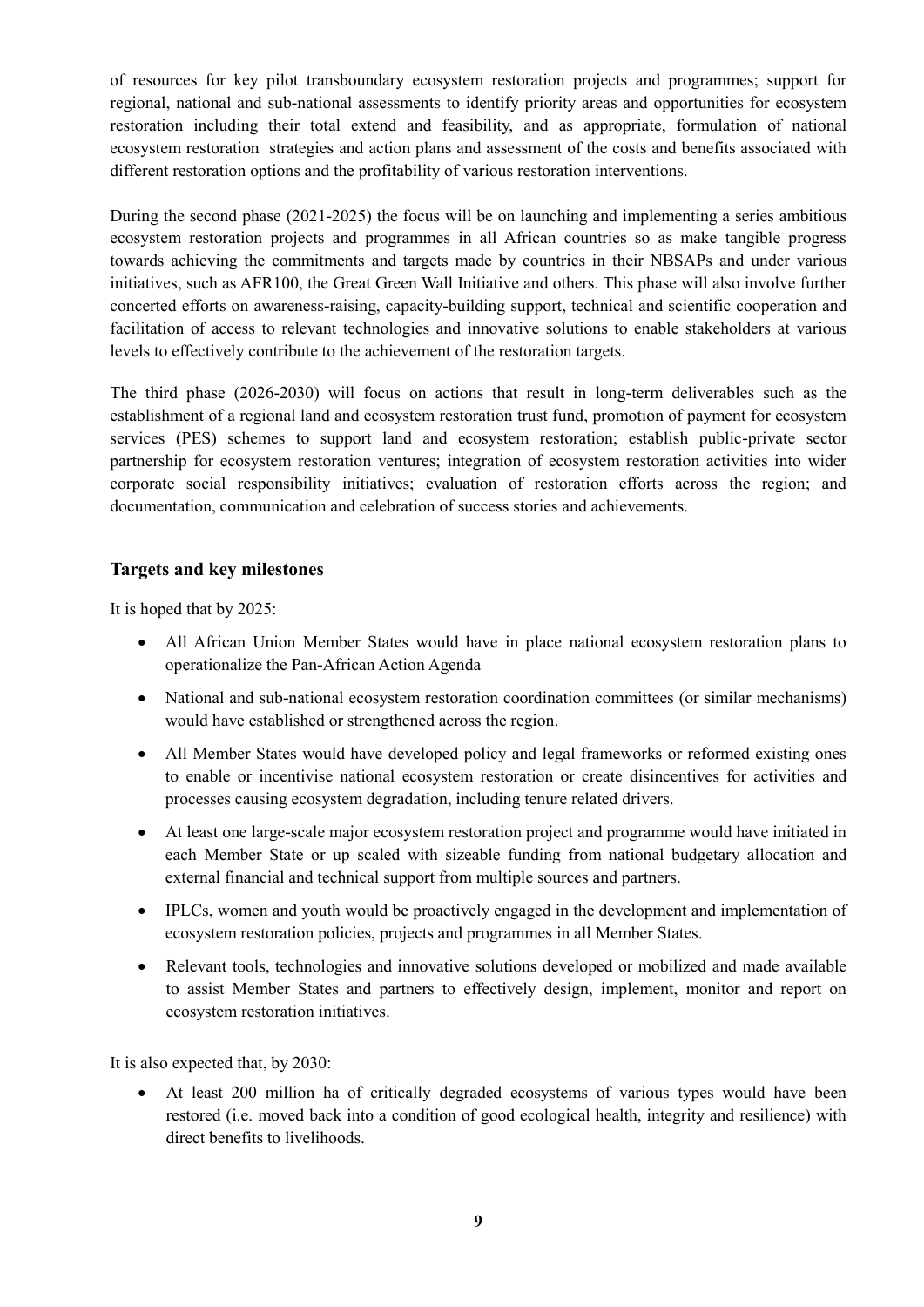- Different major ecosystem types (forests, wetlands, coastal and marine, mangroves, agroecosystems, rangelands, desert and others) would be well represented among the restored ecosystems.
- All Member States would have in place the requisite capacities, policy and institutional frameworks, and knowledge management systems to support the restoration and sustainable management of ecosystems.

## **4. Guiding Principles**

The implementation of the Pan-African Action Agenda on Ecosystem Restoration will consider, and be guided by, the following core principles, as well as those identified in the short-term action plan on ecosystem restoration adopted by the CBD COP in decision XIII/5:

- Land and ecosystem restoration should maximise multiple benefits (biodiversity, resilience to climate change and CC mitigation/ adaptation, economic and livelihood benefits). Priority should be given to sustainably managing and conserving biodiversity and preventing the degradation of natural habitats and ecosystems by reducing pressures and maintaining ecological integrity and provision of ecosystem services (CBD COP decision XIII/5).
- Healthy ecosystem is a catalyst for sustainability or sustainable development. Investing in preventative measures and restoration initiatives makes sound economic sense.
- Ecosystem restoration activities should build and be consistent with the provisions of the Convention, particularly the Ecosystem Approach, the Addis Ababa Principles and Guidelines for the Sustainable use of Biodiversity, the United Nations Declaration on the Rights of Indigenous Peoples, the Akwé: Kon guidelines, the Tkarihwaié:ri Code of Ethical Conduct, and the Plan of Action on Customary Sustainable Use of Biological Diversity.
- Ecosystem restoration activities should be planned at various scales and implemented using the best available science and traditional knowledge. The prior informed consent and full and effective participation of indigenous peoples and local communities, as well as the engagement of women and other relevant stakeholders are important considerations at all stages of the processes. Communication, education and public awareness are also important to consider at all stages so that the drivers of degradation, benefits, solutions and costs of ecosystem restoration activities are widely understood.
- Synergies among multilateral processes provide opportunities for integration of biodiversity and ecosystem restoration. The Pan-African action agenda contributes to the achievement of objectives and commitments under other conventions, including the United Nations Framework Convention on Climate Change, the United Nations Convention to Combat Desertification, the Ramsar Convention on Wetlands, the Convention on the Conservation of Migratory Species of Wild Animals, and the United Nations Forum on Forests, as well as the 2030 Agenda for Sustainable Development and the Sendai Framework for Disaster Risk Reduction 2015-2030.

## **5. Establishing enabling conditions for ecosystem restoration through national and regional policies and strategies**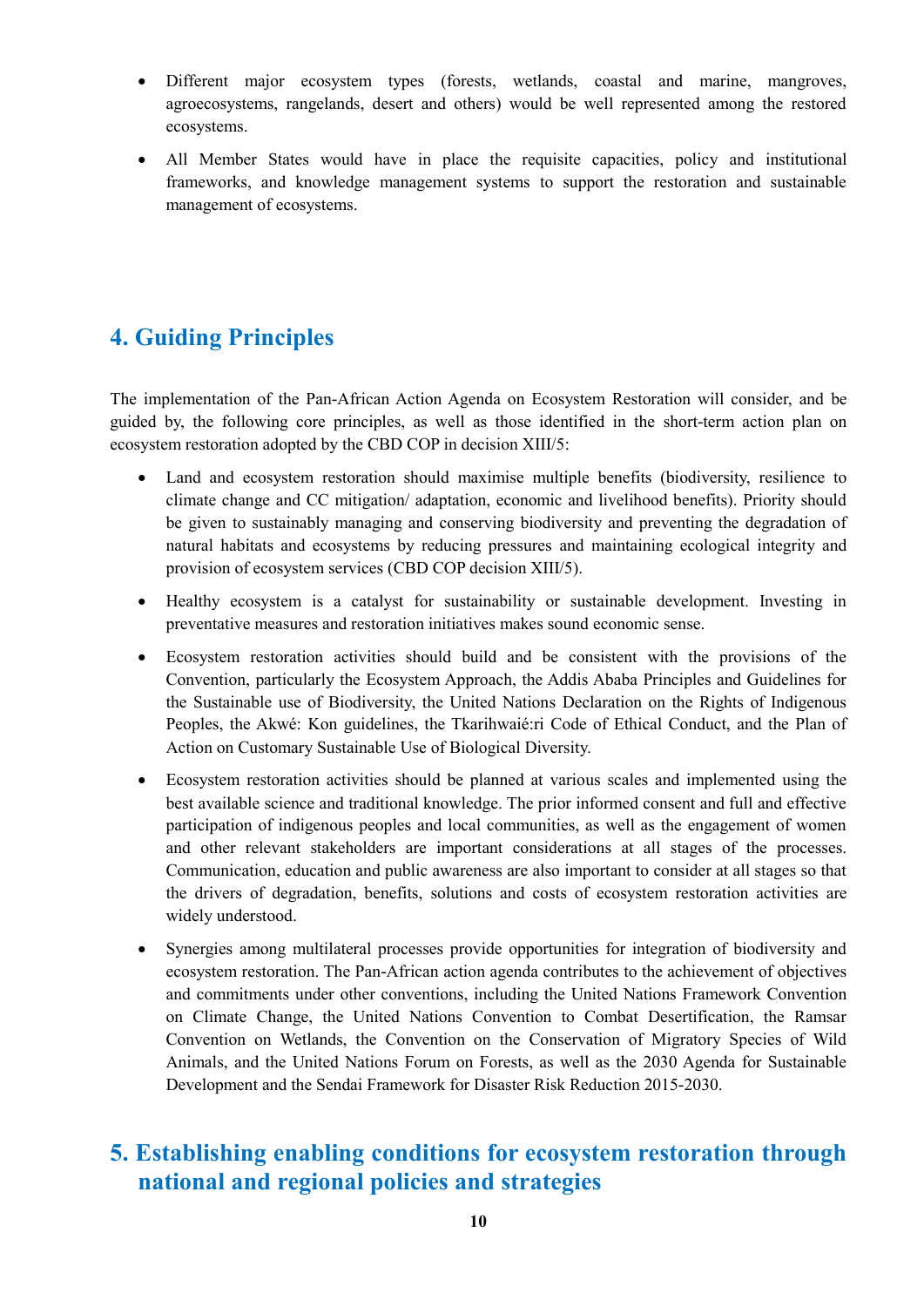*Land and ecosystem degradation is rarely, if ever, the result of a single cause and can thus only be addressed through the simultaneous and coordinated use of diverse policy instruments and responses at the institutional, governance, community and individual levels. Critical issues and drivers leading to land and ecosystem degradation such as climate change, population growth and unsustainable practices demand timely attention and involvement of different stakeholders and cross-sectoral collaboration. A development of large-scale plans is also necessary to make cost-effective large-scale solutions and to deliver synergies with all ongoing small-scale plans. Instead of working in isolation, cross-sectoral collaboration seeks to foster engagement across sectors, strengthen awareness and capacity to support outcomes of shared benefits from the restoration of ecosystem services.*

The priorities for improving enabling conditions for land and ecosystem restoration are:

- $\triangleright$  Promote integrated sectoral planning and implementation of policies at all levels and particularly strengthen synergies between sectors to enhance sustainable outcomes of interventions, and avoid "leakage" of the "cost" of restoration at/among different levels;
- $\triangleright$  Conduct assessment of drivers of ecosystem degradation and restoration opportunities at the appropriate level and develop restoration plans;
- Develop and implement land and ecosystem management and restoration plans at national and local levels, ensuring alignment at different levels (local level plans support the achievement of national-level plans but also national-level priorities are linked to local priorities);
- $\triangleright$  Develop and implement land use plans at national and local levels both for avoiding degradation and for restoration (ensuring linkages as above);
- Promote payment for ecosystem services (PES) schemes to support the functioning of forest, rangeland and water management structures;
- $\triangleright$  Upscale restoration initiatives through new commitments and implementation of existing commitments (e.g. commitments under CBD, UNCCD and UNFCCC, and the Bonn Challenge/AFR100, The Great Green Wall Initiative);
- $\triangleright$  Incorporate information and knowledge on natural capital analyses into national accounts, development planning and decision-making, especially through implementing the System of Environmental-Economic Accounting and futures planning among others, to improve the sustainable use of natural resources for sustainable development;
- Establish a national Monitoring and Evaluation Framework for national commitments, building on existing M&E frameworks (e.g. UNEP-WCMC M&E Framework).

## **6. Integrating land and ecosystem restoration in relevant sectoral policies, plans and programmes**

#### **6.1. Environment Sector**

*Managing the environment sector, which is at the centre of the systems that sustain life on Earth, livelihoods and national economies, involves investing in national environmental management, monitoring and reporting, and developing national environmental standards, guidance and guidelines for other sectors in the restoration of degraded land and ecosystems.*

The priorities for the environment sector are:

 $\triangleright$  Develop national programmes for promoting integration of biodiversity and ecosystem services in other sectors (e.g. agriculture, energy, infrastructure development, tourism, livestock, fisheries, forestry, trade, etc.) with clear objectives and tools for the short term, medium term and long term,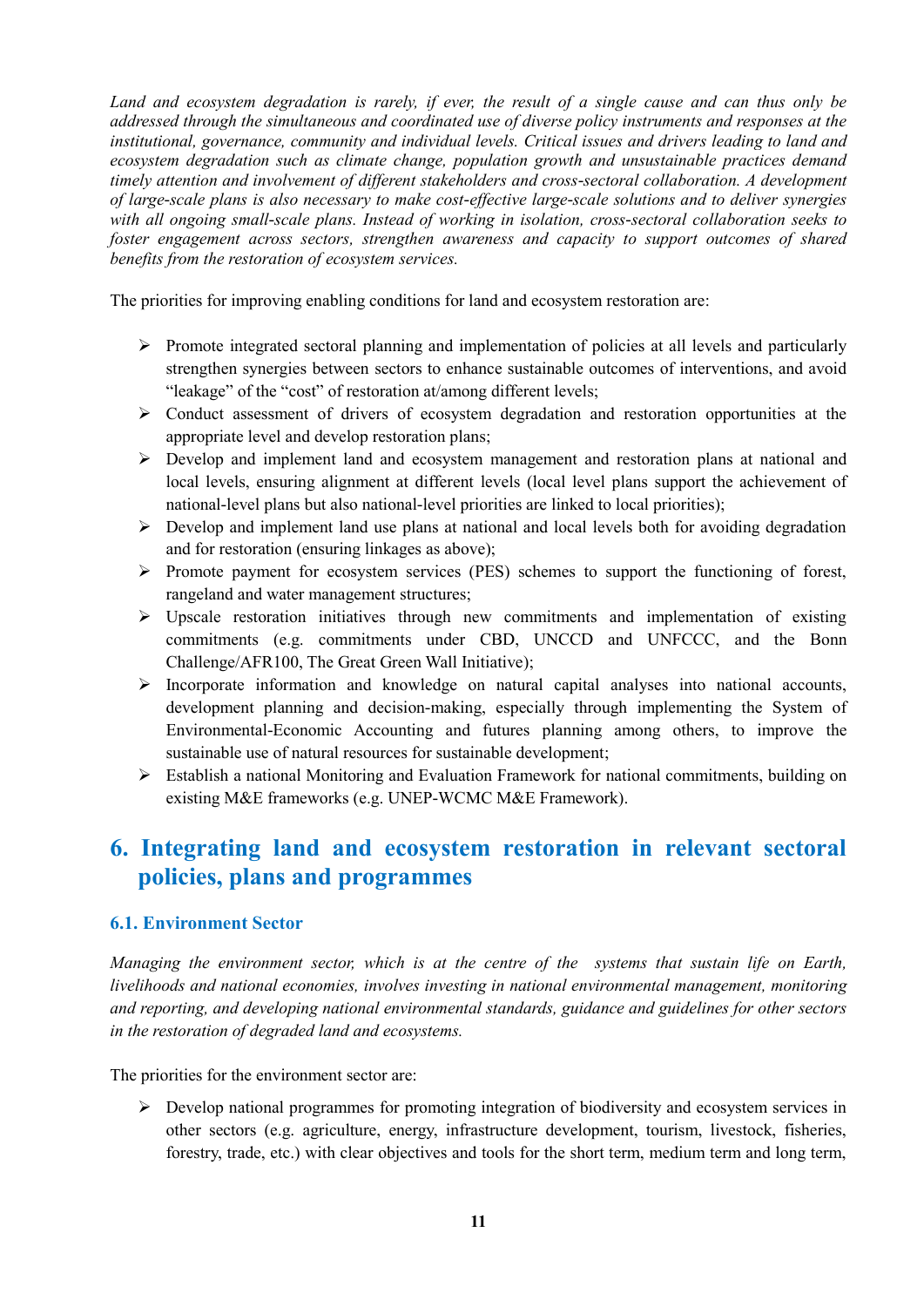and with clear mechanisms for monitoring, evaluation and adaptive management to enable successful implementation;

- $\triangleright$  Apply existing practical guidelines for integration of biodiversity into other sectors (agriculture, energy, infrastructure development, tourism, fisheries, forestry, livestock, etc.) and adapt them to specific context to support implementation and to strengthen public education and awareness;
- $\triangleright$  Put in place measures to control activities affecting wetlands functionality and integrity, and implement restoration measures to ensure that they continue to play their vital roles as water reservoirs, flood barriers and short $\Box$  term holding areas for excess rainwater;
- $\triangleright$  Carry out appropriate actions to maintain or enhance provision of ecosystem services and functionality in degraded ecosystems such as mountains, wetlands, drylands, rangelands and forests, marine and coastal ecosystems;
- $\triangleright$  Develop and implement national invasive species strategies as appropriate;
- $\triangleright$  Promote the ecosystem approach for holistic consideration of ecosystem functionality and multistakeholder needs and engagement.

### **6.2. Agriculture Sector**

*The expansion of agriculture by land conversion is one of the biggest drivers of land and ecosystem degradation and biodiversity loss. The current area of degraded soil amounts to about 494 million ha in Africa, with sub-Saharan Africa alone accounting for 65 per cent of agricultural land degraded. From the seven aspirations of the African Union's vision and Agenda 2063, a prosperous Africa based on inclusive growth and sustainable development will rise from the modernization of agriculture. Sustainable agriculture and ecosystem restoration provide opportunity for meeting the challenges of food production and enhancing ecosystem resilience.*

The priorities for the agriculture sector are:

- $\triangleright$  Develop and implement integrated agroforestry strategies and appropriate rural extension services considering landscape restoration principles, including agrobiodiversity;
- $\triangleright$  Adopt ecosystem-based adaptation and climate-resilient agricultural practices to leverage sustainable production in the agriculture and livestock sectors;
- $\triangleright$  Integrate biodiversity research and monitoring and avail provisions for incentivizing organic farming in agriculture strategies and plans;
- $\triangleright$  Support/promote restoration of degraded land for agriculture and livestock where there is the potential, relevant off-farm initiatives to strengthen the capacity of local communities and small to medium sized enterprises (SMEs), and boost creation of green jobs to reduce the need for agricultural land expansion;
- $\triangleright$  Use available technologies to minimise the impact on biodiversity in agricultural systems;
- $\triangleright$  Facilitate the conservation and sustainable use of local species and related reproductive material (such as seeds) to increase the resilience of local ecosystems.

#### **6.3. Forestry Sector**

*Forests in Africa are major providers of food, wood, energy, fibre and non-timber forest products (NTFPs) on the continent, and they play a crucial role in conserving biodiversity, mitigating climate and maintaining functional ecosystems. Promoting and restoring agro-sylvopastoral/agro-forestry landscapes and increasing forest cover (including the NTFPs) should be emphasized for the protection of biodiversity as well as livelihood security of millions of Africans.*

The priorities for the forestry sector are: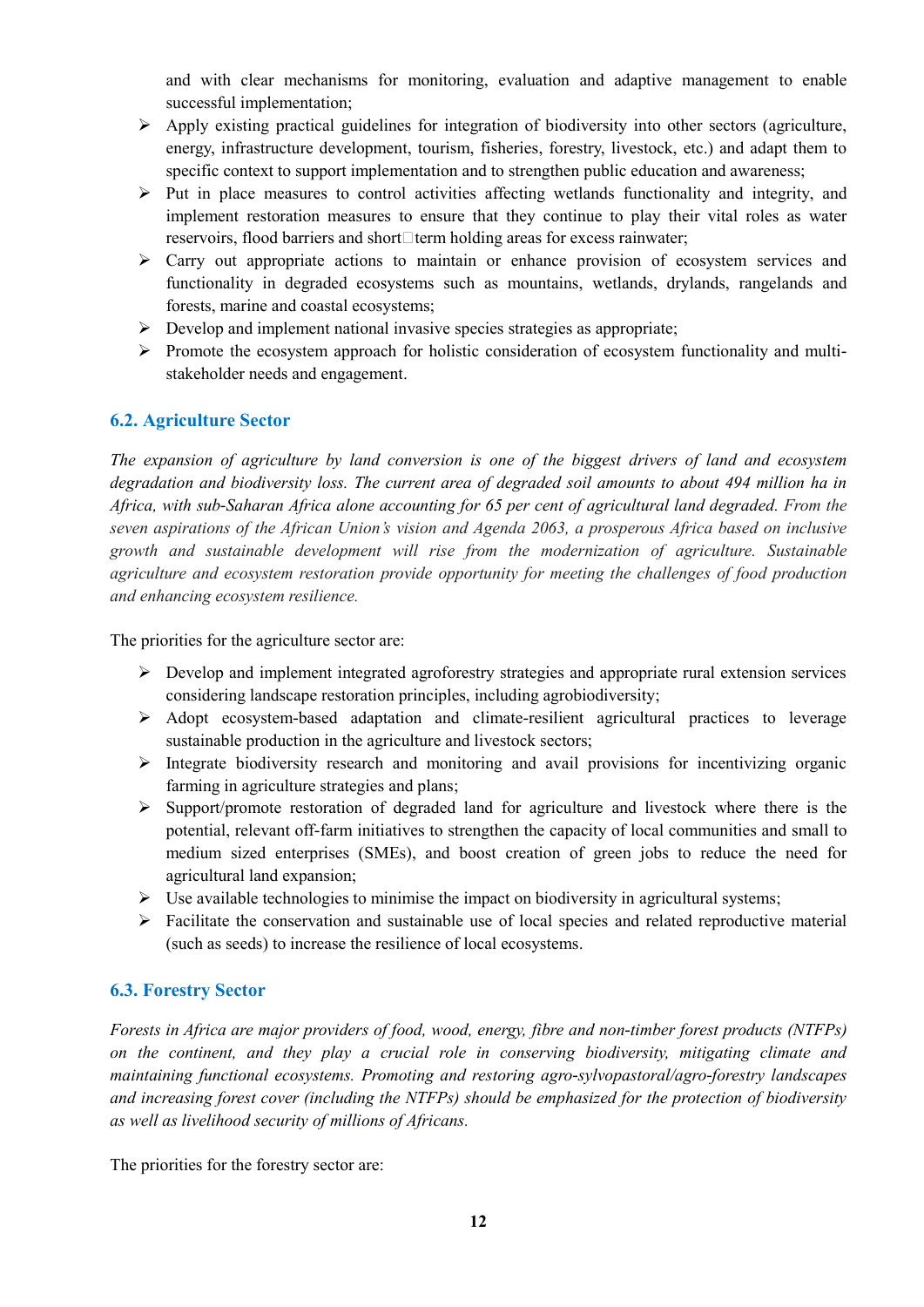- $\triangleright$  Give due consideration to biodiversity, and adopt an ecosystem approach when planning and implementing actions including those set out in Article 5 of the Paris Agreement for realizing multiple benefits;
- $\triangleright$  Avoid the afforestation of grasslands and ecosystems with naturally low tree cover;
- $\triangleright$  Make use of the United Nations forest instrument to implement the United Nations strategic plan for forests, 2017-2030 (UNSPF), under the United Nations Forum on Forests, ensuring that due consideration is given to biodiversity;
- $\triangleright$  Promote the implementation of sustainable management of all types of forests including agroforestry systems and enhance the sustainable management and production of NTFPs for biodiversity conservation and sustainable livelihoods;
- $\triangleright$  Develop or enhance mechanisms of monitoring, evaluation of the impacts of policies, programmes, plans, projects and strategies relating to forest activities to inform adaptive management and public awareness.

### **6.4. Fisheries and Aquaculture Sector**

*The fisheries and aquaculture sector contribute significantly to Africa's overall economy. FAO (2014), estimated that in 2011, the fisheries and aquaculture sector generated more than US\$ 24 billion, representing 1.26 per cent of the gross domestic product (GDP) of all African countries. However, the sector faces enormous threats including over-exploitation, pollution, introduction of invasive alien species, overharvesting and global climate change that need to be addressed in the context of Africa's Blue Economy agenda.*

The priorities for the Fisheries and Aquaculture sector are:

- $\triangleright$  Encourage national and regional fisheries management institutions to further consider biodiversity and ecosystem restoration related matters in fisheries management, in line with the ecosystem approach;
- Enhance professionalization in aquaculture and payment for ecosystem services to sustain and restore marine ecosystems and their services;
- Enhance the protection, conservation and restoration (including natural regeneration) of coastal areas and lake buffer systems to enhance biodiversity, ecosystem services, and resilience and reduce pollution;
- $\triangleright$  Promote the use of sustainable and innovative fishing materials that allow breeding of native species to occur and ensure that fish populations and other biodiversity remain at a sustainable level;
- Develop and implement national blue economy strategies to diversify the economic base and catalyse socio-economic transformation, using ocean resources for economic growth, improved livelihoods and jobs, while preserving ocean and coastal ecosystem health.

#### **6.5. Energy Sector**

*Africa faces an enormous energy challenge and its growing population and economic progress has sent energy demand soaring. About 600 million people in Africa do not have access to electricity, and approximately 730 million people rely on traditional uses of biomass (IEA, 2014). Africa 2030 for the continent's energy transition illuminates a viable path to prosperity through renewable energy development. In addition, Sustainable Development Goal 7 calls all countries to ensuring universal access to affordable electricity by 2030. Therefore, investing in clean energy sources such as solar, wind and thermal and expanding infrastructure and upgrading technology to provide clean energy in all African countries is a crucial goal that can both encourage growth and help the environment.*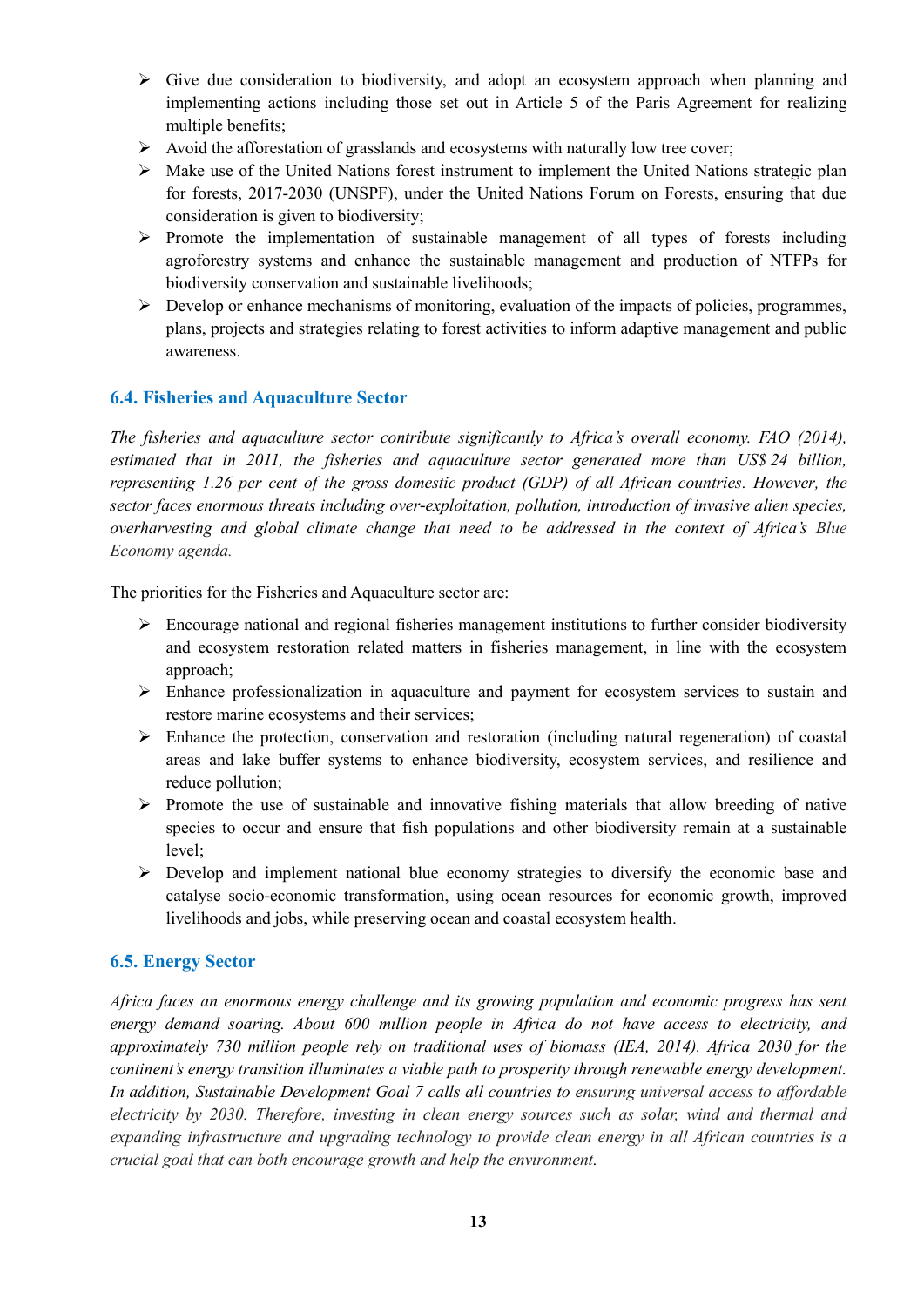The priorities for the energy sector are:

- $\triangleright$  Promote clean and efficient energy technologies that take into account the conservation of biodiversity and ecosystem services, such as certification schemes for charcoal and wood to encourage more investment in landscape restoration and move towards a more sustainable and efficient supply chain;
- $\triangleright$  Take into consideration the conservation of biodiversity when planning for clean, low-cost wind, wave and solar energy through effective regional collaboration and grid interconnection;
- $\triangleright$  To close the electricity gap sustainably and cleanly, by channelling investments in fossil fuel subsidies to renewable energy systems that take into account the conservation of biodiversity and ecosystem services;
- $\triangleright$  Take into account the conservation of biodiversity and ecosystem services when expanding infrastructure and upgrading technology for supplying modern energy services for all.

### **6.6. Infrastructure Development Sector**

*The African Union Heads of State and Government have endorsed the Programme for Infrastructure Development in Africa (PIDA) as common framework for building the infrastructure necessary for more integrated transport, energy, ICT and trans-boundary water networks to boost trade, spark growth and create jobs. Consequently, a number of infrastructure projects have been initiated and others are planned. However, some of the projects have contributed or, if not designed and implemented appropriately, are likely to lead to land and ecosystem degradation by damaging and destroying natural habitats, and negatively impacting biodiversity (Laurance* et al. 2017)*. As such, it is important to find a balanced path that is economically, socially and environmentally responsible.*

The priorities for the infrastructure sector are:

- $\triangleright$  Integrate futures thinking into the design of infrastructure so that the impact of infrastructure developments on biodiversity and ecosystem services is minimum;
- Develop a spatial assessment that identifies the current and future physical infrastructure and correlate this to critical ecological infrastructure to manage the trade-off between the needs for physical infrastructure and the sustainable and more inclusive provision of ecological services;
- Conduct strategic environmental assessments (SEAs) for different sectors (e.g. physical infrastructures such as roads development) to identify potential environmental impacts and potential mitigation measures;
- $\triangleright$  Promote the use of social and environmental criteria during infrastructure planning and design, prioritizing consideration of ecosystem-based approaches;
- Integrate sustainability concerns into national and regional infrastructure development policies.
- $\triangleright$  Undertake proactive land-use planning to ensure that infrastructure development effectively integrates other land-use needs.

#### **6.7. Mining Sector**

*African countries have potential wealth — oil, gas and mineral wealth can contribute to the improvement of the well-being of their populations. However, mining disturbs soil and rock in the course of constructing and maintaining roads, open pits, and waste impoundments. Erosion of the exposed earth may carry substantial amounts of sediment into streams, rivers and lakes. The approach taken towards the exploitation of these resources often determines a country's ecological and economic resilience and increases the risk of undermining national goals of sustainable and therefore inclusive development*. *Excessive sediment can clog riverbeds and smother watershed vegetation, wildlife habitat and aquatic*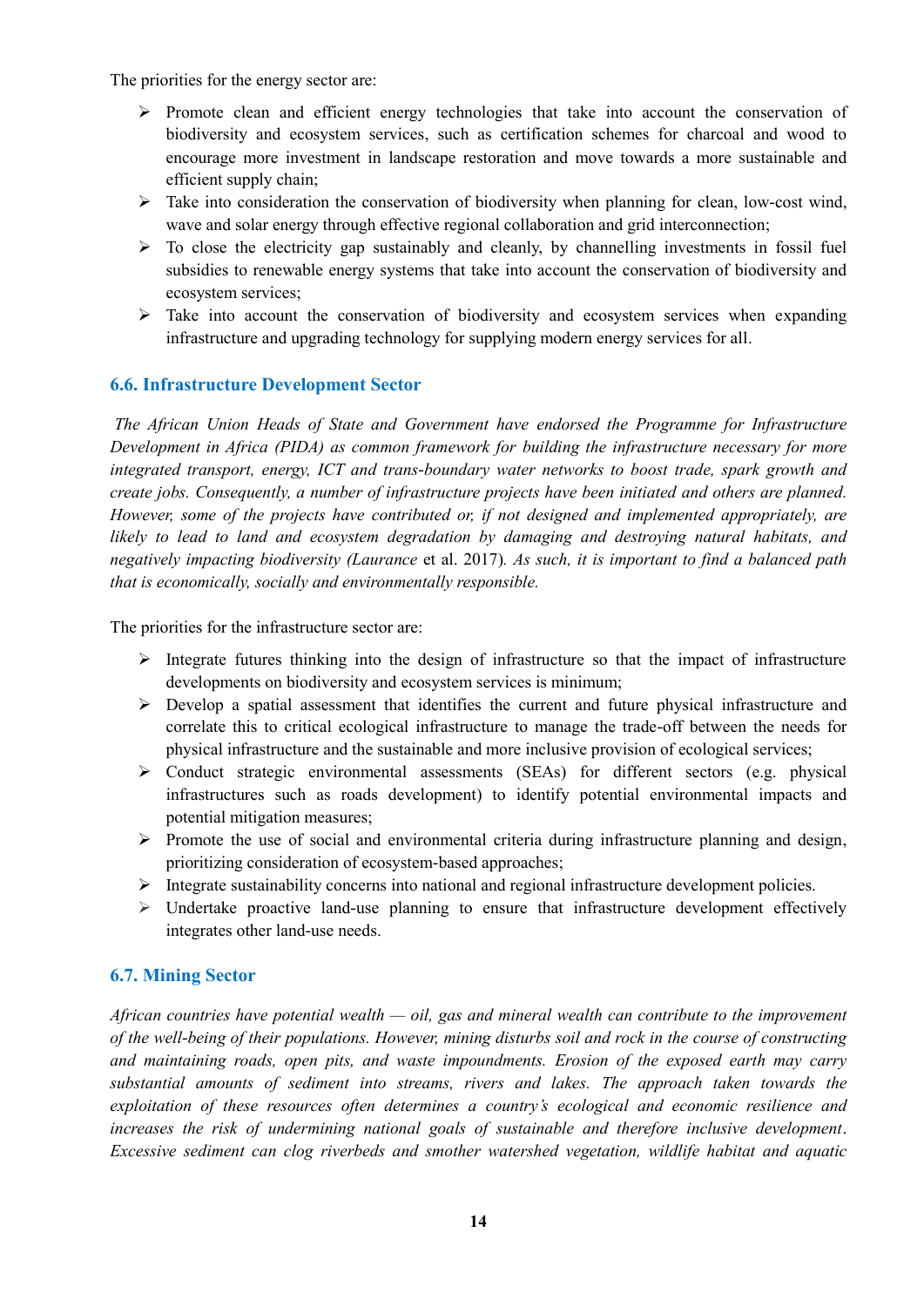*organisms. There is a need to adopt adequate prevention and control strategies and promote sustainable mining in Africa.*

The priorities for the mining sector are:

- $\triangleright$  Conduct strategic environmental assessments (SEAs) for the mining sector to minimize the negative impact on biodiversity and degradation of ecosystem services;
- $\triangleright$  Enable the mainstreaming of biodiversity concerns into the mining sector, including by participating in intersectoral committees;
- $\triangleright$  Promote and support model mining to avoid degradation and enhance biodiversity and ecosystem services conservation and restoration of mining sites;
- $\triangleright$  Enhance public-private sector partnerships for the operationalization of Payment for Ecosystem Services schemes and corporate social responsibility through sustainable land management and ecosystem restoration;
- $\triangleright$  Enforce laws and strategies for rehabilitation and restoration plans in new open sites for mining activities.

### **6.8. Manufacturing and industrial development Sector**

*Development in Africa requires economic transformation and industrialization. The 10th African Union Assembly (January 2008), adopted the Action Plan for Accelerated Industrial Development of Africa (AIDA). This plan needs to be implemented in such a way that it does not lead to land and environmental degradation, air and water pollution and affect biodiversity and the quality of human lives. In order to sustainably benefit from the manufacturing and industrial development sector, African countries need to adopt, use and adapt existing environmentally sound technologies to local conditions as well as indigenous technological innovation.*

The priorities for the manufacturing and industrial development sector are:

- $\triangleright$  Promote clean and efficient technologies that support conservation and restoration of biodiversity and reduce the impact of manufacturing and industrial development on biodiversity and ecosystems;
- $\triangleright$  Strengthen adoption of sustainable waste management practices at national and local levels, especially at industrial production sites;
- $\triangleright$  Identify the business risks and opportunities associated with companies' contribution to land and ecosystem degradation and develop plans for mitigating impacts involving employees, owners, suppliers and customers;
- $\triangleright$  Integrate business strategies and actions on land conservation and restoration with wider corporate social responsibility initiatives;
- $\triangleright$  Promote alternative technologies for effluent management in marine and freshwater systems, including ecosystem-based approaches.

## **7. Means of Implementation**

### **7.1. Capacity Development**

Africa's constrained human resource capacity is arguably the greatest limitation to land and ecosystem restoration efforts. Capacity building efforts are instrumental to creating foundations of adaptive management and stakeholders' ability to implement the planned actions in this agenda. Many of the actions required to implement this Agenda are knowledge-intensive and require new skills across sectors and management levels.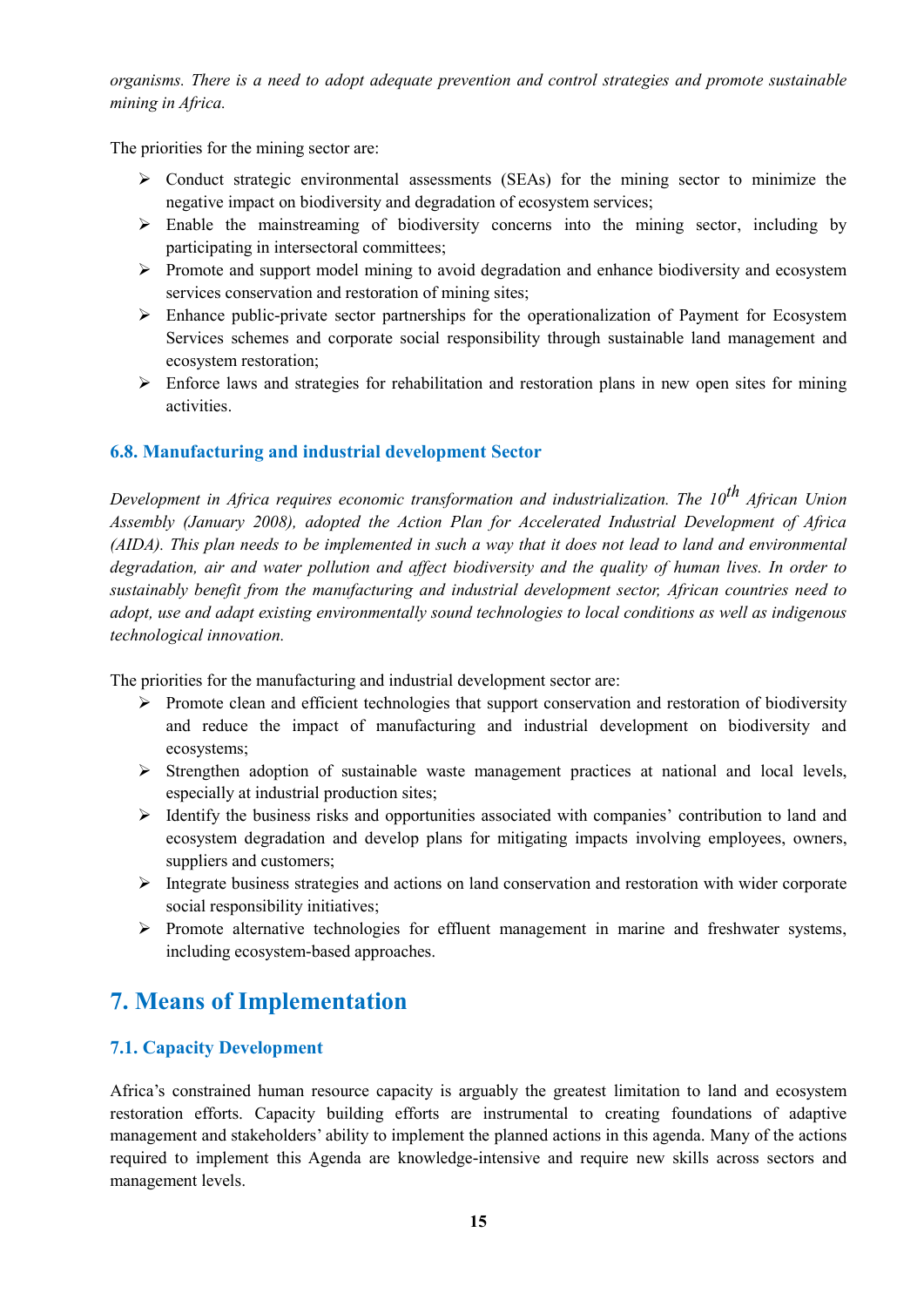The priorities for capacity development actions for land and ecosystem restoration in Africa are the following, among others:

- Harmonize and avoid contradictory policies for sustainable land management, and request technical support from other countries or agencies as needed;
- $\triangleright$  Conduct training on mitigating the main drivers of land use change (e.g. conservation agriculture, watershed management, energy, poverty);
- $\triangleright$  Develop and disseminate monitoring instruments for sustainable land management, including land and ecosystem restoration;
- $\triangleright$  Undertake capacity development for implementing sustainable land management at the local, subregional, regional and national levels;
- $\triangleright$  Increase awareness of the serious effects of land and ecosystem degradation on human well-being;
- $\triangleright$  Conduct training in sustainable land and ecosystem management and ecosystem restoration techniques to farmers and other land users, leveraging traditional knowledge;
- $\triangleright$  Provide training in specialized fields such as climate and hydro-climate studies, geographical information systems, environmental impact assessment, modelling, integrated coastal zone management, soil and water conservation and soil restoration.

### **7.2. Technology Development and Transfer**

*African countries have committed to take measures to ensure technology transfer, adaptation and support for innovation (Africa Agenda 2063). However, most of the technologies, especially those related to land and ecosystem management, are poorly documented, and their efficiency and potential are not well assessed. In addition, some technologies available are costly and there is limited capacity to adapt them.* 

The priorities for technology development and transfer are:

- $\triangleright$  Promote the adaptation of existing environmentally sound technologies to local conditions and incorporate the traditional knowledge of indigenous peoples and local communities with their full involvement;
- $\triangleright$  Enhance the use of enabling technologies, including information and communications technology, to promote land and ecosystem restoration;
- $\triangleright$  Promote innovation, adoption and diffusion of technologies related to land and ecosystem restoration, in line with objectives of the African Continental Free Trade Agreement (AfCFTA);
- $\triangleright$  Strengthen South-South cooperation for technological exchange;
- Strengthen capacity of institutions to provide research on efficient technologies for land and ecosystem restoration;
- $\triangleright$  Create an enabling environment for the participation of the private sector in the development and adoption of technology for ecosystem restoration in urban and rural areas;
- $\triangleright$  Take measures to ensure technology transfer, adaptation and support for innovation;
- $\triangleright$  Identify existing traditional and local knowledge in undertaking land and ecosystem restoration and enhance sharing and wider dissemination, with the full involvement of indigenous peoples and local communities.

### **7.3. Resource Mobilization**

The sources of financing for the implementation of this Pan African Agenda will range from government budgetary allocations, commercial finance from both public and private sources, concessional loans and also other international agencies that support various initiatives on land and ecosystem restoration. Domestic Resource Mobilization (DRM) will be the pillar of all finances needed to implement this agenda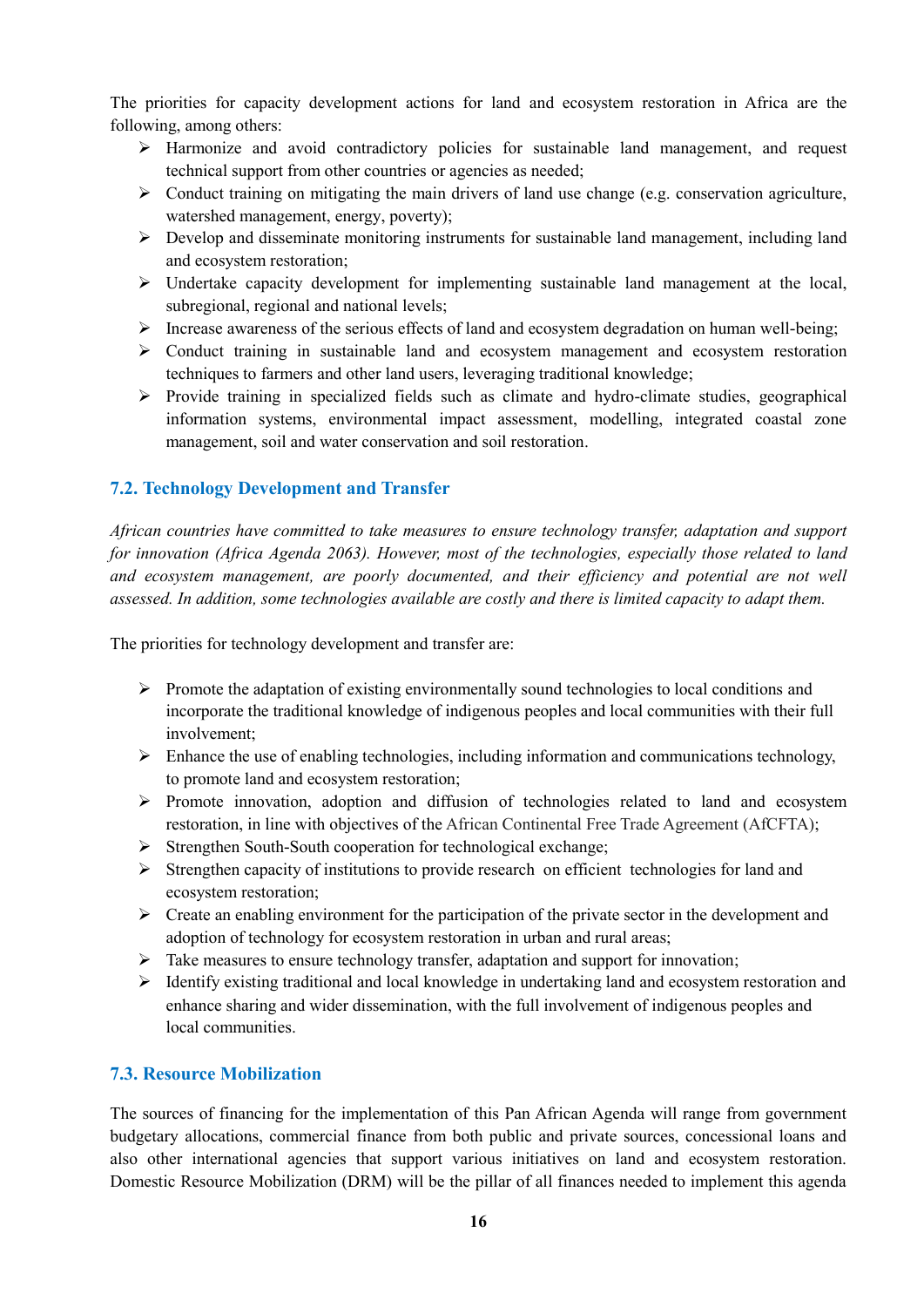in order to create greater domestic policy ownership and greater coherence with domestic needs. DRM is meant to contribute at least 70 per cent to 90 per cent of the financing of this Agenda on average per country, namely through enhanced fiscal resource mobilization, government expenditure, institutional savings, central banks and foreign exchange reserves and other innovative mechanisms.

The implementation of this Pan African Agenda will also build on commitments and investments of private sector. More and more businesses have now realized that land degradation affects business performance and have now recognized the importance of restoring natural capital. Putting in place innovative financing mechanisms such as tax levies and tax rebates on natural resources related sector, licensing fees and user permits as well as developing and implementing projects that support biodiversity and ecosystem restoration across the continent can motivate private sector engagement in land and ecosystem restoration. Moreover, private companies will contribute to biodiversity and ecosystem restoration through payment for ecosystem services of which their business depend.

This Pan African Agenda will also be financed through external financing mechanisms including FDI, official development assistance (ODA), the Global Environment Facility (GEF) and the African Development Bank among others. Through its Land Degradation focal area, the GEF has, since 2016, been integrating land degradation neutrality into its programs. By investing more resources in land and ecosystem restoration, the GEF can help to deliver on multiple goals and benefits in a more strategic and effective manner and achieve a higher return on its investment. The African Development Bank is already committed to assisting African member countries in combatting desertification as well as land and ecosystem degradation, with several successful programmes on the continent.

### **7.4. Knowledge management and Experience sharing**

Development and implementation of frameworks for improved collaboration and knowledge flows between member states on land and ecosystem restoration in Africa will be crucial to the successful implementation of this Pan Africa Agenda. It is proposed in this Action Agenda that an online Land and Ecosystem Restoration portal will be established to communicate, among other things, the national programs, plans and activities planned in this agenda to the public and international community, thereby raising awareness and facilitating knowledge sharing. African member States have and will have knowledge and experiences emanating from the implementation of this Pan African Agenda captured through their monitoring and evaluation systems could be shared for the benefit of all.

Some of the mechanisms and measures for sharing knowledge and experiences may include the following:

- Documentation of best practices from the monitoring and evaluation reports from member States by NEPAD or any elected committee and shared between member States through meetings, website presentation, e-network or publications;
- Organization of study tours at the regional level within and across RECs for Member States to learn first-hand from the experiences and lessons of other member States;
- Taking advantage of existing structures and initiatives, such as the African Forestry and Wildlife Commission (a regional body under  $FAO$ )<sup>15</sup> for experience sharing;
- Creating annual forums for stakeholders to exchange ideas and perspectives on the implementation outcomes of this Action Agenda at the subregional and continental levels.

## **7.5. Research**

 $\overline{a}$ <sup>15</sup> <http://www.fao.org/3/MX460EN/mx460en.pdf>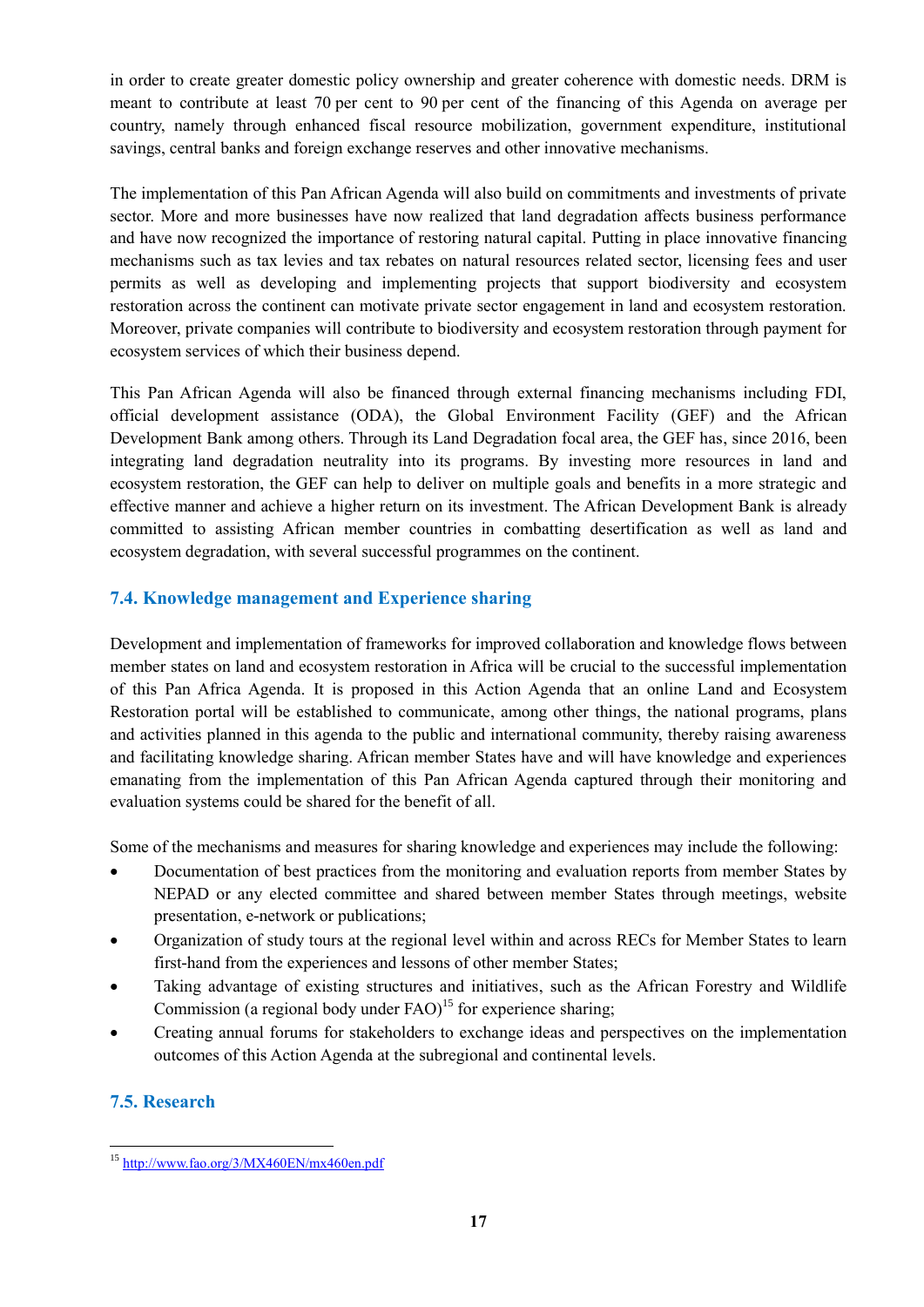*Studies from Africa indicate that the cost of inaction in the face of land degradation is at least three times higher than the cost of action (IPBES, 2018). Much has been accomplished regarding research, monitoring, implementing protected areas and identifying areas of biodiversity hot spots. Aichi Biodiversity Targets 7 and 19 underline the need for science-based information.*

The research priorities are:

- $\triangleright$  Conduct assessments and collect data and information to guide decision-making, including the mapping of ecological conditions, especially of critically degraded ecosystems, the protection status across the region, and the mapping of current uses of degraded areas that support other locally important uses (e.g. grazing), using available tools (such as those developed by International Union for Conservation of Nature (IUCN), Institutional Institute for Sustainability (IIS), World Resource Institute (WRI) and FAO among others);
- $\triangleright$  Conduct mapping of degradation risk (from different types of use) and the potential for restoration for different goals (e.g. for conservation, water provisioning, sustainable agriculture, or agroforestry);
- Develop a framework for an integrated assessment of degradation and restoration potential at different levels that allows integration of national and local level priorities, involving all sectors and actors;
- $\triangleright$  Compile relevant experiences and good practices (including traditional knowledge) and lessons learned from various initiatives to combat land degradation and enhance land and ecosystem restoration;
- Establish and/or strengthen national and regional information systems on land and ecosystem restoration to enhance data management and sharing;
- $\triangleright$  Develop national accounts of biodiversity and ecosystem services, including on the cost-benefits of restoration, to inform policy and decision-making;
- $\triangleright$  Involve universities and other research institutions in finding scientific, technical and technological solutions to land and ecosystem degradation;
- $\triangleright$  Carry out an assessment of how to integrate various biodiversity approaches and tools (e.g. information, decision-support and implementation tools) to inform development of national programmes and selection of a combination of approaches and tools;
- $\triangleright$  Support the development of educational materials for schools to advance academic training, including higher-learning institutions;
- $\triangleright$  Establish a national monitoring and evaluation framework for national commitments, with clear criteria and indicators and pathways enabling adaptive management and improving public awareness.

## **8. Stakeholder Engagement**

### **8.1. Women and Youth**

Embedding gender considerations and involving youth into restoration activities offers considerable opportunities for leveraging synergies between restoration commitments, climate change action and global commitments to sustainable development. Women and youth have developed a distinctive relationship with biodiversity and they often play the predominant role as users and guardians of biodiversity, for example as plant collectors, family gardeners, plant domesticators, herbalists and seed guardians. Decisions about what species to introduce in a degraded landscape and what areas should be prioritized for restoration should be made following inclusive participatory processes. Therefore, the implementation of this Pan African Agenda recognizes the critical role of women and youth in the planning and implementation of land and ecosystem restoration.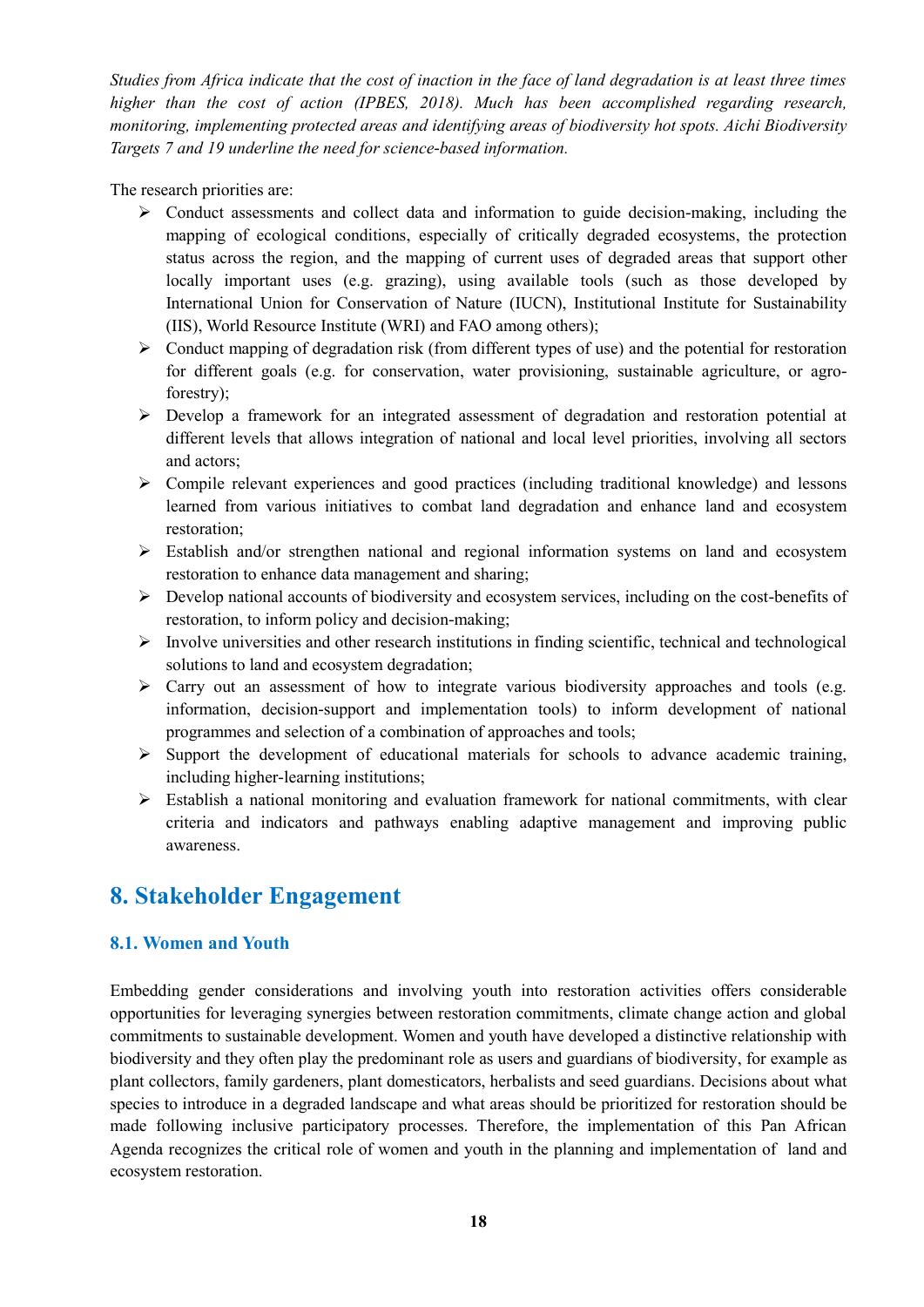### **8.2. Indigenous Peoples and Local Communities and Sustainable Community Solutions**

*As a source of a multitude of services and resources, ecosystems in Africa provide the basis for a sustainable future. However, a variety of diverging pressures and conflicting interests continue to degrade social-ecological systems. Local communities are among the most impoverished, and they are highly vulnerable to external forces from globalization and natural disasters. On the other hand, these communities have accumulated generations of traditional knowledge, cultural values, languages and experience, and can offer solutions to land and ecosystem restoration. To create the enabling conditions to promote ecosystem restoration in Africa, there is a need to invest in sustainable and innovative local solutions and build resilient socio-ecological systems that learn, adjust and use multiple forms of knowledge, experience and technologies to cope with increasing challenges and a changing climate.*

The priorities for enhancing sustainable community solutions are:

- $\triangleright$  Establish and build capacity of community structures as landscape restoration champions;
- $\triangleright$  Conduct community assessments to promote mutual understanding and to establish community interests and expectations, inputs and participation in ecosystem restoration;
- $\triangleright$  Support the development of participatory local restoration plans that provide local benefits;
- $\triangleright$  Promote sustainable practices that build on traditional knowledge and local conditions;
- $\triangleright$  Include participation of women and youth in the planning, implementation and monitoring of restoration activities.

#### **8.3. Private Sector**

*Unsustainable practices by the private sector often lead to ecosystem degradation, which reduces the capacity of ecosystems to provide a constant and sustainable flow of ecosystem goods and services, for both current and future generations (UNEP 2007). Working together, governments and the private sector can enable mutually successful partnerships that incorporate environmental sustainability, ecosystem restoration, and involvement of local communities.*

The priorities for private sector engagement are:

- $\triangleright$  Promote public-private partnerships to integrate land and ecosystem restoration in business operations and value chains as part of a long-term and wholistic business strategy;
- $\triangleright$  Encourage the private sector to take advantage of new technologies and management practices that take into account the conservation and sustainable use of biodiversity especially in the energy and mining sectors as an opportunity to generate benefits while contributing to national land and ecosystem restoration commitments;
- $\triangleright$  Promote the sustainable use of biodiversity as an imperative of social-economic development of Africa.

#### **8.4. International and Technical Cooperation**

This Action Agenda will be implemented by the member States in collaboration with relevant regional and international organizations and development partners that have technical expertise, tools and resources to support the implementation of the Action Agenda. Such cooperation will, among other things, facilitate capacity-building, and improve access to and transfer of knowledge, expertise and technologies to support different actions. It will also support the development and use of monitoring and evaluation tools for tracking the status of land and ecosystem restoration. Furthermore, international cooperation will support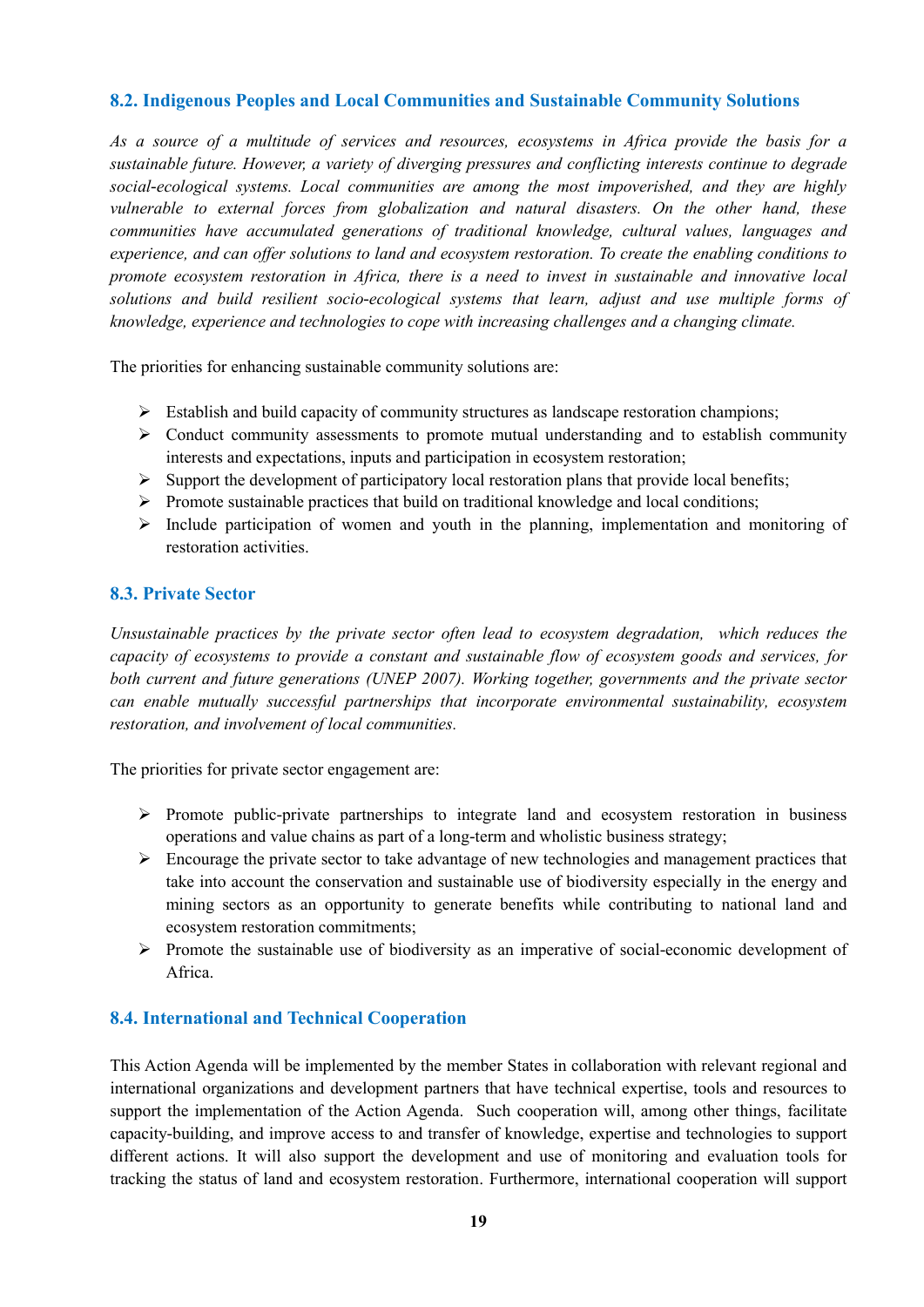resource and finance mobilization to complement domestic sources for the successful implementation of the Action Agenda.

Member States may benefit from collaborations with various United Nations agencies, intergovernmental organizations, non-governmental organizations, research networks and non-for-profit organizations. These include but are not limited to:

#### **Intergovernmental organizations and initiatives:**

Intergovernmental organizations supporting projects and programs that aim at conserving the environment, climate change mitigations and combating land degradation in Africa are, among others, UN Environment (e.g. through the Afromontane for Life Programme), the United Nations Development Programme (through its Global Policy Centre on Resilient Ecosystems and Desertification), the United Nations Economic Commission for Africa, the United Nations Educational, Scientific and Cultural Organization (e.g. through its Man and the Biosphere Programme), the United Nations Industrial Development Organization, the Food and Agriculture Organization of the United Nations, the International Fund for Agricultural Development (IFAD), the World Bank, and the United Nations Collaborative Programme on Reducing Emissions from Deforestation and Forest Degradation in Developing Countries (UN-REDD+).<sup>16</sup>

#### **Bilateral and multilateral development cooperation partners:**

o The following bilateral development cooperation partners, among others, may be interested in supporting the implementation of this Action Agenda: Australia Development Cooperation, Austrian Development Agency, Belgian Development Agency, Global Affairs Canada and the International Development Research Centre (IDRC), China International Development Cooperation Agency, Danish International Development Agency (DANIDA), European Union, Finnish Department for International Development Cooperation (FINNIDA), French Department for International Cooperation and French Development Agency (AfD), Germany Federal Ministry for Economic Cooperation and Development (BMZ) and German Agency for International Cooperation (GIZ), Irish Aid, Israel's Agency for International Development Cooperation (MASHAV), Italian Development Cooperation Programme, Japan International Cooperation Agency (JICA), Korea International Cooperation Agency (KOICA), Kuwait Fund for Arab Economic Development, Netherlands Development Cooperation (Ministry of Development Cooperation), New Zealand Agency for International Development (NZAid), Norwegian Agency for Development Cooperation (NORAD), Saudi Fund for Development (SFD), Spanish Agency for International Development Cooperation (AECID), Swedish International Development Cooperation Agency (Sida), Swiss Agency for Development and Cooperation (SDC), Turkish Cooperation and Coordination Agency, United Kingdom - Department for International Development (DFID), and United States Agency for International Development (USAID).

#### **International organizations, non-profits and networks:**

The following regional and international organizations and initiatives are expected to be actively involved the implementation of the Action Agenda: Intergovernmental Authority on Development in Eastern Africa (IGAD), Permanent Interstate Committee for Drought Control in the Sahel (CILSS), Sahara and Sahel Observatory (OSS).

<sup>16</sup> <https://www.unredd.net/>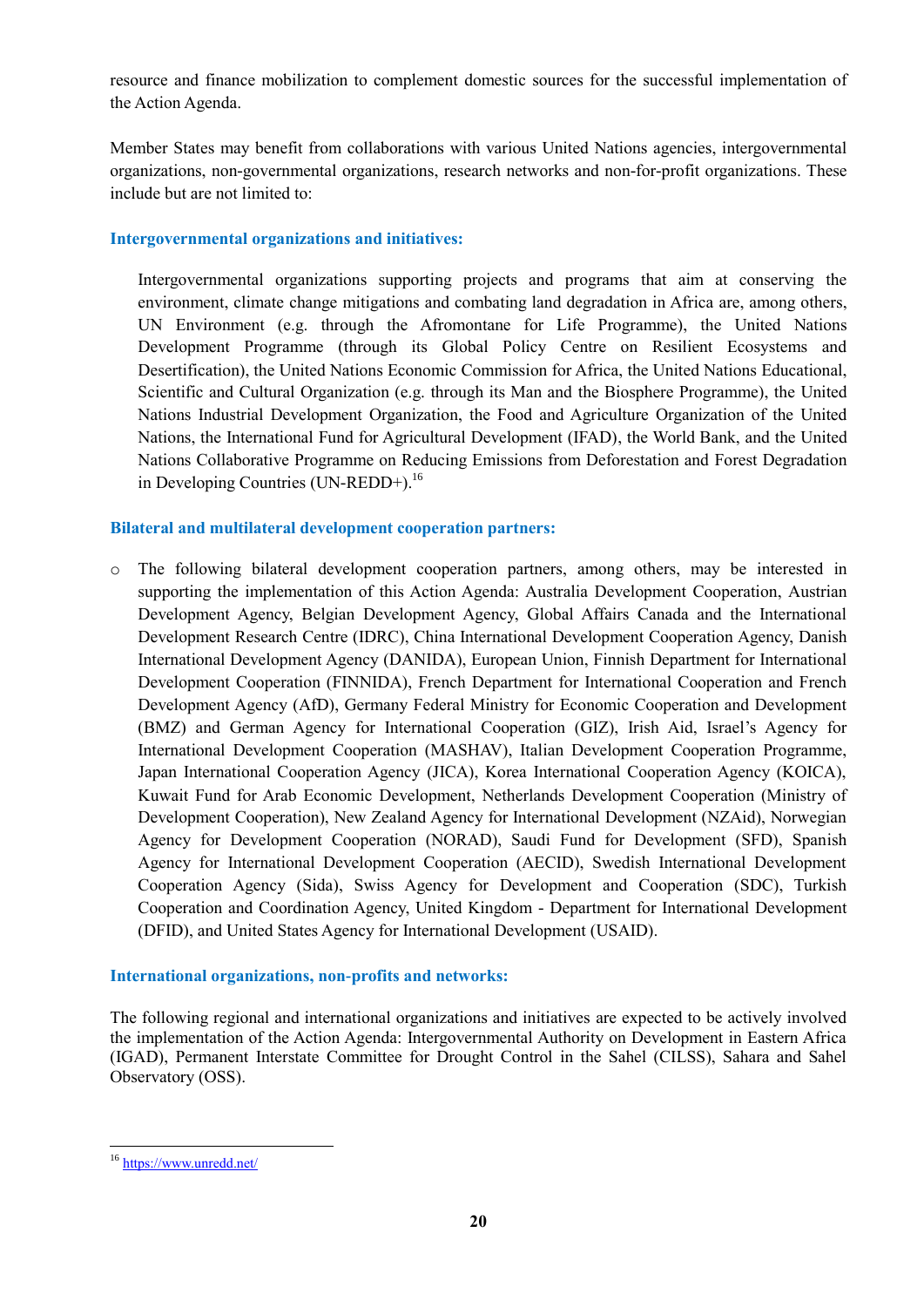Not-for-profit organizations that are expected to contribute to support implementation of the Action Agenda include: African Wildlife Fund (AWF), BirdLife International, Conservation International (CI), Center for International Forestry Research (CIFOR), Eco-Agriculture Partner, International Union for Conservation of Nature (IUCN), International Union of Forest Research Organizations (IUFRO), Wetlands International, World Wide Fund for Nature (WWF) and World Resources Institute (WRI).

Member States will also leverage various platforms and networks, such as Global Landscapes Forum (GLF) and the Society for Ecological Restoration (SER), to communicate, network and share information, knowledge and experiences on ecosystem restoration.

The list below provides descriptions of ecosystem restoration work undertaken by some of the above organizations and platforms:

- o *International Union for Conservation of Nature (IUCN)* has taken lead in the development and implementation of many landscape restoration initiatives such as the Bonn Challenge. IUCN coordinates the Global Partnership on Forest Landscape Restoration (GPFLR), a network of leading organizations and individuals that supports the Bonn Challenge and the achievement of the Aichi Biodiversity Targets through gathering knowledge on restoration, facilitating restoration assessments, building capacity on landscape restoration, and providing a collaboration framework for pursuing Bonn Challenge commitments.
- o *World Resources Institute (WRI)* is supporting land restoration in Africa, for example, through providing various tools and methods, such as, with IUCN, the Restoration Opportunities Assessment Methodology (ROAM) which culminated in the establishment of the Atlas of Forest Landscape Restoration Opportunities.
- o *UN Environment-World Conservation Monitoring Centre (UNEP-WCMC)* could support the Pan-African Action Agenda, through its broad network of scientists and policymakers worldwide, building on its considerable expertise in developing ecosystem accounts within the System of Environmental-Economic Accounting (SEEA) framework, the development of monitoring and evaluation frameworks as Secretariat of the Biodiversity Indicators Partnership, and support to the African Leadership Group on biodiversity mainstreaming approach.
- o *World Agroforestry Centre (ICRAF),* a centre of scientific excellence that harnesses the benefits of trees for people and the environment, could support the implementation of this Pan-African Agenda by building the capacities of governments and farmers to utilize the power of trees to make farming and livelihoods more environmentally, socially and economically sustainable at scales and thus contribute to land and ecosystem restoration.
- o *The Center for International Forestry Research (CIFOR)*, a non-profit, scientific institution that conducts research on the most pressing challenges of forest and landscape management around the world, could support this Pan-African Action Agenda through conducting innovative research, developing partners' capacity in forest and landscape management, and actively engaging in dialogue with all stakeholders to inform policies and practices that affect forests and people in Africa.
- o *International Union of Forest Research Organizations (IUFRO)*, a non-governmental international network of forest scientists that promotes global cooperation in forest-related research and understanding of the ecological, economic and social aspects of forests and trees, could support this Action Agenda building on its expertise in disseminates scientific knowledge to stakeholders and decision makers and its contribution to forest policy and on-the-ground forest management.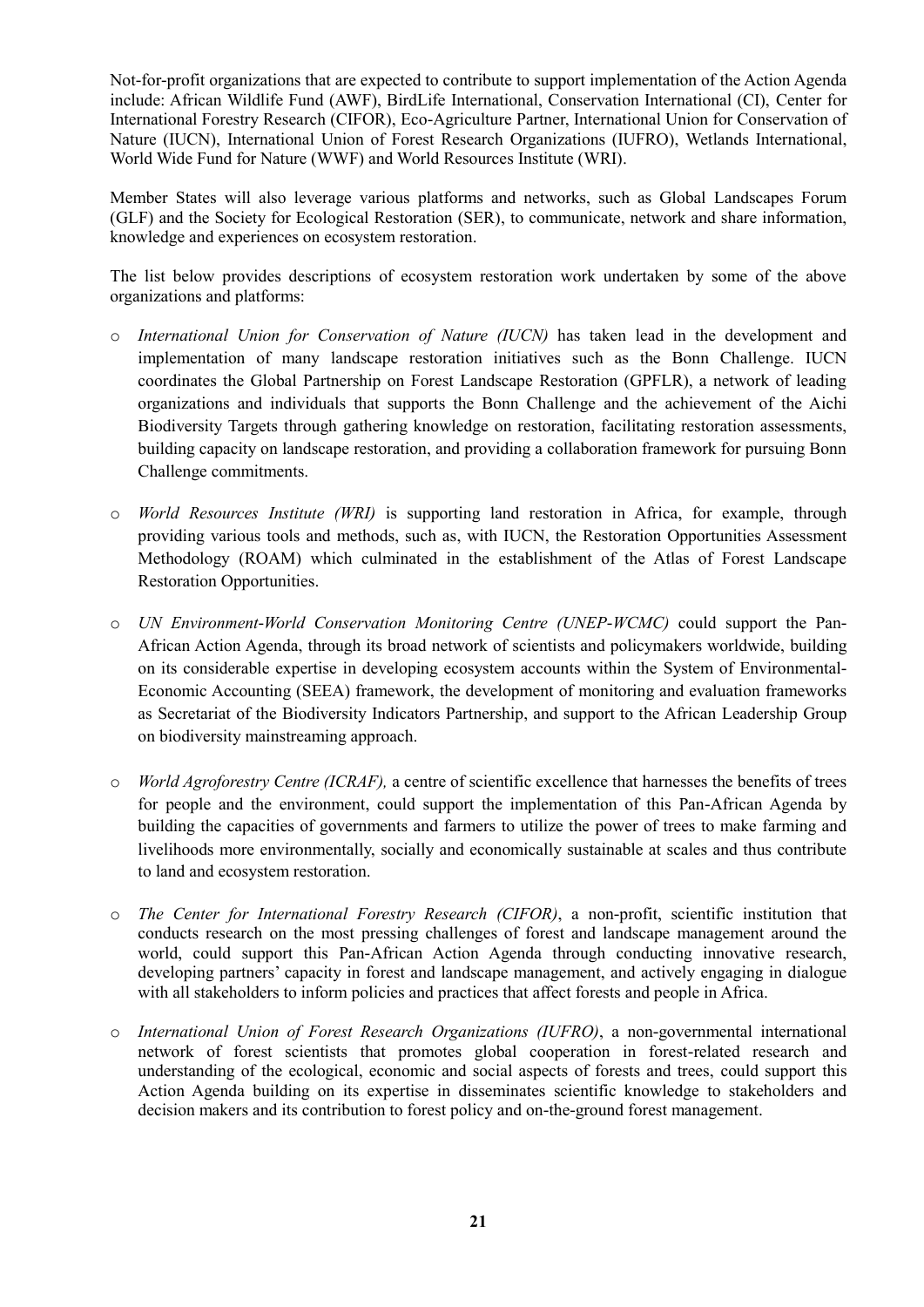- o *World Wide Fund for Nature (WWF)*, an international not-for-profit organization supporting the conservation and sustainable of biodiversity worldwide, could support the implementation of the Action Agenda building on its various ongoing programmes across many countries in Africa.
- o *Wetlands International* is currently supporting a number of wetlands restoration projects and programs in Africa, such as the Mangrove Capital Africa, a ten-year programme funded by the Dutch DOB Ecology, which aims to safeguard and restore 1 million hectares of African mangrove ecosystems for the benefit of people and nature by  $2027$ .<sup>17</sup>
- o *Eco-Agriculture Partner*, a non-profit champion of integrated landscape management to help communities and organizations grow healthy and resilient places from the grassroots up, could support the implementation of this Action Agenda by providing capacity-building support to communities in managing their landscapes and enhance rural livelihoods, and conserving and sustainably using biodiversity and ecosystem services.
- o *Global Landscapes Forum (GLF),* the world's largest knowledge-led platform on sustainable land use, dedicated to achieving the Sustainable Development Goals and Paris Climate Agreement, will be a useful mechanism for supporting the Action Agenda. The forum has connected 3,900 organizations with over 231.5 million participants from more than 148 countries. Particularly, the forum supports the greening of Africa through the AFR100 and resource mobilization. GLF could support the Pan-African Action Agenda in the overall implementation of AFR100 planned activities and support countries in developing innovative finance mechanisms to invest in sustainable farming and supply chains.
- o *The Society for Ecological Restoration (SER***)**, a global community of professionals actively engaged in the ecologically sensitive repair and recovery of degraded ecosystems utilizing a broad array of experiences, knowledge sets, and cultural perspectives, could support this Action Agenda through facilitating communication and networking, sharing information and knowledge on ecological restoration and in advancing advice on policies related to ecological restoration.

## **9. Implementation Arrangements**

## **9.1. Governance: Strategic Direction and Oversight**

The Action Agenda will be implemented by all African Member States in collaboration with partner organizations and under the overall policy direction and oversight of the African Union Commission and the African Ministerial Conference on the Environment (AMCEN). The New Partnership for Africa's Development Planning and Coordinating Agency (NEPAD Agency) will provide the Secretariat for coordinating the Action Agenda implementation. The roles and responsibilities for the governance, implementation and coordination of the Action Agenda are described below.

The Assembly of the African Union, as the highest governing body and decision-making organ of the African Union, will provide the legal, policy and financial frameworks for implementing commitments of their respective countries toward landscape and ecosystem restoration and facilitate the Public Private Partnership for Infrastructure financing.

The African Ministerial Conference on the Environment (AMCEN), with the support of its Secretariat, will also provide strategic and policy guidance and continent-wide leadership and oversight to ensure the effective implementation of the Action Agenda. Among other things, AMCEN will review and monitor

 $\overline{a}$ <sup>17</sup> https://www.wetlands.org/?s=restoration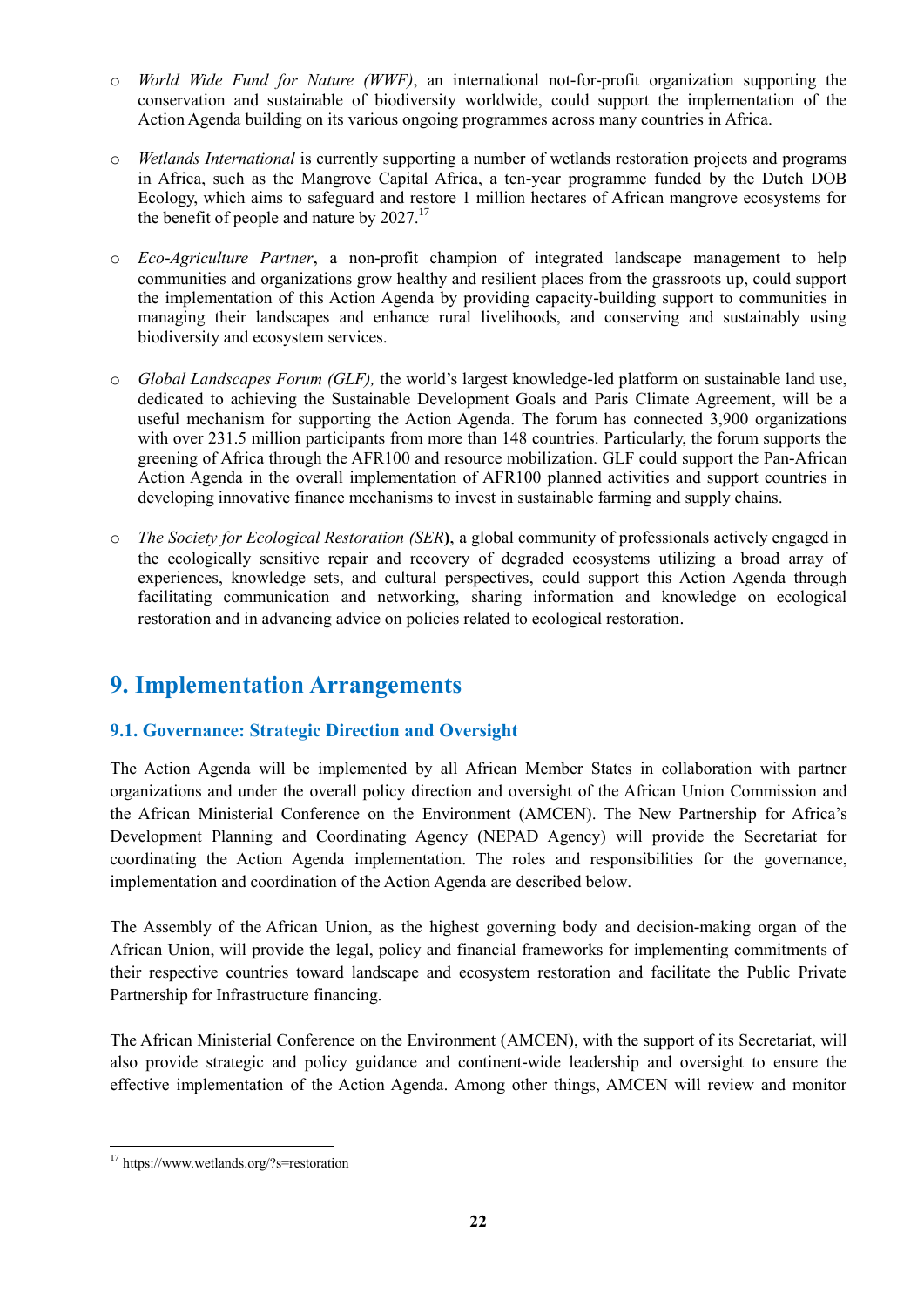progress with the implementation of the Action Agenda, develop consensus and champion new policies, strategies and programmes to combat land degradation and enhance ecosystem restoration in the region.

A High-Level Steering Committee for the Pan-African Ecosystem Restoration Action Agenda comprising ministers, senior officials and experts from Member States representing the sectors of the environment, climate change, natural resources and land management sectors will be established by the African Union Executive Council to provide advice and guidance on the implementation of the Action Agenda. The Committee will be serviced by the NEPAD Agency and will work very closely with the relevant Commission departments and the Regional Economic Communities (RECs) to ensure the proper coordination and harmonization of ecosystem restoration policies, plans and programmes across the region. The reports of the Committee will be submitted to the AMCEN and other relevant Specialized Technical Committees.

Future African ministerial summits on biodiversity will be convened to review progress in the implementation of the Action Agenda and provide further policy directions, as appropriate.

### **9.2. Implementation Support and Coordination Mechanism**

The New Partnership for Africa Development (NEPAD) Agency in collaboration with the African Union Commission (AUC) and the Regional Economic Communities (RECs) will provide overall technical oversight and coordination of the Action Agenda implementation. The NEPAD Agency will lead and coordinate the planning and implementation of the continental level restoration initiatives and promote stakeholder engagement and coordination through the Africa member States and the RECs at the subregional level.

The African Development Bank (AfDB) will mobilize strategic investments and facilitate access to financing for ecosystem restoration projects and ventures by both government institutions, private sector, SME finance/banking and micro-finance at the regional and national levels.

At the national level, implementation of the Action Agenda will be spearheaded by designated national entities in accordance with the respective laws and regulations of the country. Government institutions are encouraged to partner with scientific, academic and civil society institutions to promote and support ecosystem restoration projects and activities at the local and subnational levels as well as facilitate capacity-building, training and technology transfer to improve the planning, implementation and monitoring of ecosystem restoration programmes using a bottom up approach to ensure local ownership and sustainability of those programmes. Academic institutions are encouraged to partner with relevant civil society organizations and development partners to promote and integrate ecosystem restoration into formal and informal education systems and environmental awareness-raising programmes across the continent. They should develop and provide tailored training course to develop the knowledge, skills and know-how, as described in section 2 above (Land and Ecosystem Degradation in Africa: Status, Challenges and Opportunities).

The NEPAD Agency in partnership with AfDB and development partners will setup an online land and ecosystem restoration portal to be used by member States to submit and access information about ecosystem restoration across Africa to facilitate knowledge sharing and awareness-raising. The information shared through the online portal could include national and subnational assessment reports on the status and trends of land and ecosystem degradation at the national and local levels; national ecosystem restoration policies, strategies and plans; national assessments of restoration opportunities, learning and guidance materials, capacity-building and resource mobilization opportunities as well as reports on progress made by various African countries towards achieving their ecosystem restoration commitments and targets.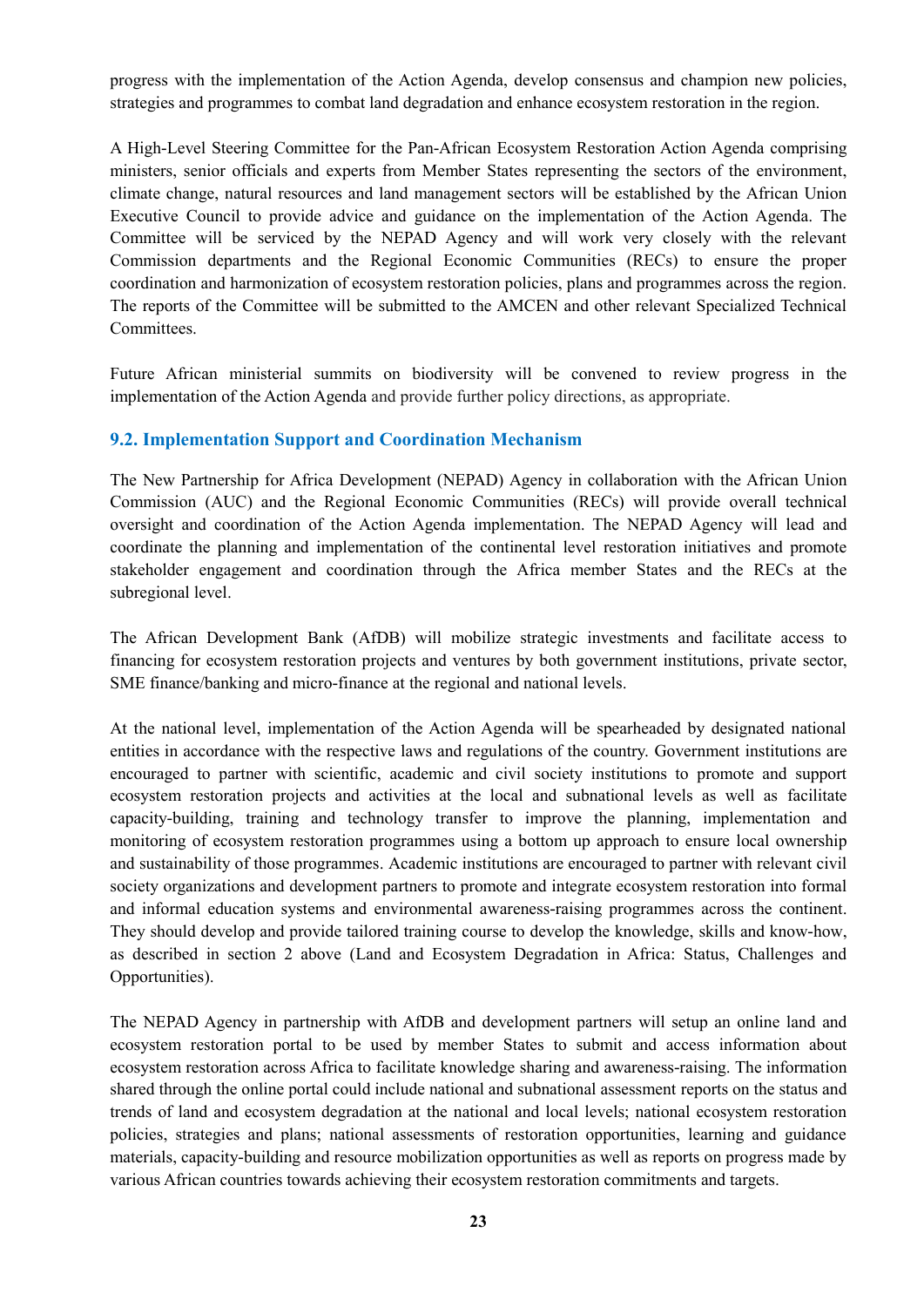## **10. Monitoring and Evaluation**

The NEPAD Agency will be responsible for monitoring and reporting on the performance of the ecosystem restoration programmes across the region and the overall progress being made towards achievement of the pledged commitments and targets.

Measuring restoration process requires a monitoring system that is based on a long-term time horizon. Furthermore, restoration involves not only tree cover but also much smaller components of vegetation cover, and as such, monitoring restoration requires high- to very high-resolution satellite to detect small, dispersed, and subtle changes in the landscape. The monitoring and evaluation will be undertaken making use of the GGWSSI<sup>18</sup> result framework and tools such as Collect Earth and the Tree Cover Mapping Tool, which are based on a sampling approach that utilizes freely available imagery from Google Earth, thus providing a solution to some of the issues associated with cost and time constraints.

Setting the targets and monitoring system for this Pan African Action Agenda will be based on commitments made mainly at the national scale and other levels such as landscape scale or transboundary levels. In general, the development of a monitoring system should (1) engage different sectors and stakeholders at all scales; (2) consider trade-offs and finding the right balance between costs/effort, particularly for a long-term, sustainable monitoring system; and (3) develop a communications strategy to effectively communicate the results and lessons learned from the monitoring to the stakeholders to enable adaptive management and to inform awareness-raising.

A holistic monitoring system should include indicators that draw on the following (from AFR100):

- Socioeconomic: to assess the health and well-being of people within the context of restoration goals
- Political: to assess the political will and favourable policy conditions—in the form of new or modified laws that enable restoration or simply visible support from politicians
- Financial: to understand the flow and/or sum of investments in restoration activities and financing of restoration initiatives
- Biophysical: to assess the physical change in land use and land cover over time.

The actions and indicative milestones along the period 2019-2030 presented in Annex I will be used to monitor the progress in the implementation of this Pan African Action Agenda.

<sup>18</sup> GGWSSI = Great Green Wall for Sahara and the Sahel Initiative: http://www.fao.org/3/a-i6476e.pdf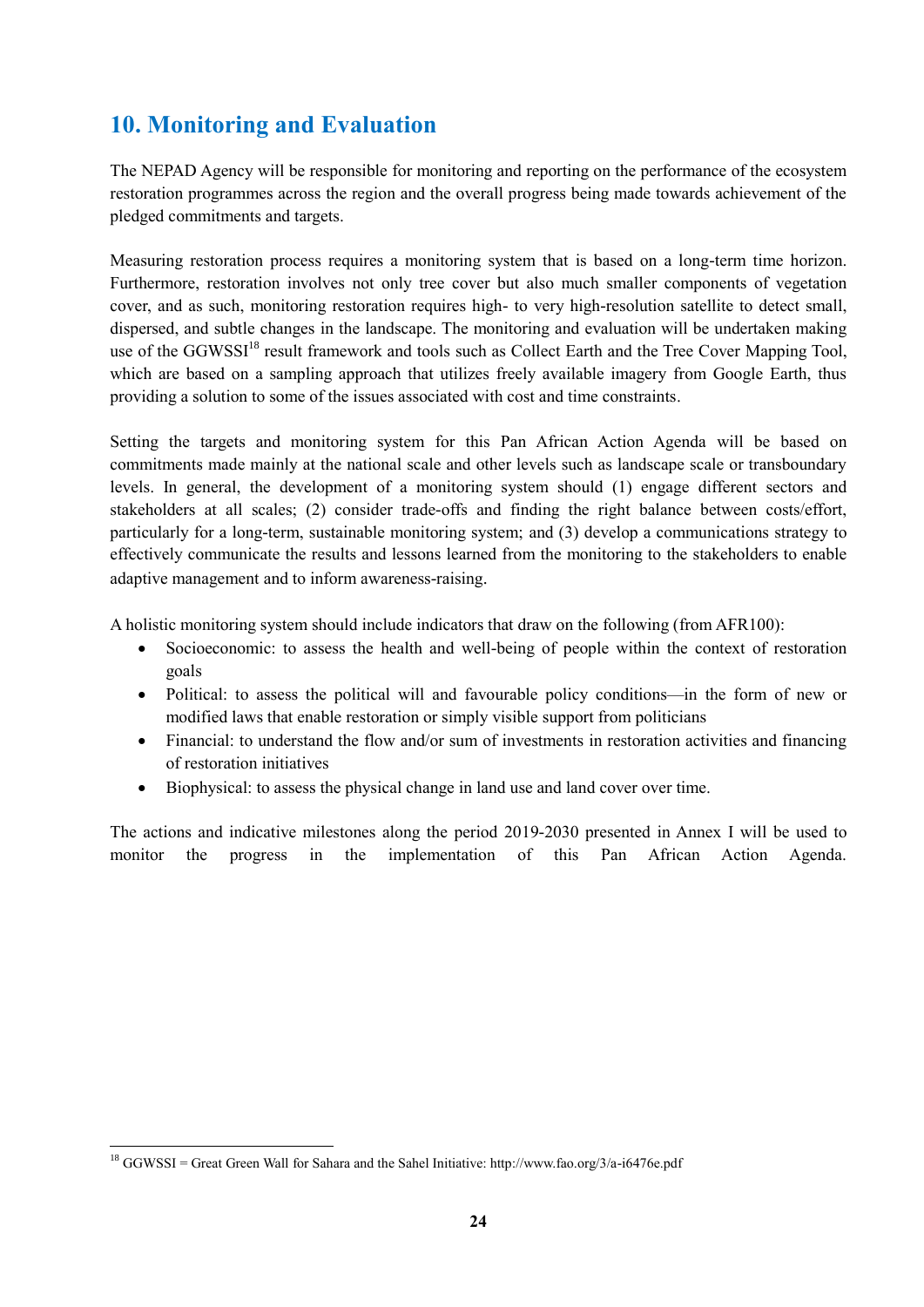### **Annex I**

## **Implementation Plan for the Pan-African Action Agenda on Ecosystem Restoration 2019-2030**

| <b>Main Group of Action</b>                                                                                                     | Short-term actions (2019-2020)                                                                                                                                                                                                                                                                                                                                                                                                                                            | Medium-term actions (2021-2025)                                                                                                                                                                                                                                                                                                                                                              | Long-term actions (2016-2030)                                                                                                                                                                                                                                                                                                                                                                   |
|---------------------------------------------------------------------------------------------------------------------------------|---------------------------------------------------------------------------------------------------------------------------------------------------------------------------------------------------------------------------------------------------------------------------------------------------------------------------------------------------------------------------------------------------------------------------------------------------------------------------|----------------------------------------------------------------------------------------------------------------------------------------------------------------------------------------------------------------------------------------------------------------------------------------------------------------------------------------------------------------------------------------------|-------------------------------------------------------------------------------------------------------------------------------------------------------------------------------------------------------------------------------------------------------------------------------------------------------------------------------------------------------------------------------------------------|
| Assessment of<br>opportunities for<br>ecosystem restoration                                                                     | Consolidate activities and initiatives<br>$\bullet$<br>towards achieving Aichi targets as<br>proposed in the NBSAPs<br>Compile and make available to Member<br>$\bullet$<br>States the various available tools for<br>assessing ecosystem restoration<br>opportunities<br>Assess the extent, type, degree and<br>$\bullet$<br>location of degraded ecosystems at<br>regional, national, and local scales and<br>the potential costs and multiple benefits<br>of ecosystem | Conduct assessments of opportunities<br>$\bullet$<br>for ecosystem restoration in at least<br>80 per cent of African countries<br>Share completed assessments of<br>$\bullet$<br>ecosystem restoration opportunities<br>through an online restoration portal<br>established at NEPAD                                                                                                         | Share completed assessments of<br>$\bullet$<br>ecosystem restoration opportunities<br>through an online restoration portal<br>established at NEPAD;                                                                                                                                                                                                                                             |
| Establishing enabling<br>conditions for<br>ecosystem restoration<br>through national and<br>regional policies and<br>strategies | Assess the existing policy, legal and<br>$\bullet$<br>institutional frameworks for<br>implementing ecosystem restoration and<br>identify any gaps<br>Develop and implement land and<br>$\bullet$<br>ecosystem restoration plans at national<br>and local levels, ensuring alignment at<br>different levels<br>Conduct integrated sector planning and<br>٠<br>strengthen synergies between sectors to<br>enhance sustainable outcomes of<br>interventions                  | Incorporate information and knowledge<br>on natural capital analyses into national<br>accounts, development planning and<br>decision-making,<br>Establish a regional trust fund to<br>support land and ecosystem restoration<br>in Africa.                                                                                                                                                   | Promote payment for ecosystem<br>services (PES) schemes to support<br>the functioning forest and water<br>management structures; land and<br>ecosystem restoration                                                                                                                                                                                                                              |
| Integrating ecosystem<br>3.<br>restoration into<br>relevant sectoral<br>policies, plans and<br>programmes                       | Develop national sectoral restoration<br>$\bullet$<br>policies and strategies for promoting<br>integration of land and ecosystem<br>Conduct strategic environmental<br>$\bullet$<br>assessments (SEAs) for different sectors<br>(e.g. roads development) to identify<br>potential environmental impacts and<br>potential mitigation measures;<br>Enforce laws and strategies for<br>rehabilitation and restoration plans in                                               | Carry out appropriate actions to<br>$\bullet$<br>enhance provision of ecosystem<br>services and functionality in degraded<br>ecosystems such as mountains, and<br>forest ecosystems;<br>Develop and implement integrated<br>$\bullet$<br>agroforestry strategies and appropriate<br>rural extension services considering<br>landscape restoration principles,<br>including agrobiodiversity; | Promote the ecosystem approach<br>$\bullet$<br>for holistic consideration of<br>ecosystem functionality and multi-<br>stakeholder needs and engagement.<br>Adopt ecosystem-based adaptation<br>$\bullet$<br>and climate-resilient agricultural<br>practices to leverage sustainable<br>production in agriculture sector;<br>Establish public private sector<br>$\bullet$<br>partnership for the |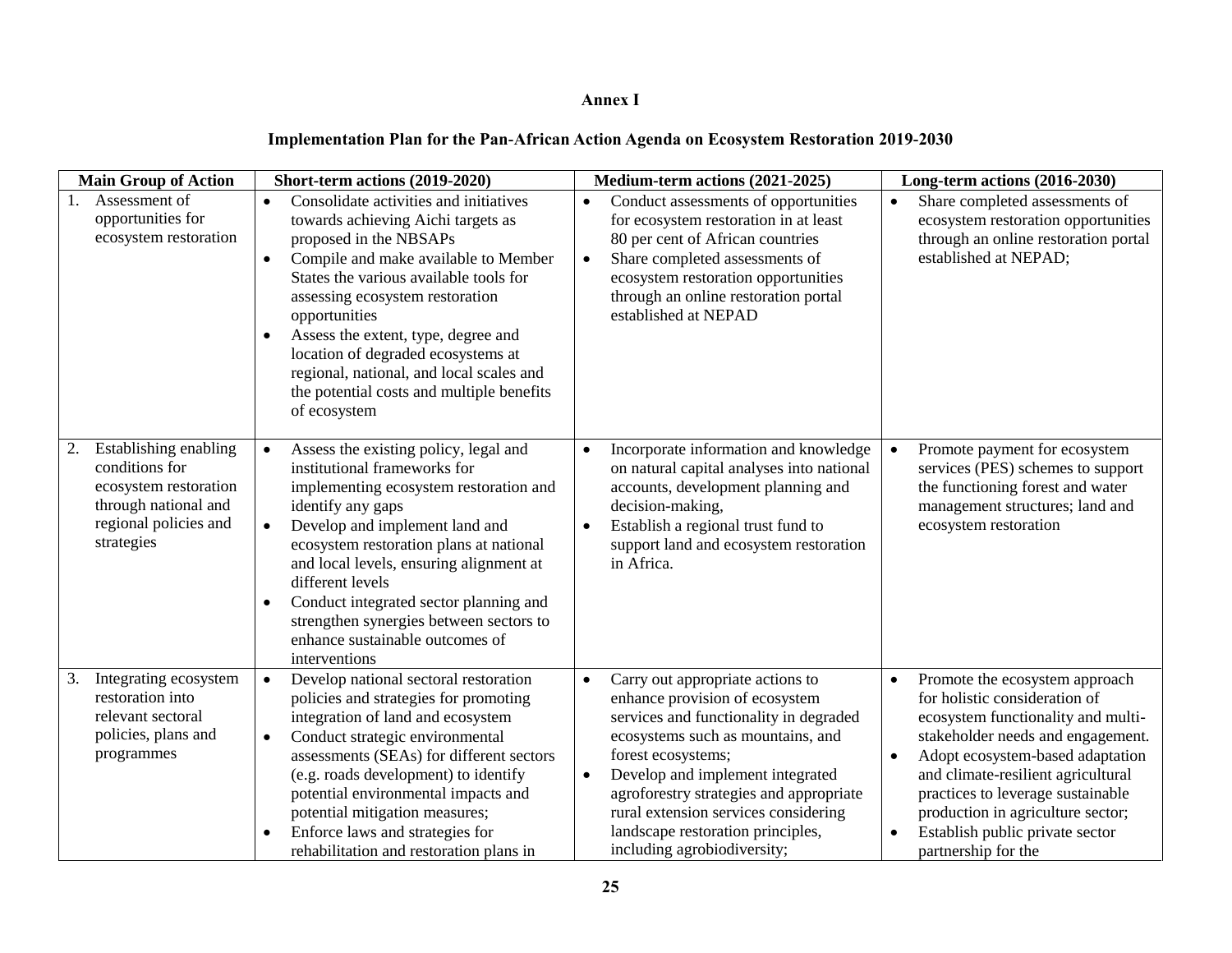| <b>Main Group of Action</b>                                                                                | Short-term actions (2019-2020)                                                                                                                                                                                                                                                                                                                                                                                                                                                                                                                                                                                                                                                                                                                                                                                                                                                                                                                                                                                                                                                                  | Medium-term actions (2021-2025)                                                                                                                                                                                                                                                                                                                                                                                                                                                                                                                                                                                                                                                                                                                                                                                                                                                                                                                                                                                                                                                                      | Long-term actions (2016-2030)                                                                                                                                                                                                                                                                                                                                                                                                                                                                                                                                                                                                         |
|------------------------------------------------------------------------------------------------------------|-------------------------------------------------------------------------------------------------------------------------------------------------------------------------------------------------------------------------------------------------------------------------------------------------------------------------------------------------------------------------------------------------------------------------------------------------------------------------------------------------------------------------------------------------------------------------------------------------------------------------------------------------------------------------------------------------------------------------------------------------------------------------------------------------------------------------------------------------------------------------------------------------------------------------------------------------------------------------------------------------------------------------------------------------------------------------------------------------|------------------------------------------------------------------------------------------------------------------------------------------------------------------------------------------------------------------------------------------------------------------------------------------------------------------------------------------------------------------------------------------------------------------------------------------------------------------------------------------------------------------------------------------------------------------------------------------------------------------------------------------------------------------------------------------------------------------------------------------------------------------------------------------------------------------------------------------------------------------------------------------------------------------------------------------------------------------------------------------------------------------------------------------------------------------------------------------------------|---------------------------------------------------------------------------------------------------------------------------------------------------------------------------------------------------------------------------------------------------------------------------------------------------------------------------------------------------------------------------------------------------------------------------------------------------------------------------------------------------------------------------------------------------------------------------------------------------------------------------------------|
|                                                                                                            | new open sites for mining activities.<br>Put in place measures to promote<br>$\bullet$<br>sustainable practices, clean and efficient<br>technologies that reduce land and<br>ecosystem degradation<br>Undertake proactive land-use planning to<br>ensure that infrastructure development<br>effectively integrates other land-use<br>needs;<br>Develop and implement national blue<br>$\bullet$<br>economy strategies to diversify economic<br>base and catalyse socioeconomic<br>transformation                                                                                                                                                                                                                                                                                                                                                                                                                                                                                                                                                                                                | Enhance the protection and<br>$\bullet$<br>conservation of coastal areas and lake<br>buffer systems to facilitate natural<br>regeneration and reduce pollution of<br>aquatic systems and biodiversity;                                                                                                                                                                                                                                                                                                                                                                                                                                                                                                                                                                                                                                                                                                                                                                                                                                                                                               | operationalization of the Payment<br>for Ecosystem Services and<br>corporate social responsibility for<br>sustainable land and ecosystem<br>restoration;<br>Integrate business strategy and<br>$\bullet$<br>actions on biodiversity and<br>ecosystem services with wider<br>corporate social responsibility<br>initiatives.                                                                                                                                                                                                                                                                                                           |
| Planning and<br>4.<br>implementation of<br>ecosystem restoration<br>activities, projects and<br>programmes | Put in place measures to control activities<br>$\bullet$<br>leading to ecosystem degradation and<br>address drivers of biodiversity loss<br>Upscale restoration initiatives through<br>$\bullet$<br>new commitments and implementation of<br>existing commitments<br>Identify existing local knowledge in<br>$\bullet$<br>development of restoration related<br>technologies and enhance sharing and<br>wider dissemination.<br>Establish and operationalise a regional<br>$\bullet$<br>private sector and climate change<br>adaptation platform and raise its<br>awareness on green technologies that<br>reduce pollution and degradation of<br>ecosystems<br>Organize annual forums for stakeholders<br>$\bullet$<br>to exchange ideas and perspectives on the<br>implementation outcomes of this Action<br>Agenda at the sub regional and<br>continental levels.<br>Compile relevant experiences and good<br>$\bullet$<br>practices (including traditional<br>knowledge) and lessons learned from<br>various initiatives to combat land<br>degradation and enhance ecosystem<br>restoration; | Conduct training (both on-job and<br>$\bullet$<br>academic), on issues related to land and<br>ecosystem restoration such as<br>sustainable agriculture, watershed<br>management, forest landscape<br>restoration, geographical information<br>systems, environmental impact<br>assessment, and integrated coastal<br>management at the local, national sub-<br>regional and regional level<br>Strengthen south-south cooperation and<br>$\bullet$<br>enable research institutions to transfer<br>knowledge on clean technology<br>development adapted to land and<br>ecosystem restoration<br>Adopt and support modern innovative<br>$\bullet$<br>technologies as well as indigenous<br>knowledge related to ecosystem<br>restoration and facilitate affordability to<br>local people within Africa;<br>Establish and/or strengthen national and<br>$\bullet$<br>regional biodiversity information<br>systems to enhance data management<br>and repatriation;<br>Conduct an annual assessment of the<br>$\bullet$<br>integration of various approaches and<br>tools related to ecosystem restoration | Establish/enhance mechanisms for<br>$\bullet$<br>knowledge management and<br>sharing<br>Document the best practices from<br>the monitoring and evaluation<br>reports for sharing between<br>member states through various<br>channels;<br>Organise study tours at the regional<br>$\bullet$<br>level within and across RECs for<br>experience and lesson sharing<br>among Member States;<br>Encourage private sector to take<br>$\bullet$<br>advantage of investing in land and<br>ecosystem restoration initiatives<br>such as carbon market and green<br>mining and contribute to national<br>landscape restoration<br>commitments; |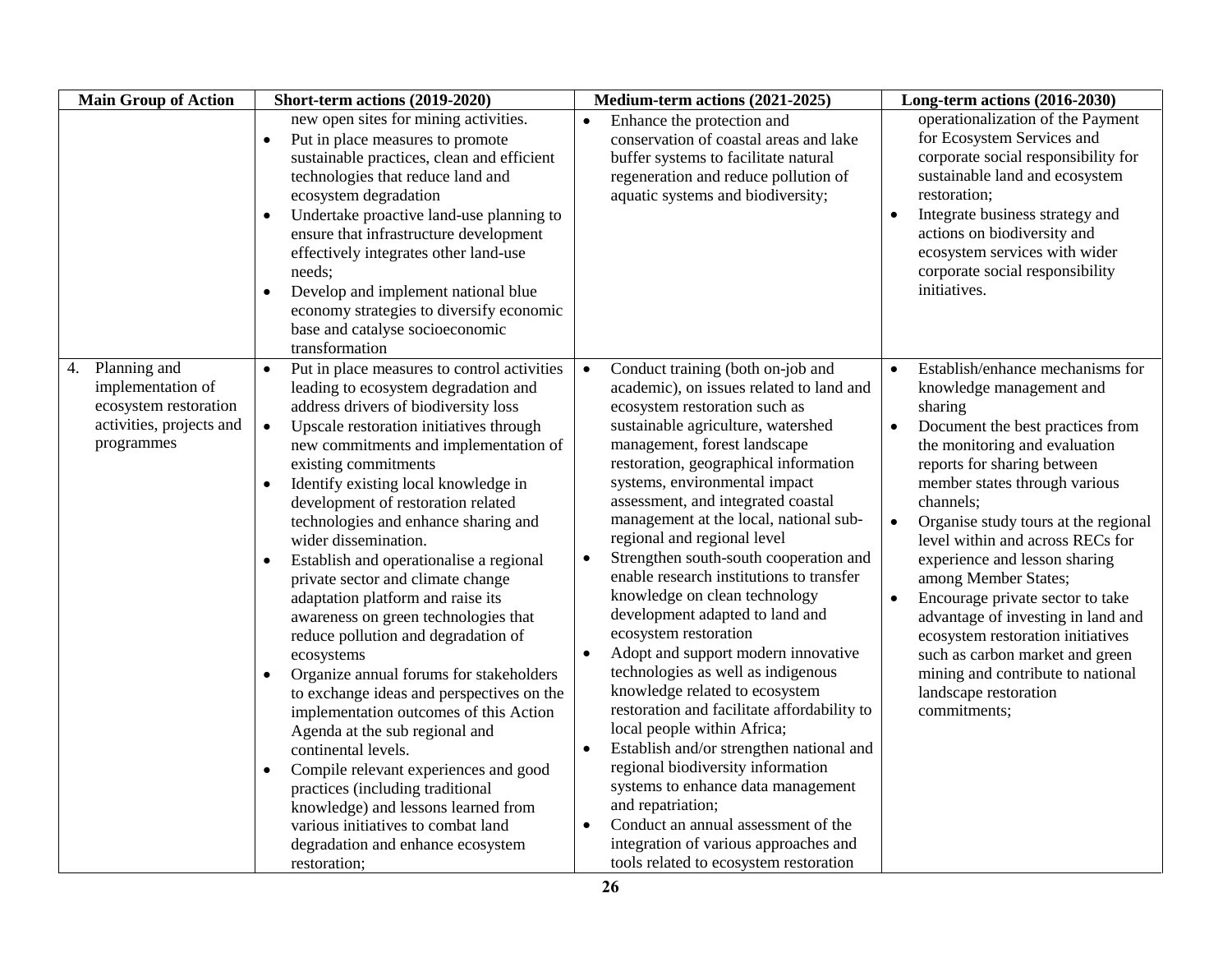| <b>Main Group of Action</b>                                                          | Short-term actions (2019-2020)                                                                                                                                                                                                                                                                                                                                                                                                                                                                                                                                                                                                                                                                                                                               | Medium-term actions (2021-2025)                                                                                                                                                                                                                                                                                                                                                                                                                                                                                                                                                                                            | Long-term actions (2016-2030)                                                                                                                                                                                                                            |
|--------------------------------------------------------------------------------------|--------------------------------------------------------------------------------------------------------------------------------------------------------------------------------------------------------------------------------------------------------------------------------------------------------------------------------------------------------------------------------------------------------------------------------------------------------------------------------------------------------------------------------------------------------------------------------------------------------------------------------------------------------------------------------------------------------------------------------------------------------------|----------------------------------------------------------------------------------------------------------------------------------------------------------------------------------------------------------------------------------------------------------------------------------------------------------------------------------------------------------------------------------------------------------------------------------------------------------------------------------------------------------------------------------------------------------------------------------------------------------------------------|----------------------------------------------------------------------------------------------------------------------------------------------------------------------------------------------------------------------------------------------------------|
|                                                                                      | Conduct community capacity needs<br>$\bullet$<br>assessment to document community<br>interests and expectations, inputs and<br>participation in ecosystem restoration;<br>Establish and build capacity of<br>$\bullet$<br>community structures as landscape<br>restoration champions and enhance<br>women and youth participation in the<br>planning, implementation and monitoring<br>of ecosystem restoration activities.                                                                                                                                                                                                                                                                                                                                  | (e.g. information, decision-support and<br>implementation tools) into the<br>development of local, national and<br>regional development programmes;<br>Carry out appropriate actions to<br>$\bullet$<br>enhance provision of ecosystem<br>services and sustainable production                                                                                                                                                                                                                                                                                                                                              |                                                                                                                                                                                                                                                          |
| Implementation of<br>5.<br><b>Supporting Actions</b><br>(means of<br>implementation) | Organise Pan-Africa public awareness on<br>$\bullet$<br>land and ecosystem degradation and<br>restoration opportunities;<br>Facilitate consultations on defining<br>$\bullet$<br>measures for land and ecosystem<br>restoration at different levels of<br>implementation;<br>Setup an online restoration portal to be<br>$\bullet$<br>used by member states to submit and<br>access information about ecosystem<br>restoration across Africa<br>Establish a High-Level Steering<br>٠<br>Committee for the Pan-African<br>Ecosystem Restoration Action Agenda<br>Conduct assessment of financing<br>$\bullet$<br>opportunities / engagement of budgets<br>(public, private and other financing<br>mechanisms<br>Develop strategy for resource<br>mobilisation | Enhance capacity and participation of<br>$\bullet$<br>different stakeholders, including<br>academia, private sector and civil<br>society;<br>Promote adaptation of existing and<br>innovation of sound technologies<br>related to ecosystem restoration;<br>Establish and/or strengthen national<br>$\bullet$<br>information system and best practices<br>on ecosystem restoration;<br>Identify and secure resources for<br>$\bullet$<br>restoration.<br>Establish technical and scientific<br>$\bullet$<br>cooperation to facilitate access to<br>relevant technologies and innovative to<br>achieve restoration targets. | Develop and disseminate<br>$\bullet$<br>monitoring instruments on<br>sustainable land management and<br>restoration and other services<br>generated by the ecosystems;<br>Establish a regional land and<br>$\bullet$<br>ecosystem restoration trust fund |
| Monitoring and<br>6.<br>evaluation, reporting,<br>and communication of<br>results    | Develop and disseminate monitoring<br>instruments on sustainable land and<br>ecosystem management and restoration<br>Enhance the capacity of technical teams<br>at National level for Monitoring,<br>evaluation and Reporting                                                                                                                                                                                                                                                                                                                                                                                                                                                                                                                                | Develop or enhance mechanisms of<br>monitoring and evaluation of the<br>impacts of policies, programmes, and<br>plans.                                                                                                                                                                                                                                                                                                                                                                                                                                                                                                     | Implement the monitoring system,<br>report on national commitments<br>and restoration activities and share<br>results and lessons learned to guide<br>future restoration efforts.                                                                        |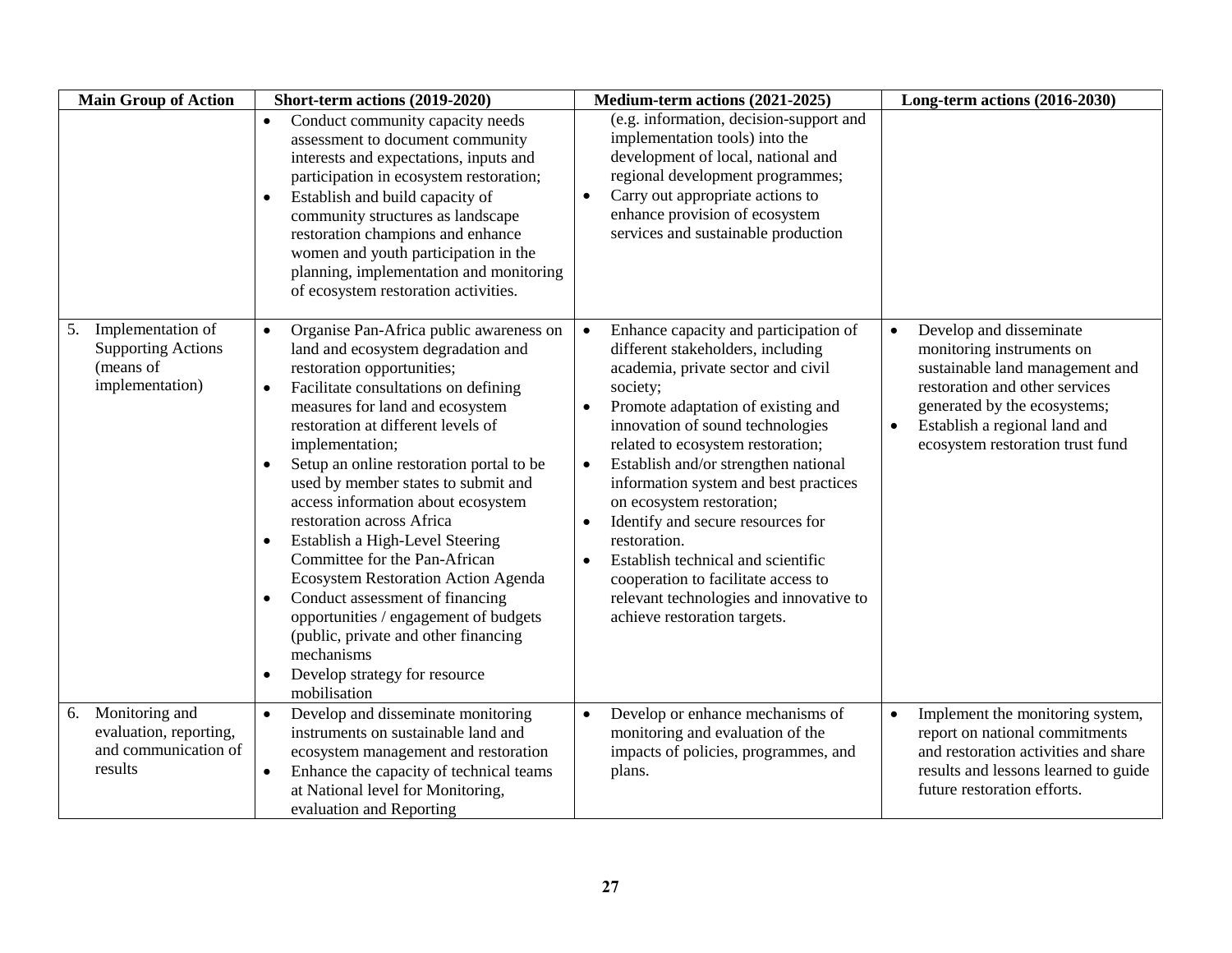#### **Annex II**

#### **Examples of national targets or similar commitments related to Aichi Biodiversity Target 15<sup>19</sup>** *(Based on information in the national biodiversity strategies and action plans) 20*

| Country <sup>21</sup> | National targets or similar commitments <sup>22</sup>                                                                                                                                                                                                                                                                                                                                                                                                                                                                                      |
|-----------------------|--------------------------------------------------------------------------------------------------------------------------------------------------------------------------------------------------------------------------------------------------------------------------------------------------------------------------------------------------------------------------------------------------------------------------------------------------------------------------------------------------------------------------------------------|
| Algeria*              | Objective 12: Protect, conserve and restore ecosystems in order to maintain their balance, ensure their sustainability and guarantee the<br>sustainable production of ecosystem services, by aiming at the conservation of at least 20 per cent of land areas, 5 per cent of marine and coastal<br>areas and the restoration of natural ecosystems over an area of at least 5 million hectares.<br>Objective 17: Integrate approaches to adaptation to climate change (ecosystem resilience, restoration of degraded ecosystems, combating |
|                       | desertification) and prevention of natural risks and disasters into ecosystem management.                                                                                                                                                                                                                                                                                                                                                                                                                                                  |
| Benin*                | Strategic objective 16: Restore and safeguard ecosystems that provide essential services to basic communities, poor and vulnerable populations<br>and contribute to carbon stocks.                                                                                                                                                                                                                                                                                                                                                         |
| <b>Botswana</b>       | National Target 15: By 2025, ecosystem integrity in all Botswana's ecoregions will be conserved through the adoption of ecosystem-level<br>management approaches built around key ecological processes, so that they contribute to climate change mitigation and to combating<br>desertification.                                                                                                                                                                                                                                          |
| Cabo Verde            | National Target 9: By 2025, Cabo Verde will have strengthened protection, improved connectivity and recovered key ecosystems so that they<br>will continue to provide essential services to the economy and the welfare of the population.                                                                                                                                                                                                                                                                                                 |
|                       | National Target 10: By 2018, all approved national conservation strategies and plans will integrate elements of resilience and adaptation to<br>climate change.                                                                                                                                                                                                                                                                                                                                                                            |
| Cameroon              | Target 9: By 2020 degraded ecosystems/habitats should be rehabilitated to re-establish and/or recover lost species and maintained at a level of<br>conservation that ensures long-term sustainability.                                                                                                                                                                                                                                                                                                                                     |
|                       | E-Target 9: By 2020 at least 25 per cent of sites degraded by droughts or floods are rehabilitated within the semi-arid ecosystem.                                                                                                                                                                                                                                                                                                                                                                                                         |
| Comoros*              | Objective B2: By 2030, the rate of loss of all natural habitats, including forests, is reduced by at least half and if possible to near zero, and<br>habitat degradation and fragmentation are significantly reduced.                                                                                                                                                                                                                                                                                                                      |
|                       | Objective C2: By 2030, degraded ecosystems will be restored, at least 50 per cent of extinct species will be restored and maintained at a<br>sustainable, long-term conservation level.                                                                                                                                                                                                                                                                                                                                                    |
|                       | Goal D1: By 2030, ecosystem resilience and the contribution of biodiversity to carbon stocks are improved through conservation and restoration                                                                                                                                                                                                                                                                                                                                                                                             |

<sup>&</sup>lt;sup>19</sup> Target 15: By 2020, ecosystem resilience and the contribution of biodiversity to carbon stocks has been enhanced, through conservation and restoration, including restoration of at least 15 per cent of degraded ecosystems, thereby contributing to climate change mitigation and adaptation and to combating desertification.

<sup>20</sup> Accessible at: https://www.cbd.int/nbsap/

<sup>&</sup>lt;sup>21</sup> Countries denoted with an \* indicate countries which provided a national biodiversity strategy and action plan in a language other than English. To facilitate readability these national targets or commitments have been translated into English.

<sup>&</sup>lt;sup>22</sup> This is based on information contained in the National Biodiversity Strategies and Action Plans submitted to the Secretariat of the Convention on Biological Diversity and accessible at: [https://www.cbd.int/nbsap/default.shtml.](https://www.cbd.int/nbsap/default.shtml)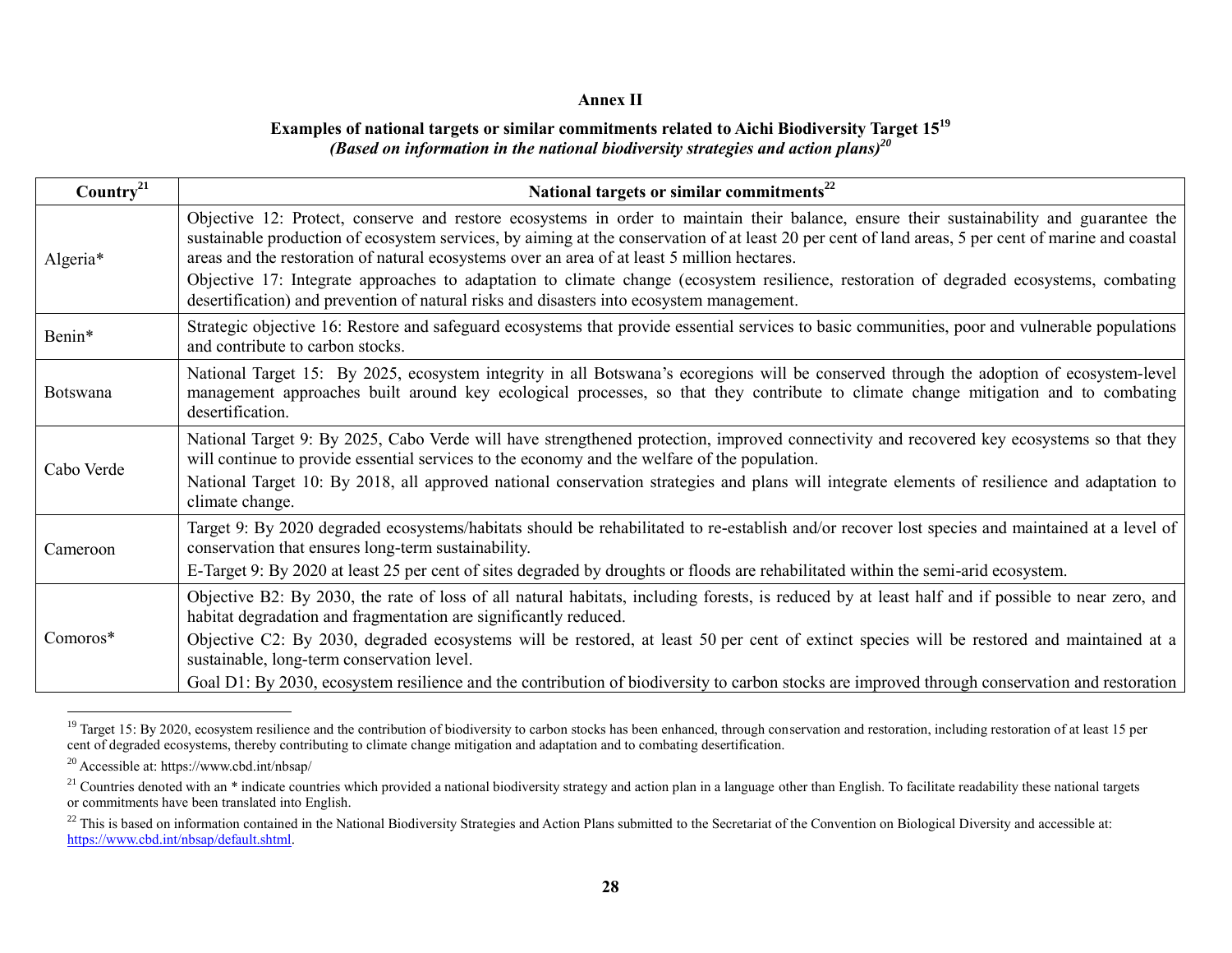| Country <sup>21</sup>    | National targets or similar commitments <sup>22</sup>                                                                                                                                                                                                                                                                                                                                                                                                                                                                                                                                                                                                                                                                                                                                                                                                                                                                                                                                                                                                                                                                                           |  |  |  |
|--------------------------|-------------------------------------------------------------------------------------------------------------------------------------------------------------------------------------------------------------------------------------------------------------------------------------------------------------------------------------------------------------------------------------------------------------------------------------------------------------------------------------------------------------------------------------------------------------------------------------------------------------------------------------------------------------------------------------------------------------------------------------------------------------------------------------------------------------------------------------------------------------------------------------------------------------------------------------------------------------------------------------------------------------------------------------------------------------------------------------------------------------------------------------------------|--|--|--|
|                          | measures, including the restoration of at least 15 per cent of degraded ecosystems.                                                                                                                                                                                                                                                                                                                                                                                                                                                                                                                                                                                                                                                                                                                                                                                                                                                                                                                                                                                                                                                             |  |  |  |
| $Congo*$                 | Goal 15: By 2020, ecosystem resilience and the contribution of biodiversity to carbon stocks are enhanced through conservation and restoration<br>measures, including the restoration of at least 15 per cent of degraded ecosystems, thereby contributing to climate change mitigation and<br>adaptation and combating desertification.                                                                                                                                                                                                                                                                                                                                                                                                                                                                                                                                                                                                                                                                                                                                                                                                        |  |  |  |
| Egypt                    | National Target 13: By 2030, Research and implement measures and strategies to strengthen local-level biodiversity resilience to desertification.<br>National Target 14: By 2025, investigate and monitor all the effects of climate change on biodiversity and ecosystem services.                                                                                                                                                                                                                                                                                                                                                                                                                                                                                                                                                                                                                                                                                                                                                                                                                                                             |  |  |  |
| Eritrea                  | Target 15: By 2020, ecosystem resilience and the contribution of biodiversity to carbon stocks has been enhanced, through conservation and<br>restoration of degraded ecosystems, thereby contributing to climate change mitigation and adaptation and combating desertification.<br>Readdressing these challenges, ecosystem resilience and the contribution of biodiversity to carbon stocks have been enhanced through<br>conservation and restoration with effective implementation of the National Adaptation Program of Action and National Action Programmes to<br>combat desertification and mitigate the effects of drought in Eritrea. Eritrea participates in global efforts to restore at least 15 per cent of<br>degraded ecosystems, thereby contributing to climate change mitigation and adaptation and to combating desertification.<br>Target 5: By 2020 at least 25 per cent of catchment sites and degraded lands of high biodiversity hotspots are rehabilitated within the terrestrial<br>ecosystem.<br>By 2020, the loss of natural habitats, degradation and fragmentation of ecosystems has been significantly reduced |  |  |  |
| Ethiopia                 | Target 10: By 2020, contribution of biodiversity for ecological services, including climate change adaptation and mitigation is improved<br>through increasing forest cover from 12 per cent to 14 per cent; increased designation of wetlands from 4.5 per cent to 9.0 per cent and doubling<br>restoration of degraded areas.<br>Rehabilitate 22 million hectares (15+7) of degraded forests and lands by 2030. Between 2016 and 2020 the target is to plant nearly 4.56 million<br>ha of forests (nearly one mill ha of forests annually) using 21.35 billion seedlings (4.27 billion seedlings per annum)                                                                                                                                                                                                                                                                                                                                                                                                                                                                                                                                   |  |  |  |
| Gambia                   | Target 15: By 2020, ecosystem resilience and the contribution of biodiversity to carbon stocks has been enhanced, through conservation and<br>restoration, including restoration of at least 50 per cent of degraded ecosystems                                                                                                                                                                                                                                                                                                                                                                                                                                                                                                                                                                                                                                                                                                                                                                                                                                                                                                                 |  |  |  |
| Ghana                    | Action Plan 15: Enhancing ecosystem resilience and restoration to promote the contribution of biodiversity conservation to carbon stocks and<br>ensure restoration of at least 15 per cent of degraded ecosystems restoration.                                                                                                                                                                                                                                                                                                                                                                                                                                                                                                                                                                                                                                                                                                                                                                                                                                                                                                                  |  |  |  |
| Guinea*                  | Goal 15: From 2011 to 2020 at the latest, ecosystem resilience and the contribution of biological diversity to carbon stocks are enhanced<br>through conservation and restoration measures, including the restoration of at least 15 per cent of degraded ecosystems, thus contributing to<br>climate change mitigation and adaptation, and to combating desertification.                                                                                                                                                                                                                                                                                                                                                                                                                                                                                                                                                                                                                                                                                                                                                                       |  |  |  |
| Guinea-Bissau            | National goal 15: By the year 2020, the resilience of ecosystems and the contribution of the biodiversity for reservations of carbon will have<br>been increased through conservation actions and recovery, through the recovery of at least 15 per cent of the most sensitive and degraded forest<br>ecosystems, thus contributing to the mitigation and adaptation to the climate change and to combat the desertification                                                                                                                                                                                                                                                                                                                                                                                                                                                                                                                                                                                                                                                                                                                    |  |  |  |
| <b>Equatorial Guinea</b> | Target 10: By 2020, studies on verification and reporting mechanisms for current levels of carbon stock stored in forest ecosystems (through the<br>ongoing REDD+ process) will be completed.                                                                                                                                                                                                                                                                                                                                                                                                                                                                                                                                                                                                                                                                                                                                                                                                                                                                                                                                                   |  |  |  |
| Liberia                  | Target 4.2: By 2018, ecosystem resilience and the contribution of biodiversity to carbon stocks will be enhanced through the protection of<br>additional forest ecosystems which Liberia's current REDD+ project will create, in addition to the project's enhancement of the mitigation of                                                                                                                                                                                                                                                                                                                                                                                                                                                                                                                                                                                                                                                                                                                                                                                                                                                     |  |  |  |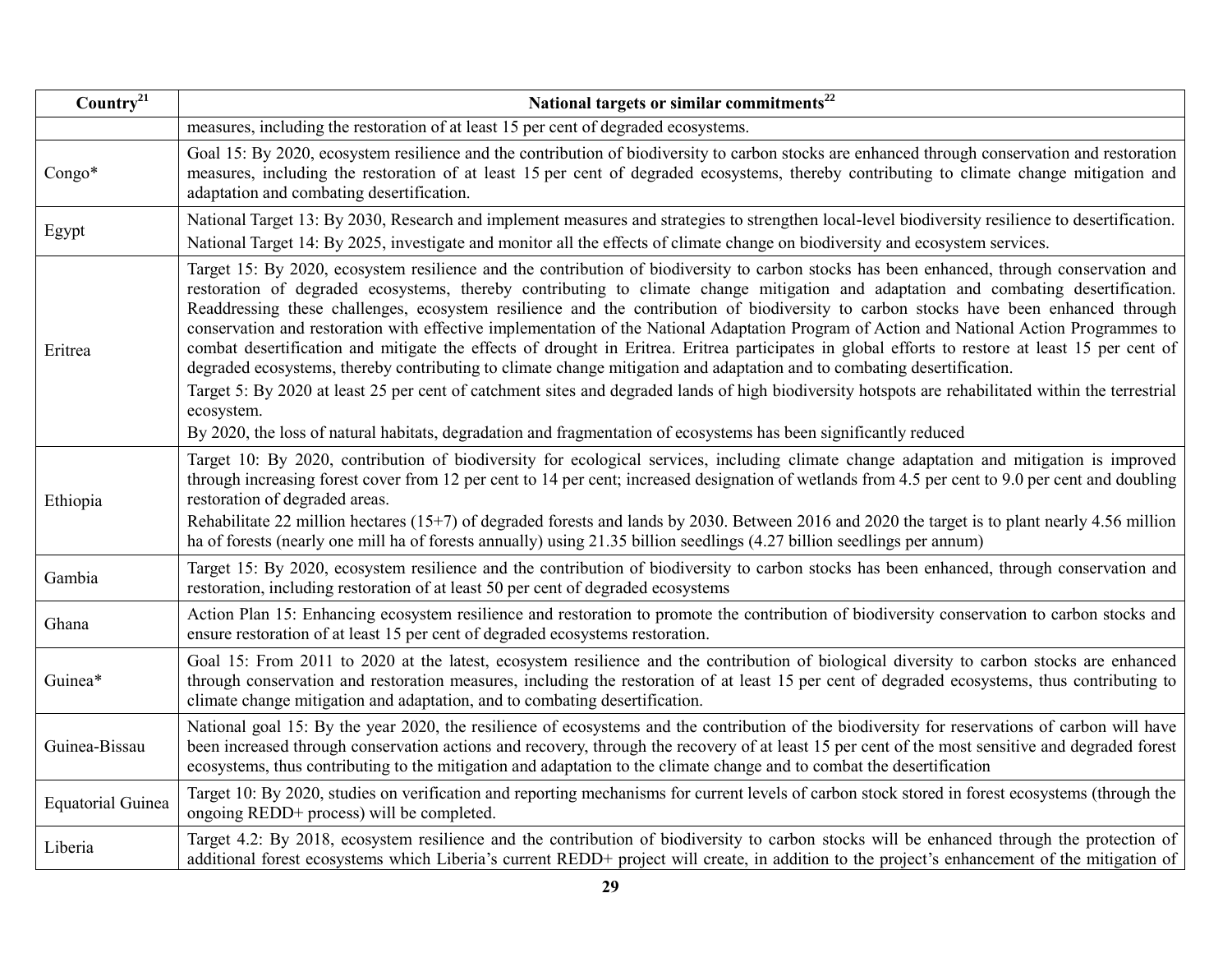| Country <sup>21</sup> | National targets or similar commitments <sup>22</sup>                                                                                                                                                                                                                                                                                                                                                                                                                   |
|-----------------------|-------------------------------------------------------------------------------------------------------------------------------------------------------------------------------------------------------------------------------------------------------------------------------------------------------------------------------------------------------------------------------------------------------------------------------------------------------------------------|
|                       | climate change and restoration of degraded grasslands through reforestation by 2023.                                                                                                                                                                                                                                                                                                                                                                                    |
| Madagascar*           | Strategic Objective 15: By 2025, the adaptive capacity of ecosystems and the contribution of terrestrial, freshwater and marine biodiversity to<br>mitigation and adaptation to climate change will be enhanced, adaptation to climate change are strengthened, including the restoration of at least<br>15 per cent of degraded ecosystems and the fight against desertification.                                                                                      |
| Malawi                | Target 6: By 2025 at least 50 per cent of the degraded terrestrial habitats are restored and protected<br>Target 15: By 2025, the supply of important ecosystem services is safeguarded and restored                                                                                                                                                                                                                                                                    |
| Mali*                 | Goal 14: By 2020, ecosystem resilience is improved through climate change mitigation and adaptation and desertification control measures.                                                                                                                                                                                                                                                                                                                               |
| Morocco*              | C2: Take necessary measures to increase ecosystem resilience and the contribution of biodiversity to carbon stocks, including through<br>conservation and restoration, climate change mitigation and adaptation measures, and synergy with actions under other Rio conventions<br>(climate change and combating desertification                                                                                                                                         |
| Mozambique            | Target 12: By 2035, rehabilitate at least 15 per cent of the degraded ecosystems /habitats, restoring their biodiversity and ensuring its<br>sustainability, with a view to mitigating the effects of climate change and combating desertification.<br>Target 15: By 2025, knowing and strengthen the contribution of biodiversity to increase the stock of carbon to mitigate and adapt to climate<br>change.                                                          |
| Namibia               | Target 4.1 By 2022, ecosystems that provide essential services and contribute to health, livelihoods and well-being are safeguarded, and<br>restoration programmes have been initiated for degraded ecosystems covering at least 15 per cent of the priority areas.                                                                                                                                                                                                     |
| Nigeria               | Target 4: By 2020, up to 15 per cent of the areas of degraded ecosystems in Nigeria are under programmes for restoration and sustainable<br>management.                                                                                                                                                                                                                                                                                                                 |
| Rwanda                | Target 5: (P.64) By 2020, natural ecosystems, especially identified "Alliance for Zero Extinction (AZE)" sites are safeguarded, their degradation<br>and fragmentation reduced<br>Target 14: By 2020, 30 per cent of the country is covered by forests hence increasing carbon stocks and contributing to climate change<br>mitigation and adaptation.                                                                                                                  |
| Seychelles            | Project 19: Calculate the Carbon stored and captured annually in Seychelles ecosystems.<br>Project 20: Identify the key threats posed to Seychelles biodiversity by projected Climate Change and initiate mitigation measures.<br>Project 21: Current primary Biodiversity threats of Climate Change are addressed.<br>Project 31: The NBSAP is administered, coordinated, effectively implemented and integrated into the broader environment governance<br>framework. |
| Somalia               | Strategic Target 15: By 2030, ecosystem resilience and the contribution of biodiversity to carbon stocks has been enhanced, through<br>conservation and restoration, including restoration of at least 15 per cent of degraded ecosystems, thereby contributing to climate change<br>mitigation and adaptation and to combating desertification                                                                                                                         |
| South Africa          | Outcome 1.4: Biodiversity conservation supports the land reform agenda and socioeconomic opportunities for communal land holders;<br>Outcome 2.2: Ecosystem-based adaptation (EbA) is shown to achieve multiple benefits in the context of sustainable development<br>Outcome 3.6: Biodiversity considerations are integrated into the development and implementation of policy, legislative and other tools                                                            |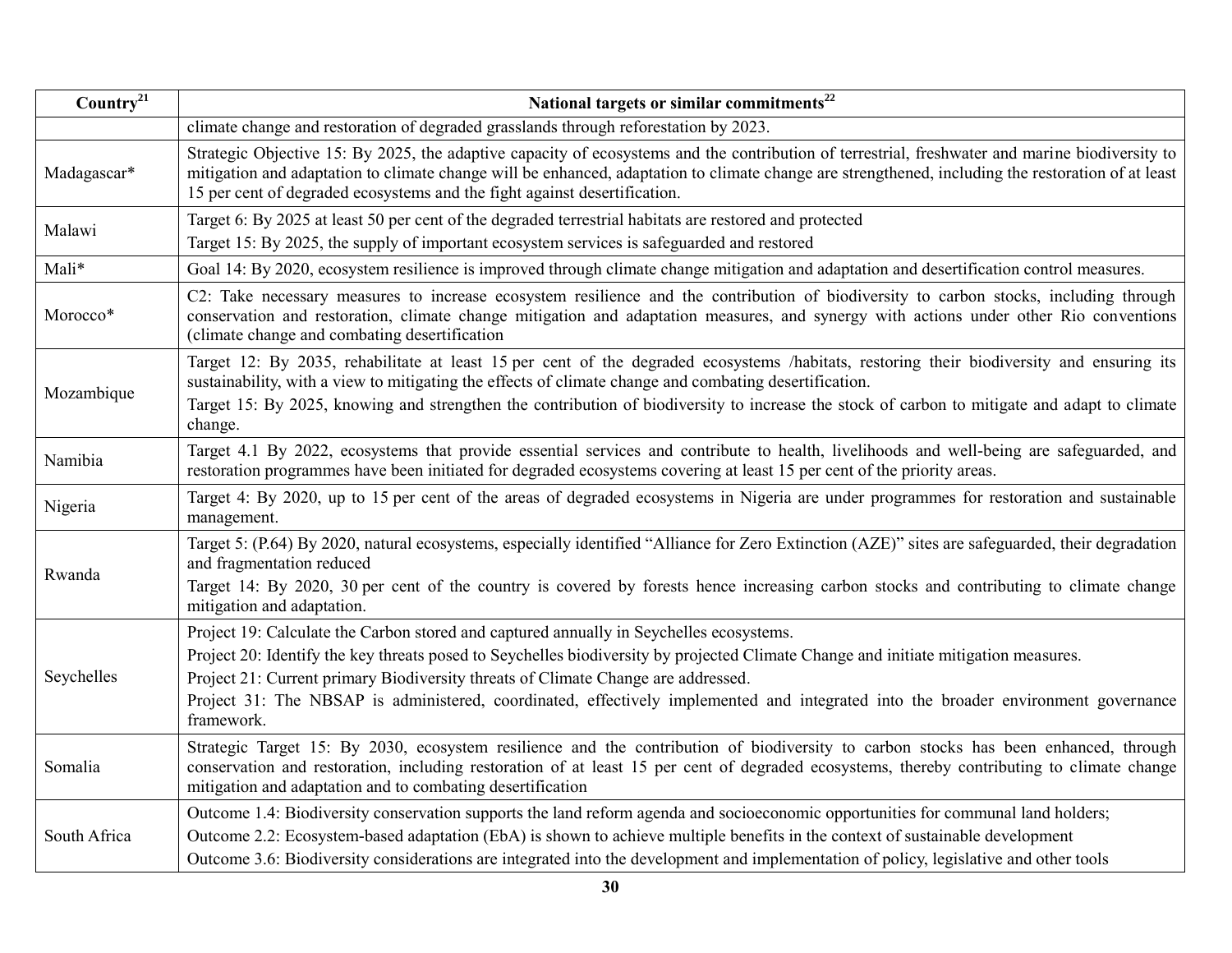| Country <sup>21</sup>          | National targets or similar commitments <sup>22</sup>                                                                                                                                                                                                                                                                                              |
|--------------------------------|----------------------------------------------------------------------------------------------------------------------------------------------------------------------------------------------------------------------------------------------------------------------------------------------------------------------------------------------------|
|                                | Outcome 5.1: Macro-level conditions enabled for skills planning, development and evaluation of the sector as a whole                                                                                                                                                                                                                               |
|                                | Outcome 5.2: An improved skills development system incorporates the needs of the biodiversity sector                                                                                                                                                                                                                                               |
|                                | Outcome 5.3: Partnerships are developed and institutions are capacitated to deliver on their mandates towards improved service delivery                                                                                                                                                                                                            |
| South Sudan                    | By 2021, studies on the rate of habitat loss furnished towards promoting implementation of land use policy and enforcement of relevant<br>legislation on conservation of natural habitats.                                                                                                                                                         |
|                                | Component Target: To conserve, develop and manage the area under forests to enhance environmental protection, minimize soil degradation<br>and preserving biological diversity.                                                                                                                                                                    |
| Sudan                          | Component Target: By 2020, ecosystem resilience and the contribution of biodiversity to carbon stocks has been enhanced, through<br>conservation and restoration, including restoration of at least 15 per cent of degraded ecosystems, thereby contributing to climate change<br>mitigation and adaptation and to combating desertification.      |
|                                | Component Target: Maximize resilience of ecosystem which has high biodiversity and greatest capacity to buffer climate change impacts.                                                                                                                                                                                                             |
| Eswatini                       | Target 15: By 2022, ecosystem resilience and the contribution of biodiversity to carbon stocks has been enhanced in Eswatini, through<br>conservation and restoration, including restoration of at least 15 per cent of degraded ecosystems, thereby contributing to climate change<br>mitigation and adaptation and to combating desertification. |
|                                | Strategic Objective 4.3: Mitigate/prevent environmental threats to ecosystems                                                                                                                                                                                                                                                                      |
| Tunisia*                       | Strategic Objective 5.1: Protect and restore biodiversity                                                                                                                                                                                                                                                                                          |
|                                | Strategic Objective 5.2: Improve ecosystem resilience and maintain/strengthen ecosystem services                                                                                                                                                                                                                                                   |
| Uganda                         | National target: By 2020, ecosystem resilience and the contribution of biodiversity to carbon stocks has been enhanced, through conservation<br>and restoration, including restoration of at least 15 per cent of degraded ecosystems, thereby contributing to climate change mitigation and<br>adaptation and to combating desertification        |
| United Republic<br>of Tanzania | Target 15: By 2020, ecosystem resilience and the contribution of biodiversity to carbon stocks has been enhanced, through conservation and<br>restoration, thereby contributing to climate change mitigation and adaptation and to combating desertification.                                                                                      |
| Zimbabwe                       | Target 13: By 2020, combat desertification, and enhance ecosystem resilience through conservation and restoration of degraded ecosystems.                                                                                                                                                                                                          |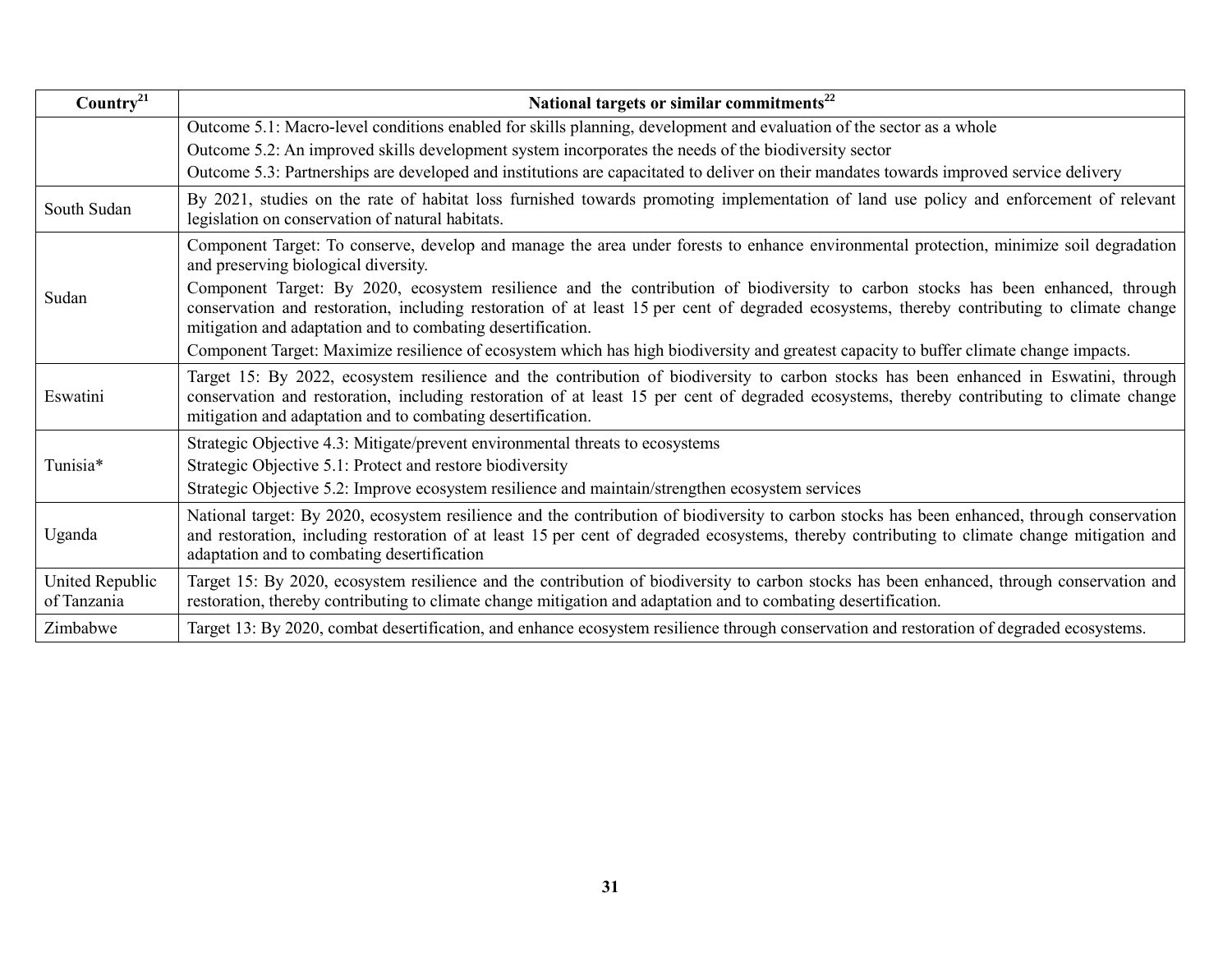## **Annex III Country commitments under the African Forest Landscape Restoration Initiative (AFR100) (***Source***: AFR100 website: [http://afr100.org/content/countries\)](http://afr100.org/content/countries)**

|    | Country             | <b>Commitment</b><br>(million ha) by<br>2030 | Year<br>committed | <b>Priority interventions</b>                                                                                              |
|----|---------------------|----------------------------------------------|-------------------|----------------------------------------------------------------------------------------------------------------------------|
|    | Benin               | 0.5                                          | 2016              | Reforestation<br>$\bullet$                                                                                                 |
|    |                     |                                              |                   | Restocking and improved management of existing plantations<br>$\bullet$                                                    |
| 2. | Burundi             | $\overline{2}$                               | 2015              | Establishment and sustainable management of tree plantations<br>$\bullet$                                                  |
|    |                     |                                              |                   | Protection, natural regeneration and fire protection of parks and natural reserves<br>$\bullet$                            |
|    |                     |                                              |                   | Agroforestry development: from mixed tree-cop systems to woodlots<br>$\bullet$                                             |
|    |                     |                                              |                   | Erosion and flood control through progressive terracing with grasses/trees/shrubs<br>- 0                                   |
|    |                     |                                              |                   | Ecological agriculture<br>- 0                                                                                              |
|    |                     |                                              |                   | River banks protection and gullies restoration<br>$\bullet$                                                                |
| 3. | <b>Burkina Faso</b> | 5                                            | 2018              | Development and implementation a cross-border program between Burkina Faso and Niger for the restoration<br>$\bullet$      |
|    |                     |                                              |                   | of natural capital and the resilience of local communities.                                                                |
|    |                     |                                              |                   | Promotion best practices for SLM and climate change adaptation<br>$\bullet$                                                |
|    |                     |                                              |                   | Improvement of food and nutrition security, as well as incomes of producers through the promotion of<br>- 0                |
|    |                     |                                              |                   | revenue-generating activities                                                                                              |
|    |                     |                                              |                   | Establishing environmental education and training programmes on the fight against land degradation<br>$\bullet$            |
| 4. | Cameroon            | 12                                           | 2017              | Establishment and sustainable management of tree plantations<br>$\bullet$                                                  |
|    |                     |                                              |                   | Protection, natural regeneration and fire protection of parks and natural reserves<br>$\bullet$                            |
|    |                     |                                              |                   | Agroforestry development: from mixed tree-cop systems to woodlots<br>$\bullet$                                             |
|    |                     |                                              |                   | Erosion and flood control through progressive terracing with grasses/trees/shrubs<br>$\bullet$                             |
|    |                     |                                              |                   | Ecological agriculture                                                                                                     |
|    |                     |                                              |                   | River banks protection and gullies restoration<br>$\bullet$                                                                |
| 5. | Central             | 3.5                                          | 2016              | Undertaking inventory of degraded lands and analysis of drivers of deforestation<br>$\bullet$                              |
|    | African<br>Republic |                                              |                   | Supporting workshops and institutional arrangements to implement AFR100 in CAR<br>$\bullet$                                |
| 6. | Chad                | 1.4                                          | 2017              | *To be determined through the restoration opportunity assessment                                                           |
|    | Côte d'Ivoire       | 5                                            | 2016              | Reforestation and natural regeneration of production forests<br>$\bullet$                                                  |
|    |                     |                                              |                   | Protection and natural regeneration, including enrichment planting of parks<br>$\bullet$                                   |
|    |                     |                                              |                   | Protection, natural regeneration and enrichments planting of coastal forest, riparian forests, wetlands<br>$\bullet$       |
|    |                     |                                              |                   | Enrichment planting of indigenous trees in cocoa agroforests, other tree crop systems and development of tree<br>$\bullet$ |
|    |                     |                                              |                   | plantations                                                                                                                |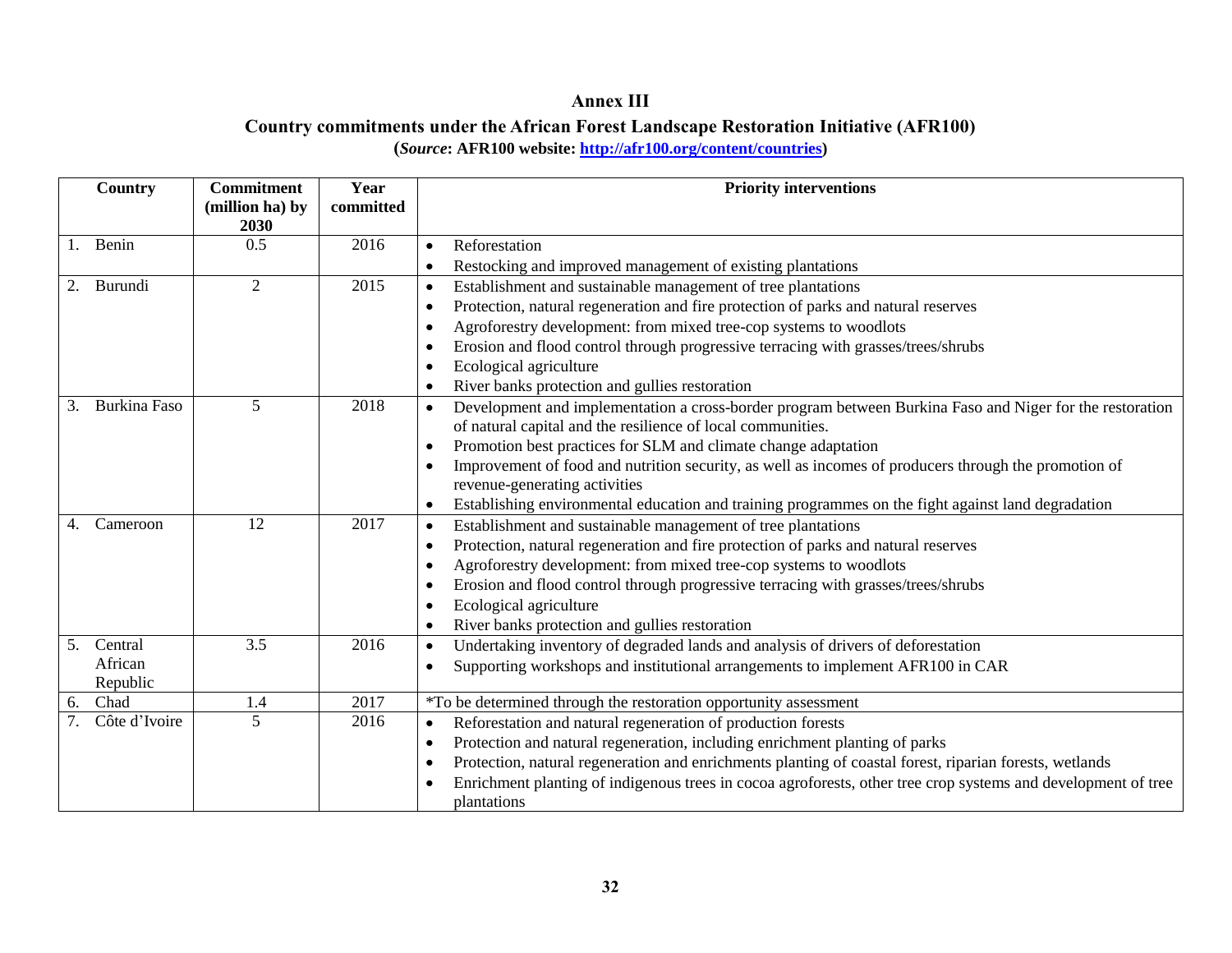| Country                         | <b>Commitment</b>                  | Year         | <b>Priority interventions</b>                                                                                                                                                                                                   |
|---------------------------------|------------------------------------|--------------|---------------------------------------------------------------------------------------------------------------------------------------------------------------------------------------------------------------------------------|
|                                 | (million ha) by                    | committed    |                                                                                                                                                                                                                                 |
|                                 | 2030                               |              |                                                                                                                                                                                                                                 |
| 8.<br>Democratic<br>Republic of | 8                                  | 2016         | Restoration of deforested and degraded ecosystems                                                                                                                                                                               |
| the Congo                       |                                    |              | Improvement of economic activities and food security<br>$\bullet$                                                                                                                                                               |
|                                 |                                    |              | Resilience and adaptive capacity of population to climate change<br>$\bullet$                                                                                                                                                   |
|                                 |                                    |              | Landscape restoration in sustainable development projects, climate financing opportunities, as well as viable<br>long-term restoration projects                                                                                 |
|                                 |                                    |              | National documents which integrate restoration of degraded landscape components                                                                                                                                                 |
| Ethiopia<br>9.                  | 15                                 | 2016         | Supporting Ethiopia to fulfil the Climate Resilient Green Economy (CRGE) goal of achieving middle-income<br>$\bullet$                                                                                                           |
|                                 |                                    |              | status by 2025 while transitioning to a climate-resilient green economy                                                                                                                                                         |
|                                 |                                    |              | Increasing the scientific foundation in decision-making processes for planning and implementing tree-based<br>$\bullet$                                                                                                         |
|                                 |                                    |              | landscape restoration                                                                                                                                                                                                           |
|                                 |                                    |              | Support the sustainable generation of benefits from restored forest landscapes and restoration processes for<br>$\bullet$                                                                                                       |
|                                 |                                    |              | the local population and the national economy                                                                                                                                                                                   |
|                                 |                                    |              | Identifying and addressing enabling conditions (policy and legal frameworks, incentives, value chains and                                                                                                                       |
|                                 |                                    |              | market conditions) necessary for long-term, tree-based restoration at scale.                                                                                                                                                    |
| 10. Ghana                       | $\overline{2}$                     | 2015         | Restore Ghana's northern savannah ecological zone which has rich biodiversity, but is threatened by the loss<br>$\bullet$                                                                                                       |
|                                 |                                    |              | of important ecosystems and habitats                                                                                                                                                                                            |
|                                 |                                    |              | Restore transitional and forest zones of Ghana being threatened by mining, charcoal production and<br>$\bullet$                                                                                                                 |
|                                 |                                    |              | unsustainable agricultural activities                                                                                                                                                                                           |
| 11. Guinea<br>12. Kenya         | $\overline{2}$<br>$\overline{5.1}$ | 2016<br>2016 | *To be determined during the restoration opportunity assessment                                                                                                                                                                 |
|                                 |                                    |              | Afforestation and reforestation of natural forests through tree planting and assisted natural regeneration.<br>$\bullet$<br>Rehabilitation of degraded natural forests through tree planting and assisted natural regeneration. |
|                                 |                                    |              | $\bullet$<br>Use of trees on farm land, as the primary crop or intercropped (agroforestry)                                                                                                                                      |
|                                 |                                    |              | $\bullet$<br>Establishing tree plantations for commercial use in appropriate places.                                                                                                                                            |
|                                 |                                    |              | Establishment of tree buffers along the boundaries of streams, rivers, lakes, wetlands and reservoirs,                                                                                                                          |
|                                 |                                    |              | roadways and railways through direct tree planting or assisted natural regeneration.                                                                                                                                            |
|                                 |                                    |              | Rangeland restoration and management: improved management and regeneration of rangelands for both                                                                                                                               |
|                                 |                                    |              | wildlife use and pastoral grazing.                                                                                                                                                                                              |
| 13. Liberia                     | $\mathbf{1}$                       | 2015         | Supporting sustainable management of natural resources through increased vegetation cover to improve<br>$\bullet$                                                                                                               |
|                                 |                                    |              | ecosystem services in degraded areas, increase rural income, and improve biodiversity richness.                                                                                                                                 |
|                                 |                                    |              | Improving data and information sharing on land-use to help inform land-use planning.<br>$\bullet$                                                                                                                               |
|                                 |                                    |              | Contributing to the REDD+ program through the restoration of degraded lands and supporting local                                                                                                                                |
|                                 |                                    |              | livelihoods at the community level.                                                                                                                                                                                             |
| 14. Madagascar                  | $\overline{4}$                     | 2015         | Transforming large areas of deforested and degraded lands into resilient and multifunctional ecosystems with<br>$\bullet$                                                                                                       |
|                                 |                                    |              | the aim of improving local and national economy                                                                                                                                                                                 |
|                                 |                                    |              | Improvement of security and water supply<br>$\bullet$                                                                                                                                                                           |
|                                 |                                    |              | Protection of biodiversity in forest ecosystems                                                                                                                                                                                 |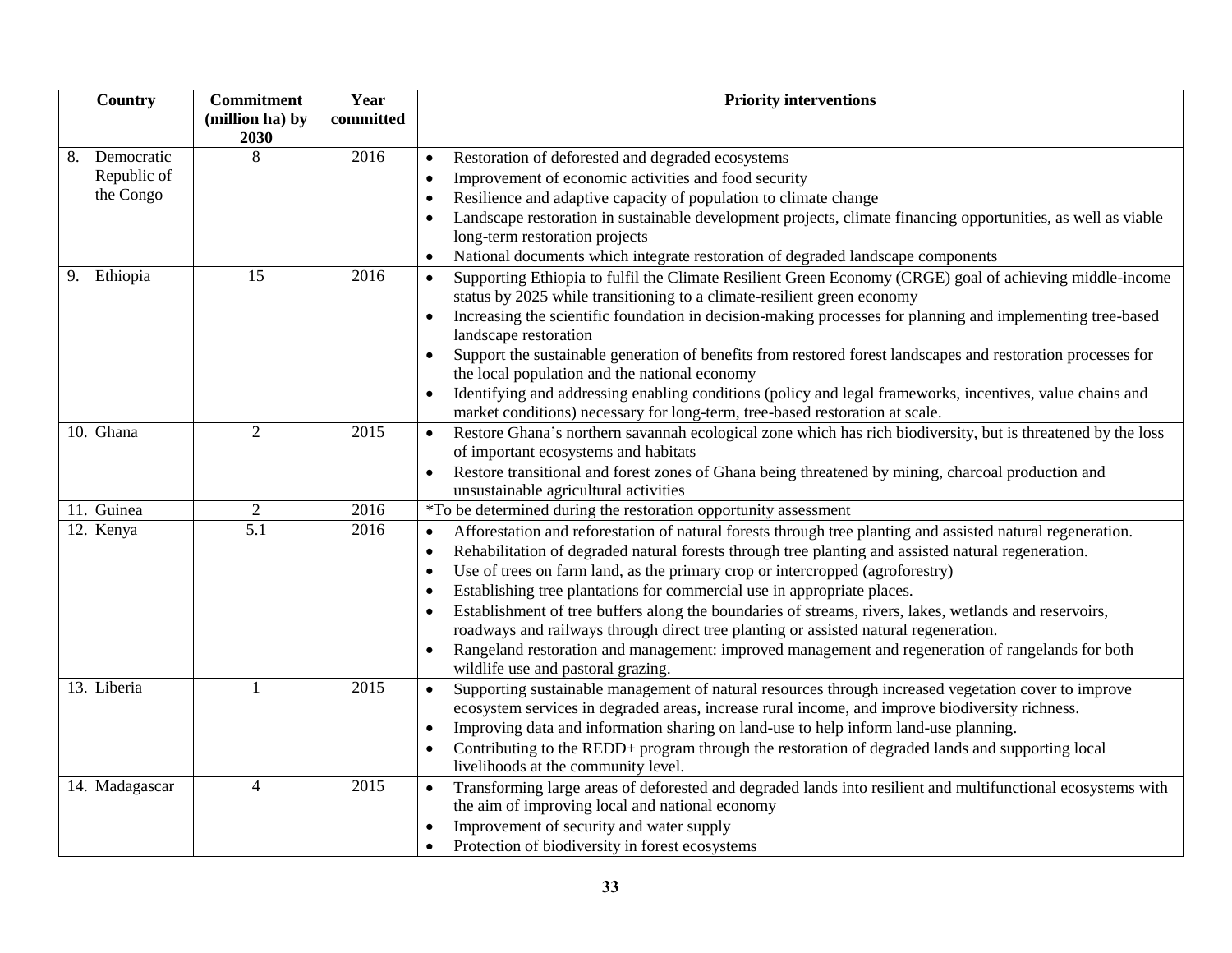| Country         | <b>Commitment</b><br>(million ha) by | Year<br>committed | <b>Priority interventions</b>                                                                                                              |
|-----------------|--------------------------------------|-------------------|--------------------------------------------------------------------------------------------------------------------------------------------|
|                 | 2030                                 |                   |                                                                                                                                            |
| 15. Malawi      | 4.5                                  | 2016              | Promotion of agricultural technologies (conservation agriculture, farmer-managed natural regeneration, and<br>agroforestry): 3,730,790 ha  |
|                 |                                      |                   | Community forests and communal/private woodlots: 753,471 ha<br>$\bullet$                                                                   |
|                 |                                      |                   | Natural forest management and plantation management: 3,401,279 ha<br>- 0                                                                   |
|                 |                                      |                   | Soil and water conservation: 1,043,768 ha                                                                                                  |
|                 |                                      |                   | River and stream-bank restoration: 36,478 ha                                                                                               |
| 16. Mozambique  | 1                                    | 2015              | Mapping of degraded forest land<br>$\bullet$                                                                                               |
|                 |                                      |                   | Establishment of forest nurseries                                                                                                          |
|                 |                                      |                   | Restoration of degraded forest land                                                                                                        |
|                 |                                      |                   | Community forest management                                                                                                                |
|                 |                                      |                   | <b>Biodiversity offsets</b>                                                                                                                |
|                 |                                      |                   | Sustainable charcoal production                                                                                                            |
| 17. Niger       | 3.2                                  | 2015              | Targeted land rehabilitation and protection of upstream watersheds and development of irrigated agriculture                                |
|                 |                                      |                   | in lowlands                                                                                                                                |
|                 |                                      |                   | Bilateral programs to restore resilience in rural communities in 400-600 mm rainfall zone and to "regreen"                                 |
|                 |                                      |                   | degraded landscapes                                                                                                                        |
|                 |                                      |                   | Scale up farmer-managed natural regeneration (FMNR) in association with agricultural development and food                                  |
|                 |                                      |                   | security initiatives                                                                                                                       |
|                 |                                      |                   | Provide grants and business development services to scale up private sector led business models linked to                                  |
|                 |                                      |                   | restoration and improved NRM                                                                                                               |
|                 |                                      |                   | TerrAfrica, Great Green Wall, GEF regional program to Build a Foundation for Scaling up Restoration and<br>$\bullet$<br>AFR100 partnership |
| 18. Nigeria     | $\overline{4}$                       | 2017              | Restoration of the ecological productivity of land, water and agriculture for sustainable livelihoods.<br>$\bullet$                        |
|                 |                                      |                   | Strengthening regional collaboration, expand opportunities for funding, research and capacity development of                               |
|                 |                                      |                   | stakeholders to achieve restoration on the ground.                                                                                         |
|                 |                                      |                   | Improvement of livelihoods of households in the drylands where excessive land degradation threatens the<br>٠                               |
|                 |                                      |                   | ability to cope with climate change effects.                                                                                               |
|                 |                                      |                   | Elimination of natural resource-based conflicts arising from land degradation, especially due to over-grazing                              |
|                 |                                      |                   | and other unsustainable land management practices.                                                                                         |
|                 |                                      |                   | Acceleration of economic diversification and industrialization through re-awakening forest-based industries                                |
|                 |                                      |                   | for employment, poverty reduction and wealth creation.                                                                                     |
|                 |                                      |                   | Exploration of wider opportunities for engagement with the private sector                                                                  |
| 19. Republic of | $\overline{2}$                       | 2016              | Establishment and sustainable management of tree plantations<br>$\bullet$                                                                  |
| the Congo       |                                      |                   | Protection, sustainable forest management and certification of natural forests<br>$\bullet$                                                |
|                 |                                      |                   | Commodity tree-crop systems development and agroforestry                                                                                   |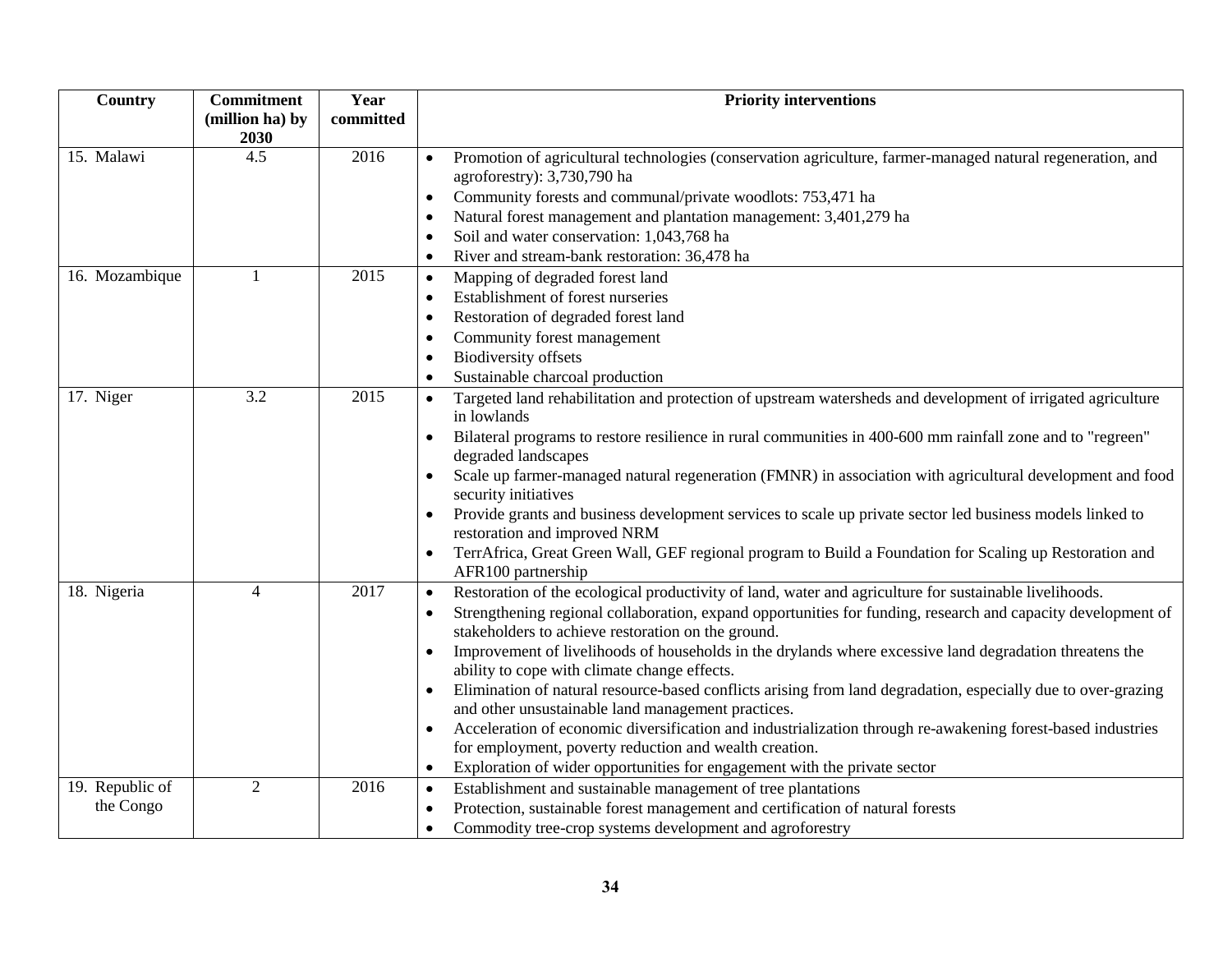| Country          | <b>Commitment</b><br>(million ha) by | Year<br>committed | <b>Priority interventions</b>                                                                                                                                                                                                                                    |
|------------------|--------------------------------------|-------------------|------------------------------------------------------------------------------------------------------------------------------------------------------------------------------------------------------------------------------------------------------------------|
|                  | 2030                                 |                   |                                                                                                                                                                                                                                                                  |
| 20. Sudan        | 14.6                                 | 2017              | Assessment of the benefits of restoration for local communities<br>$\bullet$                                                                                                                                                                                     |
|                  |                                      |                   | Organization of workshops to set a hectare target to be restored<br>$\bullet$                                                                                                                                                                                    |
|                  |                                      |                   | Establishment of a council to assess the national restoration opportunity and develop a plan for                                                                                                                                                                 |
|                  |                                      |                   | implementation                                                                                                                                                                                                                                                   |
| 21. Rwanda       | $\overline{2}$                       | 2011              | Supporting achievement of Vision 2020 and Economic Development and Poverty Reduction targets through<br>$\bullet$<br>scaling up tree-based forest and landscape restoration (FLR) to improve crop and livestock practices, food<br>security, and farmer incomes. |
|                  |                                      |                   | Improvement of scientific evidence-based feedback loop for planning and implementing tree-based FLR,<br>$\bullet$                                                                                                                                                |
|                  |                                      |                   | including capacity-building on cost-effective methods for measuring change.                                                                                                                                                                                      |
|                  |                                      |                   | Expansion of opportunities for investment in tree-based FLR over the long term by creating enabling<br>$\bullet$<br>conditions for social enterprises, donors and investors.                                                                                     |
| 22. Senegal      | Preparing                            | 2016              | Mobilizing key stakeholders and restoration partners and strengthening platforms to promote information<br>$\bullet$                                                                                                                                             |
|                  | Commitment                           |                   | exchange and coordination of interventions                                                                                                                                                                                                                       |
|                  |                                      |                   | Assessing restoration opportunities and formulating strategies to scale up restoration<br>$\bullet$                                                                                                                                                              |
|                  |                                      |                   | Reinforcing efforts to scale up FMNR and EverGreen Agriculture in the degraded areas of the Peanut Basin                                                                                                                                                         |
|                  |                                      |                   | Taking stock of efforts to promote conservation farming (reduced tillage), FMNR and agroforestry and other                                                                                                                                                       |
|                  |                                      |                   | climate smart agricultural (CSA) practices                                                                                                                                                                                                                       |
|                  |                                      |                   | Organizing exchange visits and supporting peer to peer learning and training<br>$\bullet$                                                                                                                                                                        |
|                  |                                      |                   | Analysing business models and leveraging private sector investments in restoration                                                                                                                                                                               |
|                  |                                      |                   | Developing monitoring systems to track progress in implementing restoration at scale<br>$\bullet$                                                                                                                                                                |
| 23. South Africa | 3.6                                  | 2017              | Water retention and landscape stability (erosion, combating desertification)<br>$\bullet$                                                                                                                                                                        |
|                  |                                      |                   | Clearing sparse and dense stands of invasive plants and bush encroachment                                                                                                                                                                                        |
|                  |                                      |                   | Re-vegetation                                                                                                                                                                                                                                                    |
|                  |                                      |                   | Soil and donga rehabilitation and restoration                                                                                                                                                                                                                    |
|                  |                                      |                   | Additional interventions to be determined through restoration opportunity assessments                                                                                                                                                                            |
| 24. Eswatini     | 0.5                                  | 2017              | *Still formulating the interventions                                                                                                                                                                                                                             |
| 25. United       | 5.2                                  | 2018              | Convene key stakeholders and restoration partners, and strengthening of platforms for information exchange<br>$\bullet$                                                                                                                                          |
| Republic of      |                                      |                   | and collaboration on restoration                                                                                                                                                                                                                                 |
| Tanzania         |                                      |                   | Stock taking and scaling of up successful restoration, diagnostic of key success factors and enabling<br>$\bullet$                                                                                                                                               |
|                  |                                      |                   | conditions, and assessment of restoration opportunities                                                                                                                                                                                                          |
|                  |                                      |                   | Organizing exchange visits and support for peer to peer learning and training<br>$\bullet$                                                                                                                                                                       |
|                  |                                      |                   | Analysing business models and leveraging private sector investments<br>$\bullet$                                                                                                                                                                                 |
|                  |                                      |                   | Facilitating access to additional financing as needed, including GCF and others                                                                                                                                                                                  |
|                  |                                      |                   | Developing a monitoring framework to track progress in implementation restoration                                                                                                                                                                                |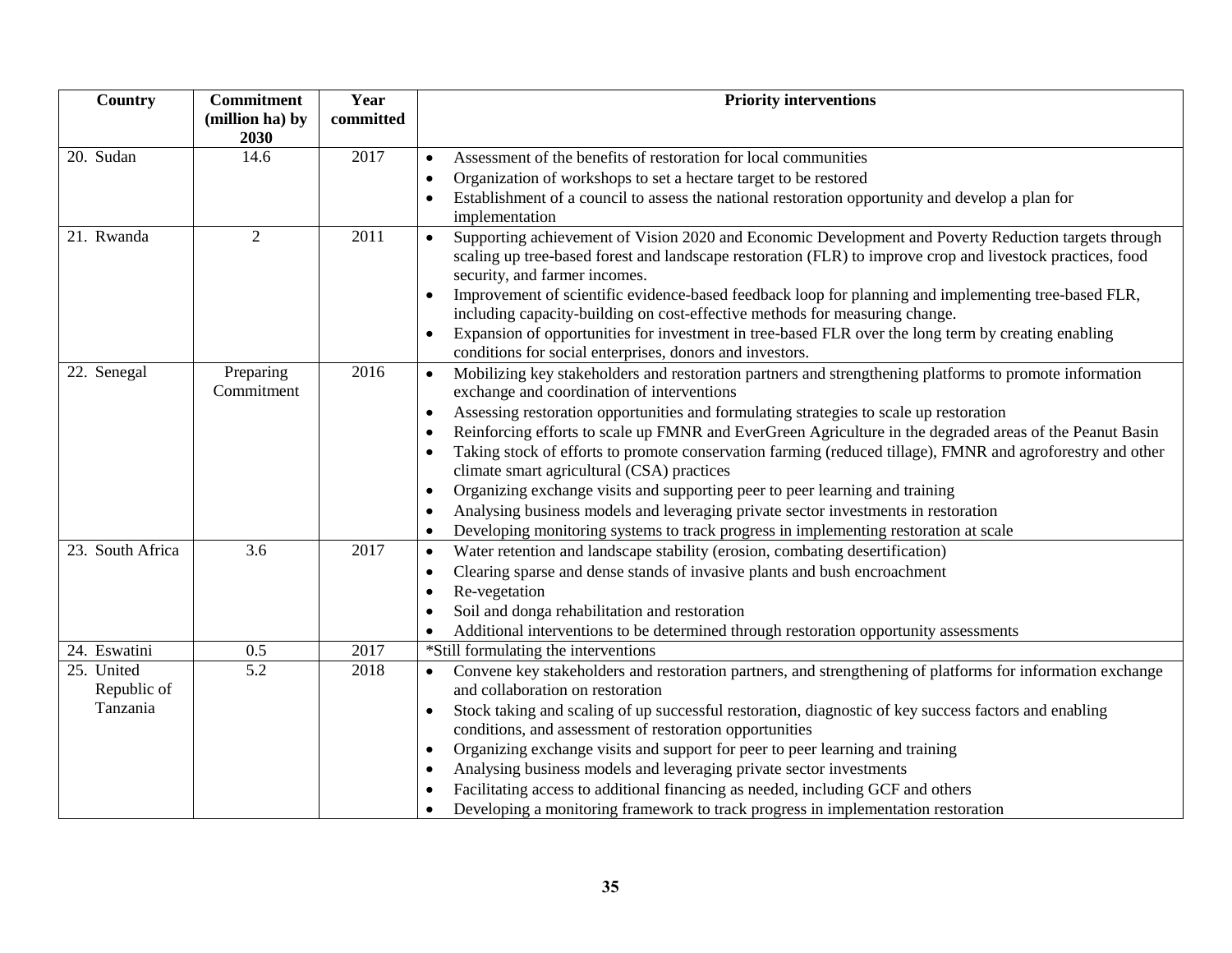| <b>Country</b> | Commitment<br>(million ha) by | Year<br>committed | <b>Priority interventions</b>                                               |
|----------------|-------------------------------|-------------------|-----------------------------------------------------------------------------|
|                | <b>2030</b>                   |                   |                                                                             |
| $26.$ Togo     | 1.4                           | 2015              | Restoring deforested and degraded ecosystems                                |
|                |                               |                   | Improving economic activities and food security                             |
|                |                               |                   | Increasing resilience and adaptive capacity of population to climate change |
| 27. Uganda     | 2.5                           | 2014              | Promoting agroforestry and woodlots                                         |
|                |                               |                   | Facilitating natural regeneration                                           |
| <b>TOTAL</b>   | 110                           |                   |                                                                             |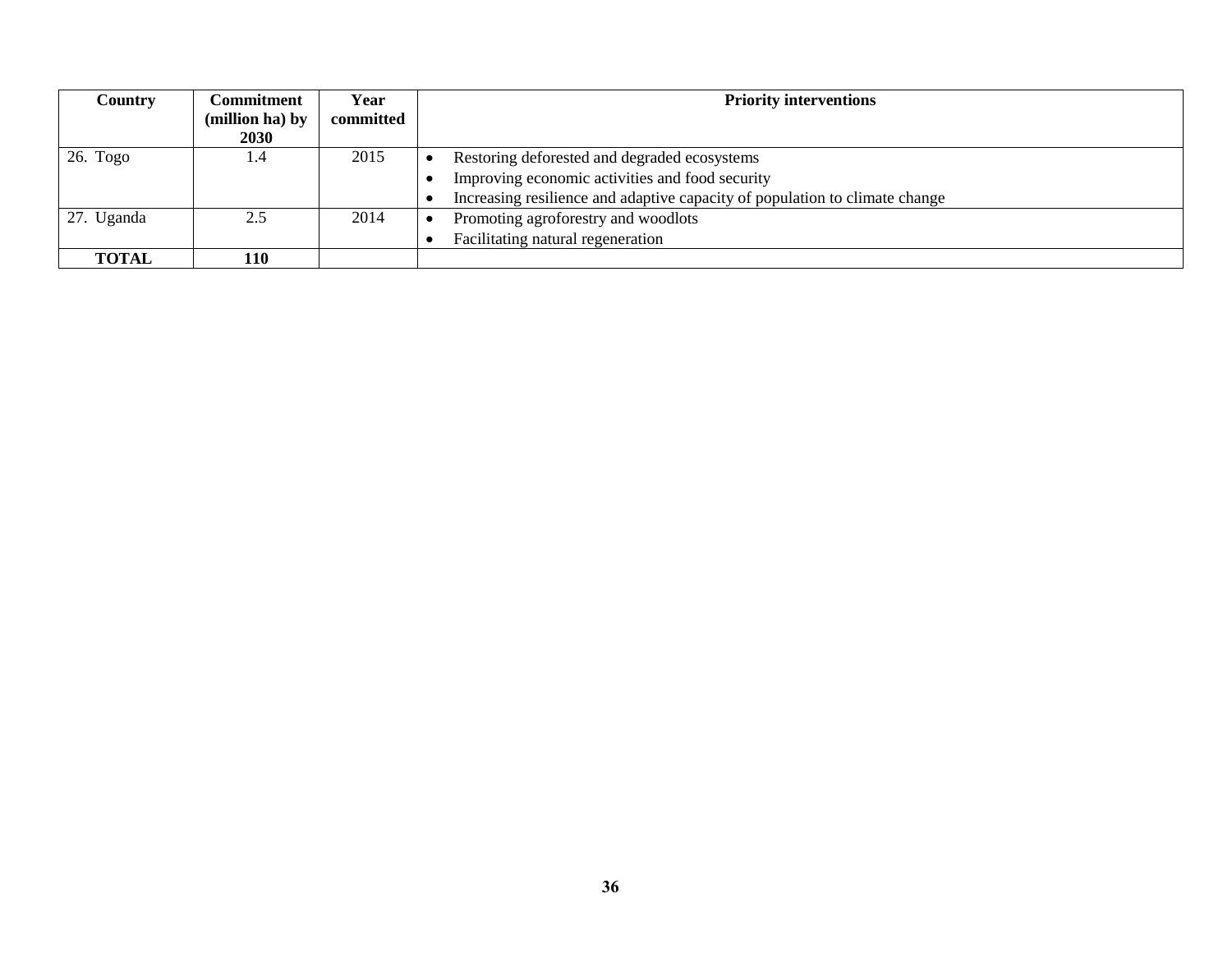## **References**

- AFR100. Guiding Principles for Measuring and Monitoring Progress on Forest and Landscape Restoration in Africa. AFR100 Working Paper Series.
- Africa Development Forum (2016). *Confronting Drought in Africa's Drylands, Opportunities for Enhancing Resilience*.
- AGRA. (2017). Africa Agriculture Status Report: The Business of Smallholder Agriculture in Sub-Saharan Africa (Issue 5). Nairobi, Kenya: Alliance for a Green Revolution in Africa (AGRA). Issue No. 5.
- Bonn Challenge Barometer of Progress: Spotlight Report. IUCN (2017).
- De Groot, R.S., j. Blignaut, S. Van der Ploeg, J. Aronson, T. Elmqvist and J. FARLEY (2013). *Benefits of Investing in Ecosystem Restoration.* Conservation Biology, 2013, Vol.27(6), pp.1286-1293.
- Economics of Land Degradation (ELD) Initiative. 2013. The rewards of investing in sustainable land management. Interim Report for the ELD Initiative: A global strategy for sustainable land management. http://www.eld-initiative.org/fileadmin/pdf/ELD-Interim\_Report\_web.pdf
- Elmqvist, T, T, H Seta ̈ la, S,N Handel, S van der Ploeg, J Aronson, JN Blignaut, E Gomez-Baggethun, DJ Nowa, J Kronenberg and R de Groot (2015). Benefits of restoring ecosystem services in urban areas. Current Opinion in Environmental Sustainability 14:101–108.
- Global Environmental Facility (GEF) and United Nations Convention to Combat Desertification (UNCCD) secretariats. 2011. Land for Life: Securing our Common Future. https://www.thegef.org/ gef/sites/thegef.org/files/publication/SLM-english-1.pdf
- FAO (2002) Land Degradation Assessment in Drylands (LADA) Project: Meeting Report, 23-25 January 2002 (World Soil Resources Reports).
- FAO (2011). The state of the world's land and water resources for food and agriculture (SOLAW): Managing systems at risk. FAO, Rome and Earthscan, London. http://www.fao.org/docrep/015/i1688e/i1688e00.pdf
- FAO (2014). The State of World Fisheries and Aquaculture. Opportunities and challenges. FAO, Rome.
- FAO (2016). Global Forest Assessment 2015. How are the world's forests changing? Second edition. FAO, Rome [\(http://www.fao.org/3/a-i4793e.pdf\)](http://www.fao.org/3/a-i4793e.pdf).
- IEA (International Energy Agency), 2014a. Africa Energy Outlook, Paris: OECD/IEA.
- IPBES (2018): Summary for policymakers of the regional assessment report on biodiversity and ecosystem services for Africa of the Intergovernmental Science-Policy Platform on Biodiversity and Ecosystem Services. E. Archer, L. E. Dziba, K. J. Mulongoy, M. A. Maoela, M. Walters, R. Biggs, M-C. Cormier-Salem, F. DeClerck, M. C. Diaw, A. E. Dunham, P. Failler, C. Gordon, K. A. Harhash, R. Kasisi, F. Kizito, W. D. Nyingi, N. Oguge, B. Osman-Elasha, L. C. Stringer, L. Tito de Morais, A. Assogbadjo, B. N. Egoh, M. W. Halmy, K. Heubach, A. Mensah, L. Pereira and N. Sitas (eds.). IPBES secretariat, Bonn, Germany.
- IPBES (2018): Summary for policymakers of the assessment report on land degradation and restoration of the Intergovernmental Science- Policy Platform on Biodiversity and Ecosystem Services. R. Scholes, L. Montanarella, A. Brainich, N. Barger, B. ten Brink, M. Cantele, B. Erasmus, J. Fisher, T. Gardner, T. G. Holland, F. Kohler, J. S. Kotiaho, G. Von Maltitz, G. Nangendo, R. Pandit, J. Parrotta, M. D. Potts, S. Prince, M. Sankaran and L. Willemen (eds.). IPBES secretariat, Bonn, Germany. 44 pages.